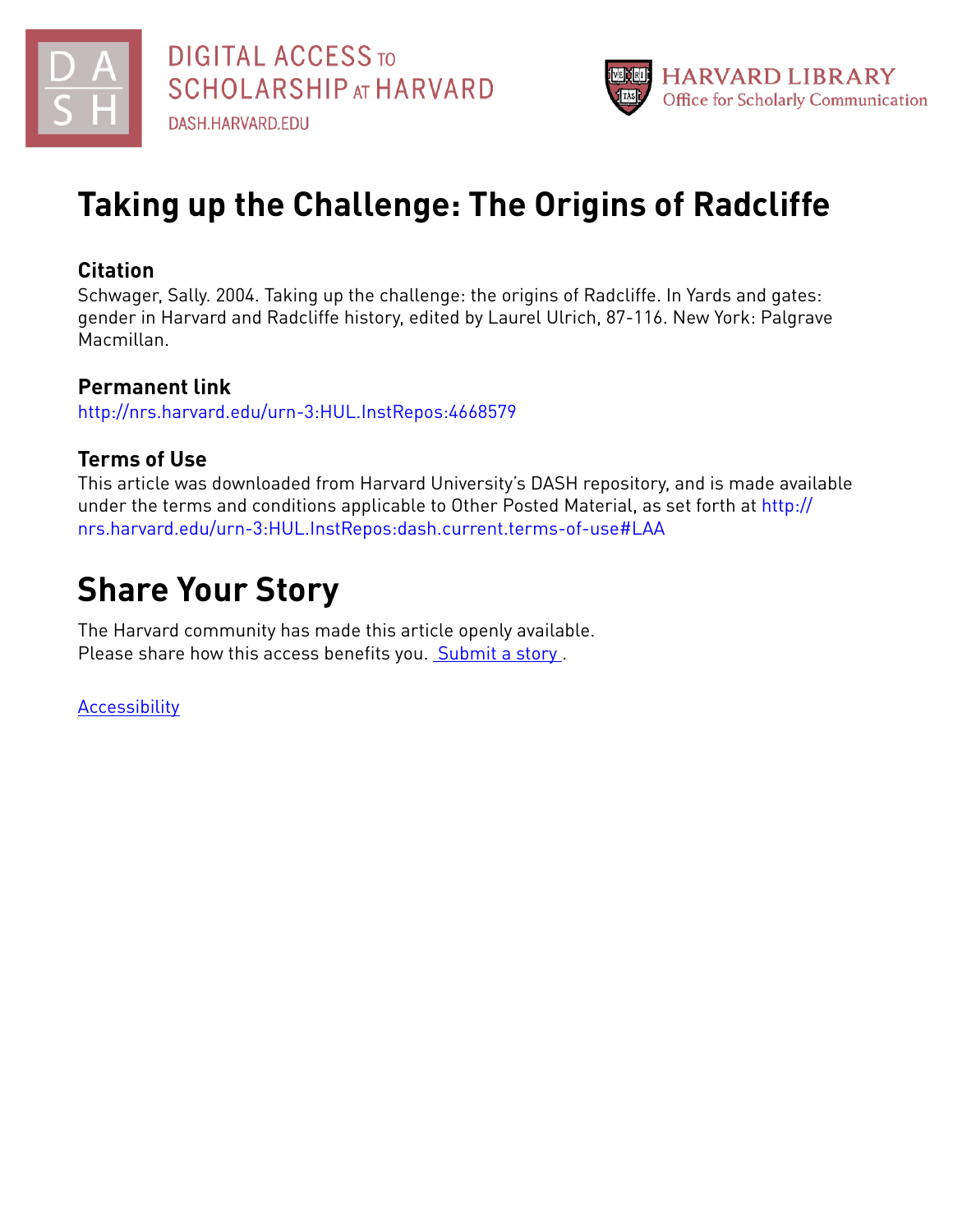### Taking up the Challenge: The Origins of Radcliffe

#### Sally Schwager

Writing in 1962, on the eve of a dramatic new agreement between Harvard and Radcliffe, professor of history and former Harvard provost Paul Buck argued that the original scheme- the establishment of Radcliffe College in 1894 as a separate, degree-granting institution- had been "an illogical and wasteful adaptation." The separate women's college, he suggested, was a contrivance "forced upon the local friends of higher education for women by the obstinate resistance of the Harvard Governing Boards."[1](#page-34-0)

Those friends of women's education had labored for decades to win access to Harvard, and finally, at the end of the nineteenth century, they believed that Harvard would agree to take over the instruction of women and grant them academic degrees. The private "Harvard Annex," created in 1879 as an earlier compromise, had demonstrated women's ability to handle the intellectual work; the Woman's Education Association of Boston had raised substantial funds to support the education of women at Harvard; and the Annex was prepared to transfer its property to the College. President Charles Eliot initially had seemed to support these efforts, but when confronted with the actual transfer of women, property, and the provision of academic degrees to Harvard College, he disavowed any such notion. "Eliot remained obdurate," wrote Buck, "and the antifeminism that he represented, or, at least, accepted, survived him.["2](#page-34-1)

It also, of course, had preceded him. The establishment of Radcliffe College at the end of the nineteenth century was the culmination of a series of measures negotiated by the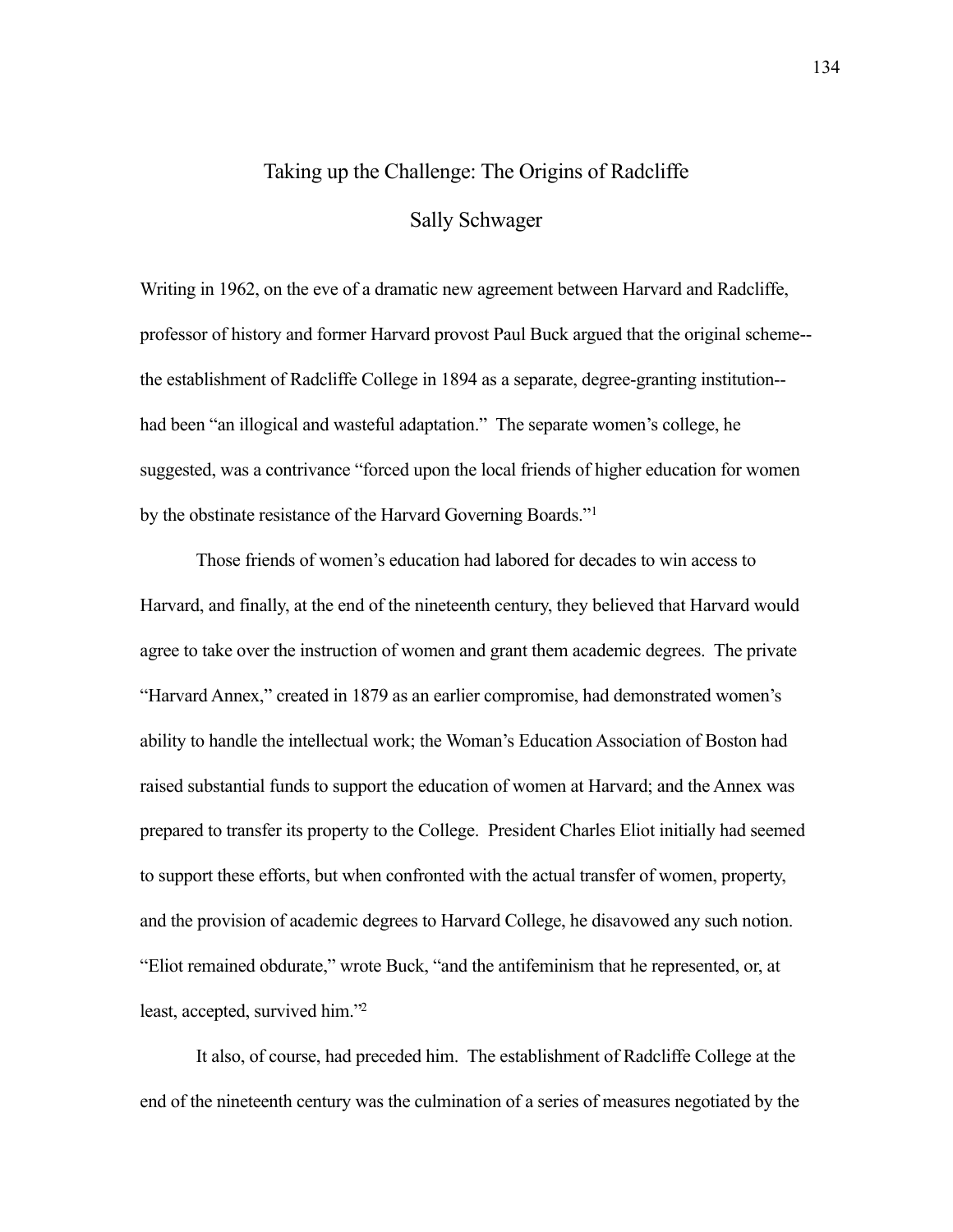university in an effort to stave off women's challenges to the College. As early as the 1820s, several young women had made informal arrangements to study with Harvard professors. By the middle decades of the century, women schoolteachers and amateur scientists were studying privately in Harvard's new biology and botany laboratories. Cambridge women were invited to attend summer courses and evening lectures sponsored by the university. But women were denied access to the College as well as to the Medical School, the Law School, and the Divinity School. It soon became clear that Harvard would accommodate women only to the extent that their presence served the university's own purposes.<sup>[3](#page-34-2)</sup>

In the decade following the Civil War, increased advocacy on the part of Boston and Cambridge women led to proposals for coeducation in the College and the founding of organizations such as the Woman's Education Association of Boston and the Society for the Collegiate Instruction of Women (the so-called Harvard Annex or just "the Annex") to promote the education of women at Harvard. Male faculty sympathetic to the women's cause appealed to Harvard's Board of Overseers in 1872, but the Board declined even to investigate the question of coeducation[.4](#page-35-0) The Woman's Education Association countered with a proposal whereby the university would grant degrees to women who might pass all of the examinations required of Harvard men. But Eliot refused to support *any* plan by which women would earn a Harvard degree, he explained, "because it would be as much to say that I thought the Harvard course as suitable for young women as for young men--which I do not.["5](#page-35-1) Conversely, he had no scruples about exploiting non-degree programs and women's private tuitions to advance the work of the College. Eliot not only tolerated courses taught by Harvard faculty to women at the Annex, and later at Radcliffe, but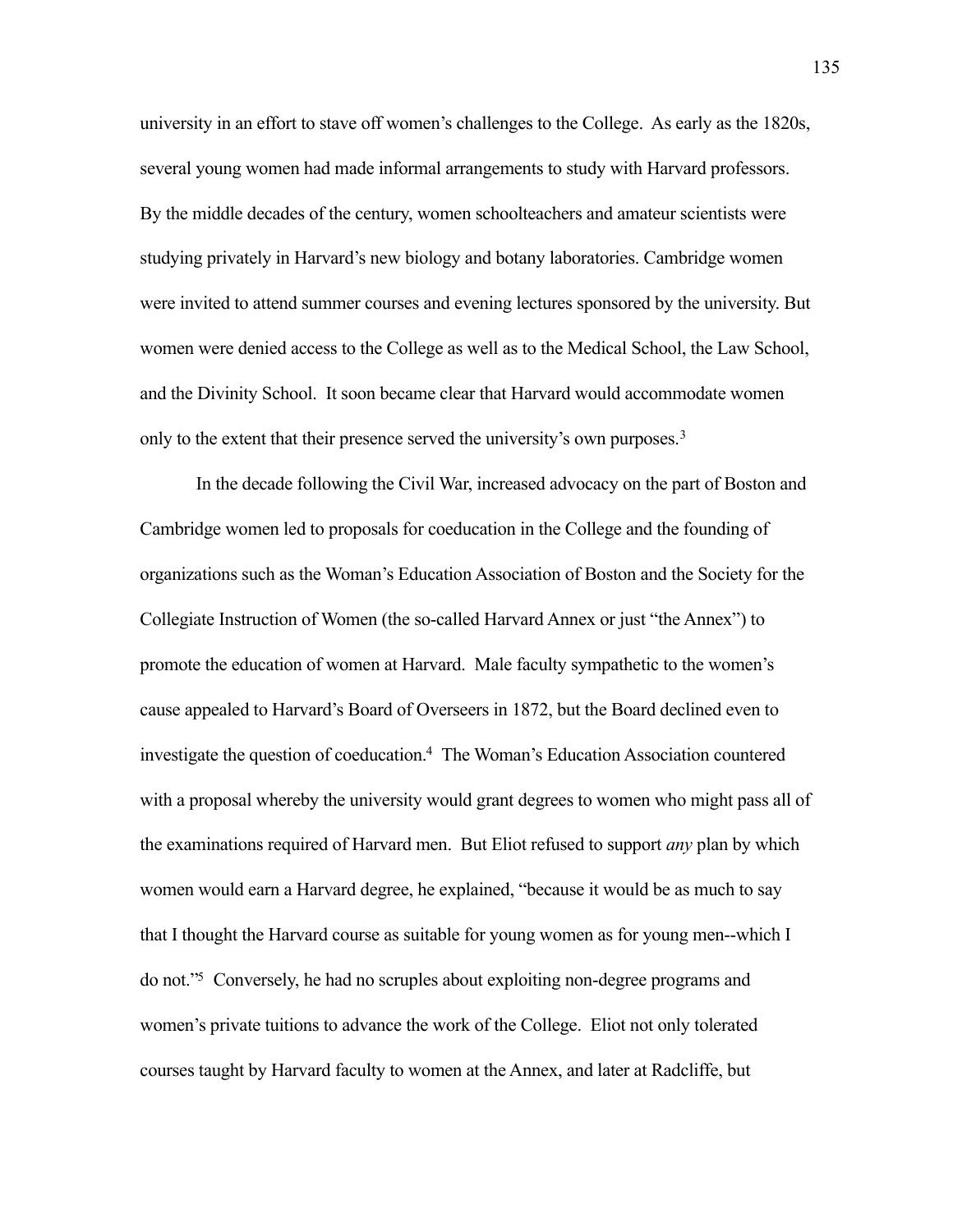shamelessly promoted them as "perks" when it helped him recruit new faculty for the university.<sup>6</sup>

The history of Radcliffe's origins, then, is a story of sustained advocacy on the part of women and a policy of containment on the part of the university. Their interplay is reflected in the work of the Boston and Cambridge women who were at the heart of the challenge and in the concessions that resulted. It began unceremoniously with a few young women arranging to attend the lectures of a Harvard professor.

#### *Antebellum Forays*

The extent to which women sought access to Harvard College in the years before the Civil War is difficult to assess. The College kept no records of isolated cases, but women's memoirs suggest that informal arrangements, though rare, were not unheard of. Ann Storrow, a Cambridge girl, attended the lectures of George Ticknor, Harvard's first Professor of Modern Languages and Literature, in the late 1820s or early 1830s. Lucretia Crocker, a science educator who taught at the State Normal School in West Newton and later at Antioch College, attended lectures and worked in the laboratory of Louis Agassiz, professor of zoology and geology, in the early 1850s. This informal arrangement may have been the impetus behind a petition submitted to the Corporation by Mary Peabody Mann in 1855, requesting that teachers from the Normal School be allowed to attend Agassiz's lectures at Harvard. President James Walker disapproved, and the Corporation denied the petition.<sup>7</sup>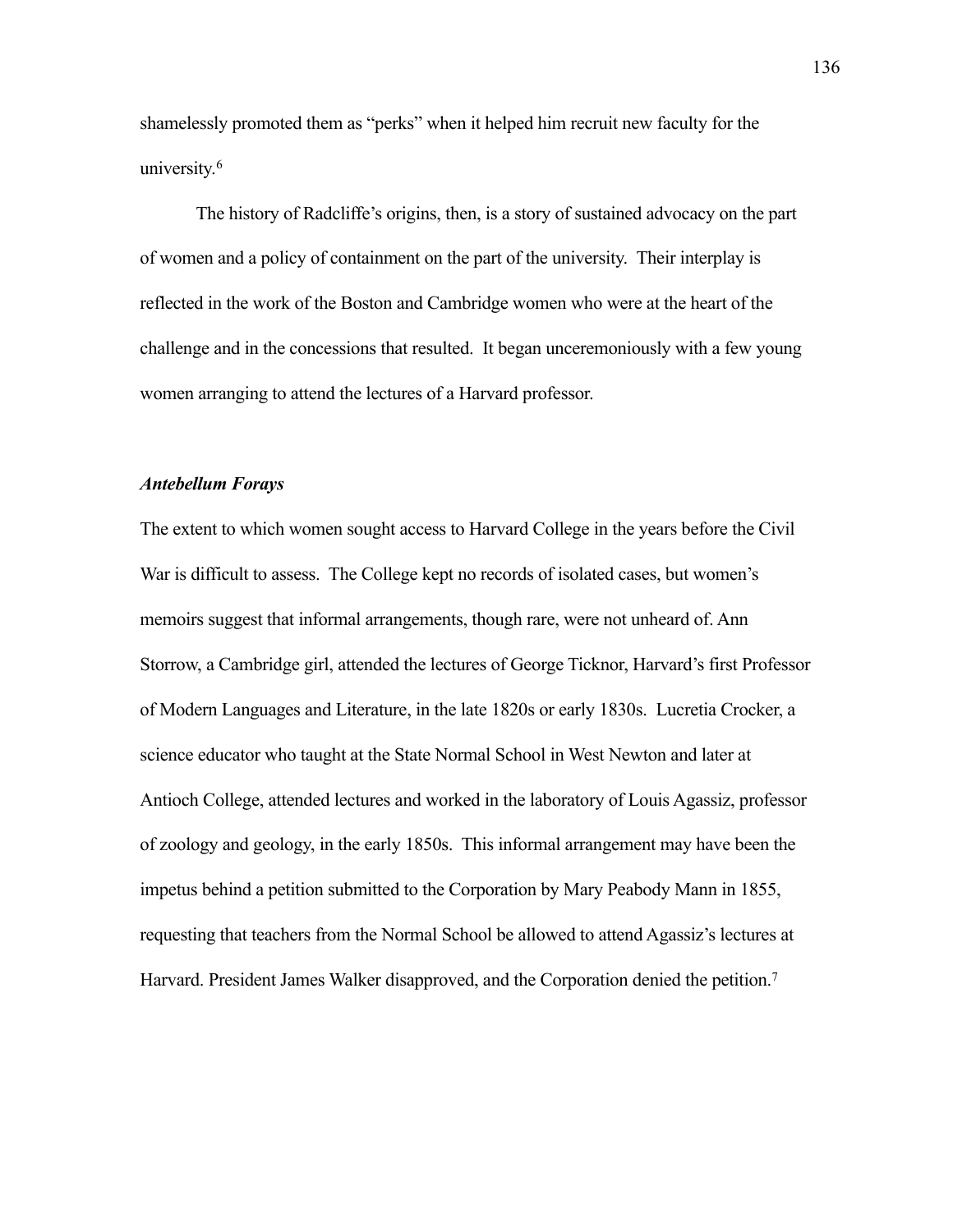#### *The University Lectures*

Women's interest in studying under Harvard scientists persisted, however, and for nearly a decade beginning in 1863, women were permitted to attend lectures in an adjunct program established by President Thomas Hill. The University Lectures, given by Harvard professors and other scholars, were predominantly scientific in subject. Women, to the surprise of many, consistently comprised the majority of the students. By 1870, 74 courses of lectures had been presented, and in that year alone women accounted for 72 percent of the 155 students enrolled.<sup>8</sup>

 Many of the women who attended this series were teachers or amateur scientists working without institutional affiliation. For these students, the program was one of the few opportunities available to study with professional scientists. As historian Sally Gregory Kohlstedt has pointed out, for much of the nineteenth century women scientists typically pursued their work in relative isolation. Barred from professional societies as well as from university departments, women scientists had few opportunities to publish or to work except in support roles. As a consequence, many women scholars became schoolteachers, textbook writers, or educational reformers. For these women, contact with Harvard professors provided "a certain validation of their interest" as well as important substantive training.<sup>[9](#page-38-1)</sup>

 President Hill's University Lectures later were hailed as "the germ of the graduate school."<sup>10</sup> The series had been part of a larger reform effort that Hill considered the centerpiece of his plan to make Harvard "a university of a high order.["11](#page-39-0) The program was not, however, embraced by Charles W. Eliot, who assumed the presidency in 1869. Shortly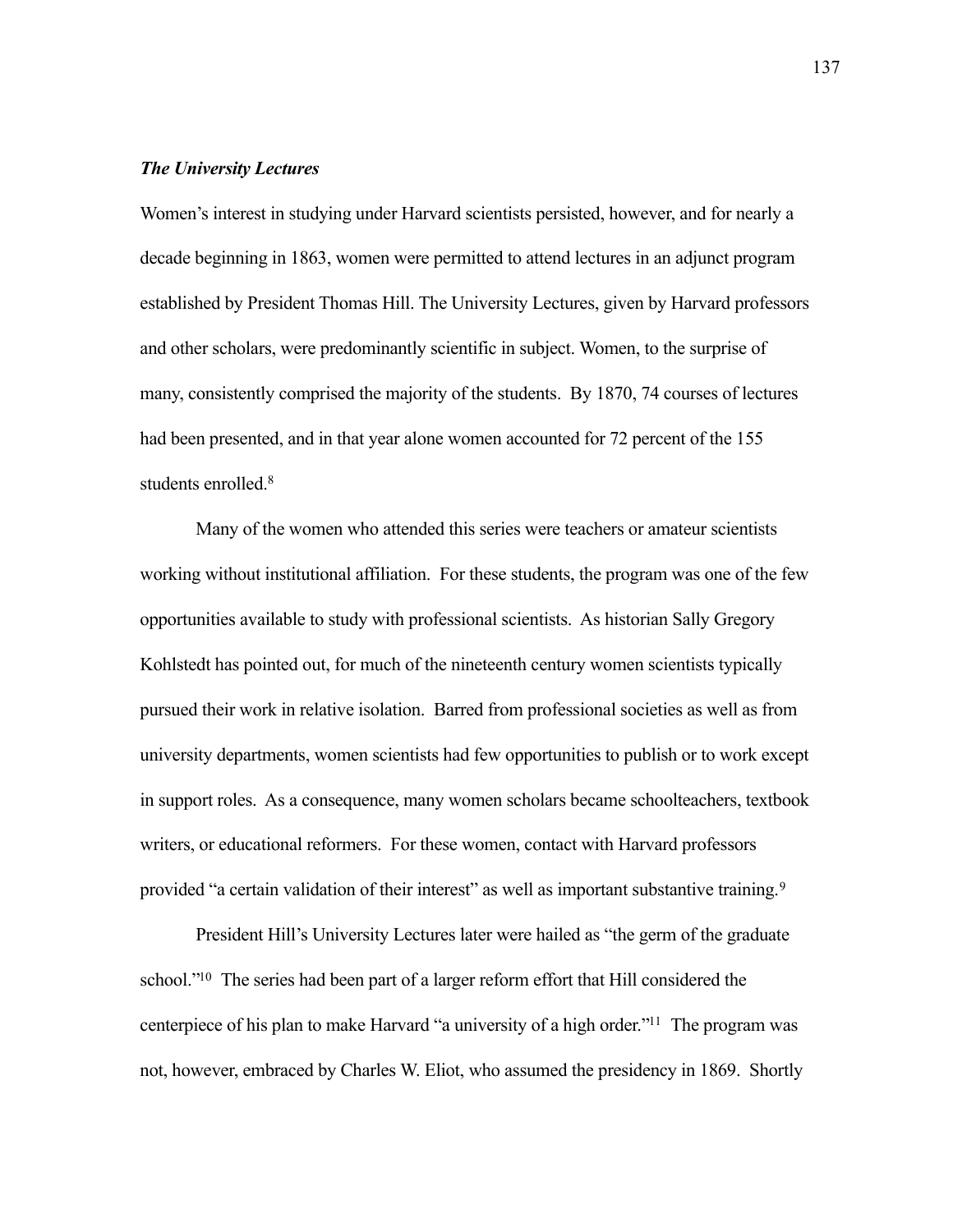after his inauguration, Eliot pronounced the University Lectures a "hopeless failure." Eliot's reform objective was to provide systematic graduate training in the sciences to graduates of Harvard and other institutions--not to attract a preponderance of women science teachers. He declared the University Lectures "under-enrolled" and suspended them in 1872[.12](#page-39-1)

#### *Eliot's Inaugural Address*

Eliot had set the tone for his administration's attitude toward the higher education of women in his inaugural address of 1869. The two-hour speech, which the *Boston Post* hailed as "a turning point in higher education," contained only two paragraphs regarding the education of women. Eliot maintained that it would be irresponsible for the university to sponsor the collegiate education of women. "The world knows next to nothing about the natural mental capacities of the female sex," he argued. "Only after generations of civil freedom and social equality will it be possible to obtain the data necessary for an adequate discussion of women's natural tendencies, tastes, and capabilities." Eliot thus exempted the university from the responsibility to educate women. He declared, simply, that it was not the business of the university to "decide this mooted point . . . a matter concerning which prejudices are deep, and opinion inflammable, and experience scanty."[13](#page-39-2)

Women's supporters responded that Eliot seemed to be blind to women's intellectual successes in coeducational academies, colleges, and universities across the country. Had he looked at the evidence, wrote Thomas Wentworth Higginson in *The Woman's Journal,* "he must have seen that instead of this being 'a matter concerning which prejudices are deep, and opinion inflammable, and experience scanty,' it is, on the other hand, a matter where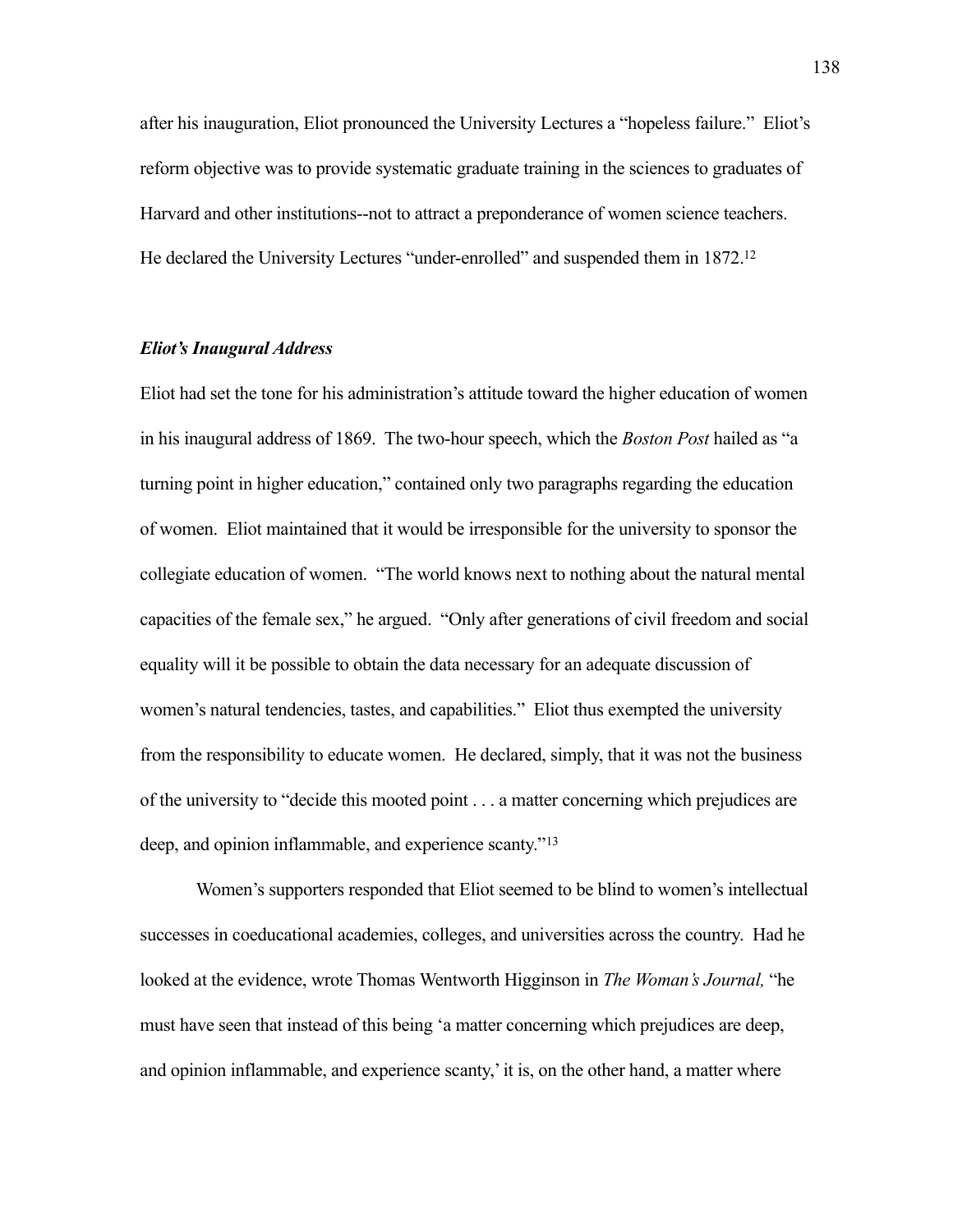prejudices are turning out to be shallow, and opinion is becoming reasonable, and experience is very large, and accumulating day by day.["14](#page-39-3) Teachers' associations, heads of girls' schools, and the wives and daughters of many of Eliot's faculty continued to rail against his position. "Let women be able through all the advanced methods of higher education, to determine her actual and relative mental status, that she may have a helpful consciousness of what she is and what she can do," they challenged.[15](#page-39-4)

#### *The University Courses of Instruction*

But Eliot held the line, offering only a modest appeasement. As a gesture of the university's commitment to fostering liberal culture and improved preparation for women teachers, he would devise "a safe, promising, and instructive experiment." Women, he announced, would be allowed to enroll in the new University Courses of Instruction, a series of lectures on literature and philosophy[.16](#page-39-5)

The program, however, was poorly conceived and poorly funded. Few people outside Harvard's immediate neighborhood knew of its existence, and its relation to advanced study was vague. Only thirteen people enrolled in the program: six men and seven women. These women, however, were representative of the intellectually ambitious teachers and reformers who continued to campaign for women's access to Harvard. Mary Allen, an abolitionist and teacher, had recently returned from working in the freedmen's schools in Charleston, South Carolina; Harriet Pitman, the daughter of local philanthropists, served for a time as a teacher with Anna Eliot Ticknor's Society to Encourage Studies at Home and later attended the Harvard Annex. Charlotte Brooks organized and hosted the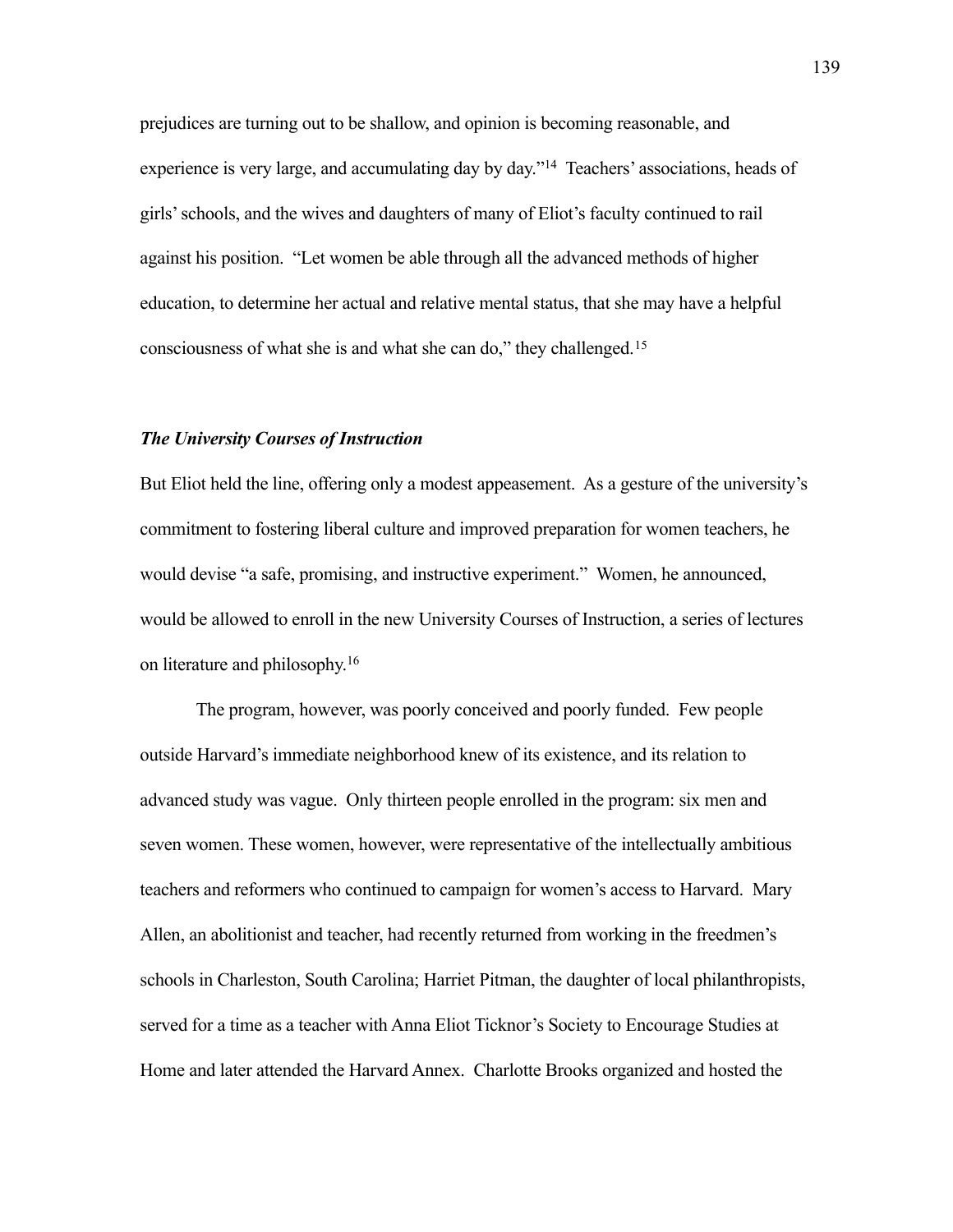first meeting of the Woman's Education Association, whose purpose was to secure the Harvard degree for women.<sup>17</sup>

Eliot, meanwhile, turned his attention to more formal mechanisms for graduate study within the College, and his "safe, promising, and instructive experiment" was disbanded after its second year. In 1872 the Governing Boards approved a Graduate Department and established higher degrees.<sup>[18](#page-40-1)</sup>

 The consolidation of all advanced courses into the Graduate Department meant, of course, that women teachers and other unmatriculated students lost access to instruction at Harvard. Although women teachers would continue to study for a time in special summer courses taught at the Botanic Gardens, at the Bussey estate in Jamaica Plain, and in a summer course in chemistry, opportunities for most women declined in the 1870s. When specialized study was an ancillary feature at Harvard, women enjoyed more access to advanced study than they did after the graduate program had become a flourishing and important department of the university. Moreover, even the summer program for local teachers changed its policy regarding women students when the Summer School became a permanent feature of the university in 1886. The mounting exclusion of women reinforced Harvard's growing exclusiveness. By 1891 only Harvard undergraduates and Harvard graduate students were admitted to summer courses, and the phasing out of women and of male students not affiliated with Harvard, was completed.[19](#page-41-0)

140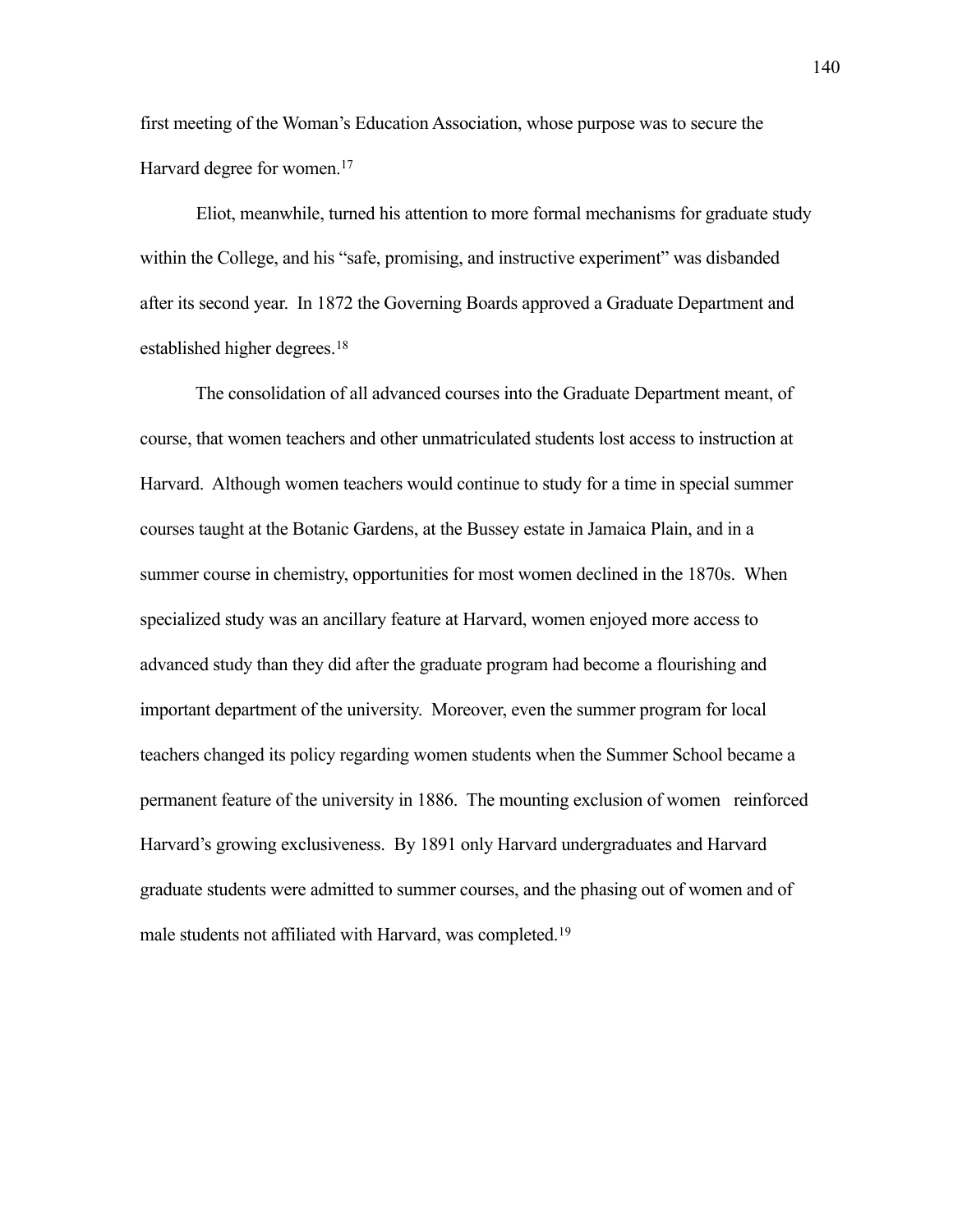#### *Harvard Women and the Founding of the WEA*

To many women, however, it had been clear from the beginning of the University Courses that President Eliot's provision was inadequate. Informal studies in liberal culture through adjunct, non-accredited lectures seemed a fitting solution to Eliot and to many of the Harvard faculty, but the network of educated Boston and Cambridge women who championed Harvard degrees for women found it wanting. Meeting together, they lamented "the great and crying want, which as each woman felt it in her own life she knew existed for all women, of more and better wider and higher education." And they felt it only natural that the university in Cambridge should embrace their ambitions for themselves and for subsequent generations of women.<sup>20</sup>

The Boston and Cambridge women who organized the Woman's Education Association of Boston in 1872 were accustomed to working together on behalf of educational, literary, and scientific projects--many of which they pursued in association with their husbands and other kin at Harvard. These were the nineteenth-century "Harvard women." They were the wives, mothers, daughters, and sisters of men affiliated with the College. Many were writers or scholars in their own right, and their own intellectual quests informed their activism on behalf of women and girls. They represented a long tradition of private study and intellectual pursuits among the women from learned families in New England, and although many of them held conservative views about women and politics, they believed that women held an equal right with men to the best possible education.<sup>[21](#page-42-1)</sup>

 Two such Harvard women, Zina Fay Peirce and Charlotte Brooks, invited a group of their friends and associates on December 22, 1871 to the first meeting of the Committee on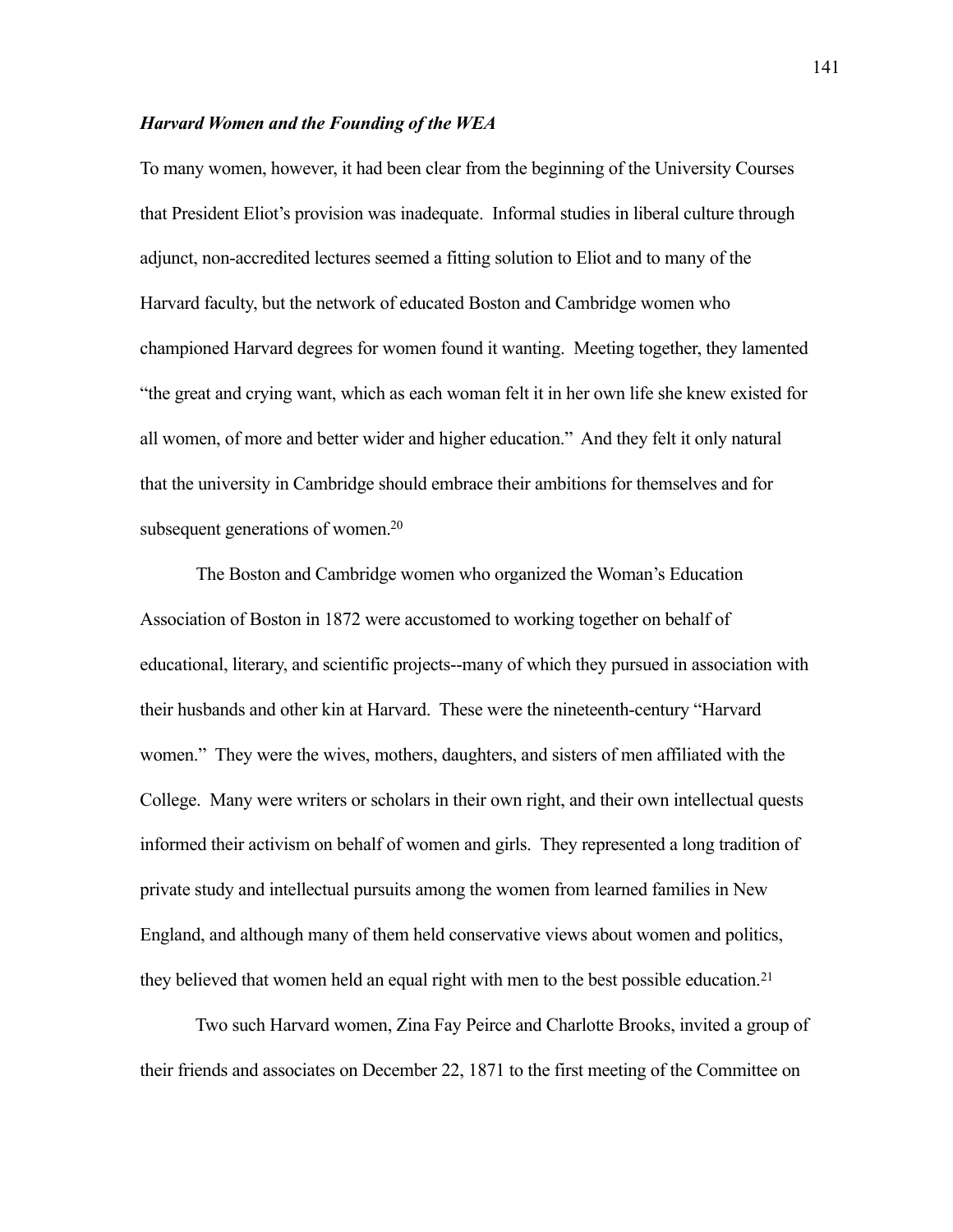Better Education of Women, a group which was organized shortly thereafter as the Woman's Education Association of Boston (WEA). Among the guests who gathered at this meeting were Elizabeth Cary Agassiz, later Radcliffe's first president; future Radcliffe supporters Mary Hemenway and Mrs. Charles G. Loring; Emily Otis Eliot, wife of Harvard overseer Samuel Eliot; and science educator Lucretia Crocker--all of whom had ties both to Harvard University and to the movement for women's higher education.<sup>22</sup>

 These women, and others who joined them in forming the WEA, were related not only through their educational work and, in many cases, through family connections, but also through their shared experience of having studied with Harvard professors. Zina Fay had been a student of Professor Louis Agassiz in 1860 and 1861 at the school run by Elizabeth Agassiz in her home on Quincy Street, opposite Harvard Yard. In 1862 Fay married the philosopher Charles Saunders Peirce, the Agassizs' young friend and colleague. Charlotte Brooks studied philosophy under Charles Peirce and the other Harvard philosophers who taught in the University Courses of Instruction. Lucretia Crocker had, of course, studied with Louis Agassiz in the 1850s. And Elizabeth Cary Agassiz as a young woman in the 1840s had been guided in her studies by Professor Cornelius Felton, her brother-in-law and later president of Harvard University[.23](#page-43-1)

 It was therefore natural that the committee led by Peirce and Brooks would seek support from their friends at Harvard when they resolved to sponsor a conference on women's education in 1872. It also made sense that they would look for leadership from two very popular men who had supported them in other projects—the Reverend Phillips Brooks and Dr. Samuel Eliot. When asked to present speeches on the subject of women's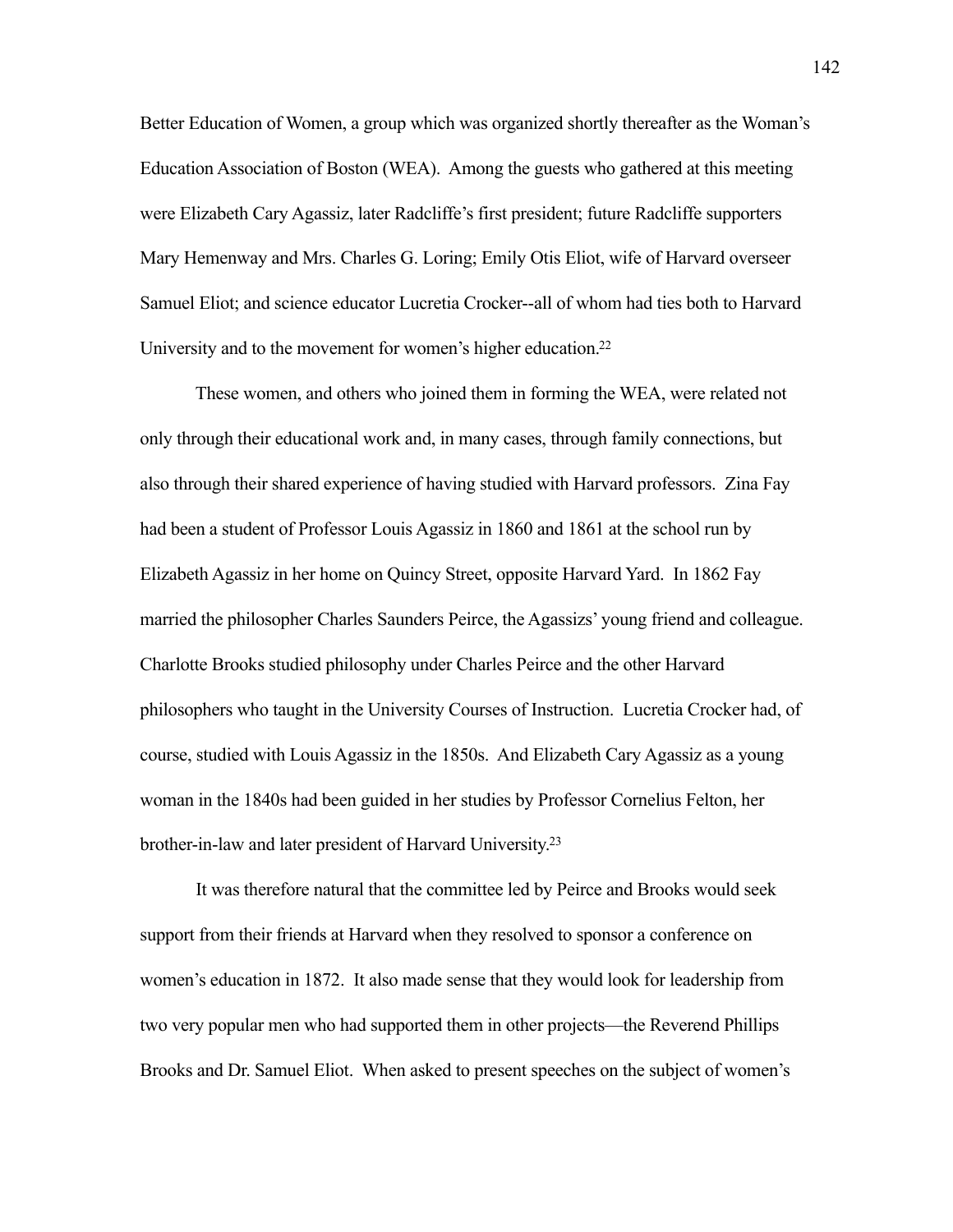education, however, the men demurred. Brooks declined on the grounds that "not having thought upon the subject of Women's Education [he was] not prepared to speak." Samuel Eliot agreed to preside at the meeting in Wesleyen Hall in Boston, but he limited his remarks to praise of the lectures that were available to women under the auspices of the University Courses of Instruction[.24](#page-43-2)

 The women of the committee reportedly were disappointed by this narrow perspective on their need for higher education. Professors Frederic Hedge and Francis Child, along with Samuel Eliot, observed that women were, indeed, the majority of those attending the lectures at Harvard. But they also revealed their entrenched bias against admitting women to the University. "We were told," reported the women, "not to disturb the present system of education, which is the result of the wisdom and experience of the past, and bears so large a part in the molding of our republican life." The men at the meeting were in agreement, however, on the need for a more advanced girls' high school in Boston.<sup>25</sup>

 Eight days later, Peirce, Brooks, and their committee of 15 women adopted a constitution, reorganized themselves into the Woman's Education Association, and directly confronted Harvard by inviting President Eliot to a meeting later that week to discuss women's access to the College. Eliot, though called on short notice, arrived at the January 1872 meeting with minutely detailed notes to argue against the education of women at Harvard. He argued first that statistics regarding women who had sought instruction at Harvard College demonstrated that not enough women wanted to take the college course to make it worthwhile. Second, he stated flatly that the lower classes at Harvard were overcrowded already, and that consequently there was no space available for women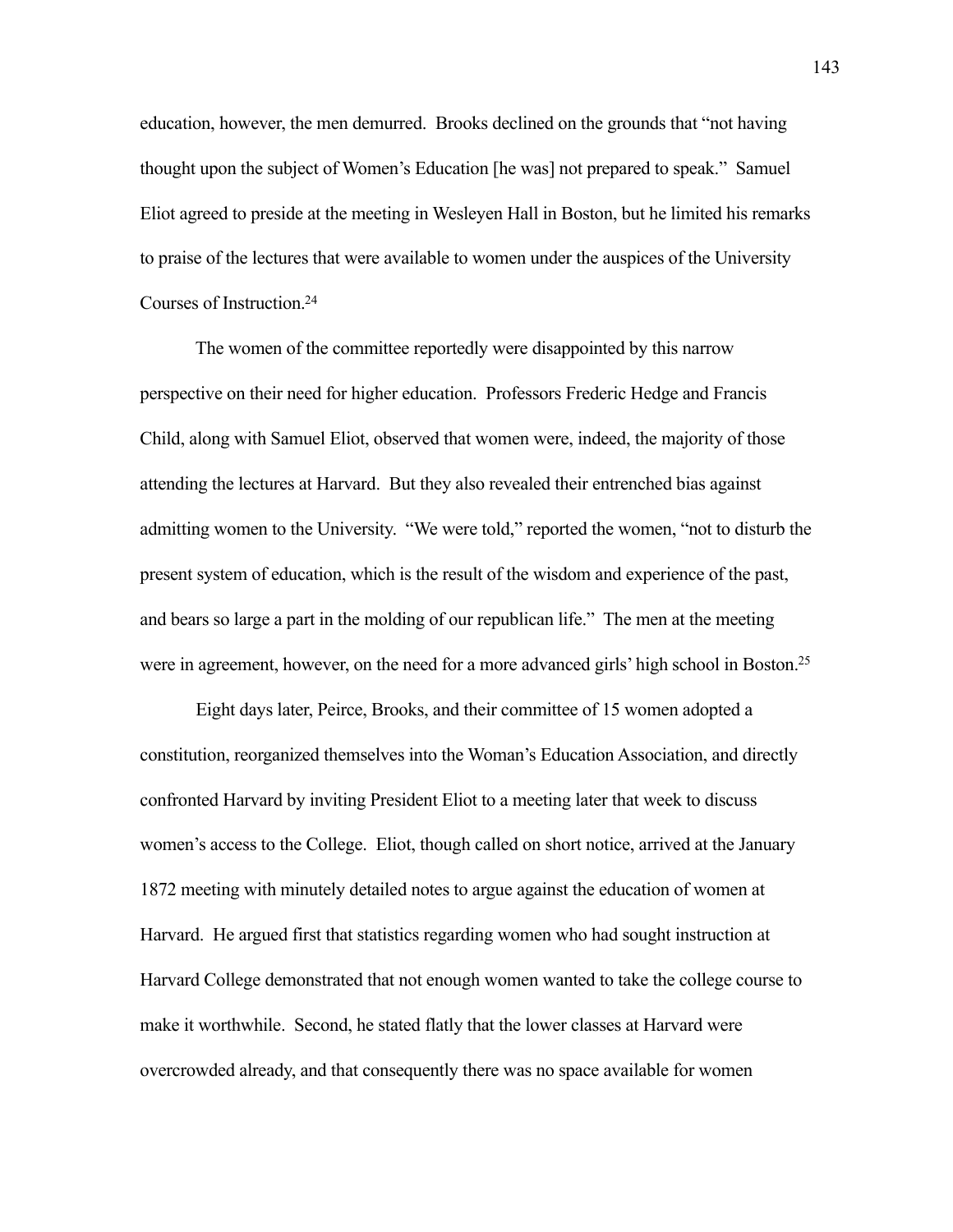students. The women could not help but note the inconsistency of these two arguments and later ridiculed Eliot's logic in the press. Furthermore, they asked, how was Harvard to gauge women's desire to attend Harvard College[?26](#page-43-4)

 Zina Fay Peirce enlisted Eliot's own argument about the crowded condition of Harvard's classes to propose an alternative path to the Harvard degree. She asked Eliot if Harvard would give its degree to women who could educate themselves and pass all of the examinations required of Harvard men. Eliot is reported to have said that he saw "no difficulty about that," and Peirce's Committee on Intellectual Education immediately enlisted twelve Harvard professors and several other Boston educators to help them prepare a proposal. They developed a plan whereby women would pursue Harvard courses in day classes held in Boston and then would be examined by Harvard professors. But when the WEA presented their plan to Eliot, he reversed himself. Eliot warned that the Corporation would not approve of their plan; and moreover, even if they were willing, he would oppose it. The matter was officially considered at the Corporation meeting in March, and the president was instructed to reply that: "1) a certain amount of time in residence at Harvard College was required for the degree; and 2) the University does not propose to give its degrees to women.["27](#page-43-5)

#### *A Faculty Proposal for Coeducation*

Women's challenge to Harvard College was not settled, however, by Eliot's report to the Woman's Education Association. Several members of the Harvard faculty had by now become strong advocates of coeducation at Harvard, and both the popular press and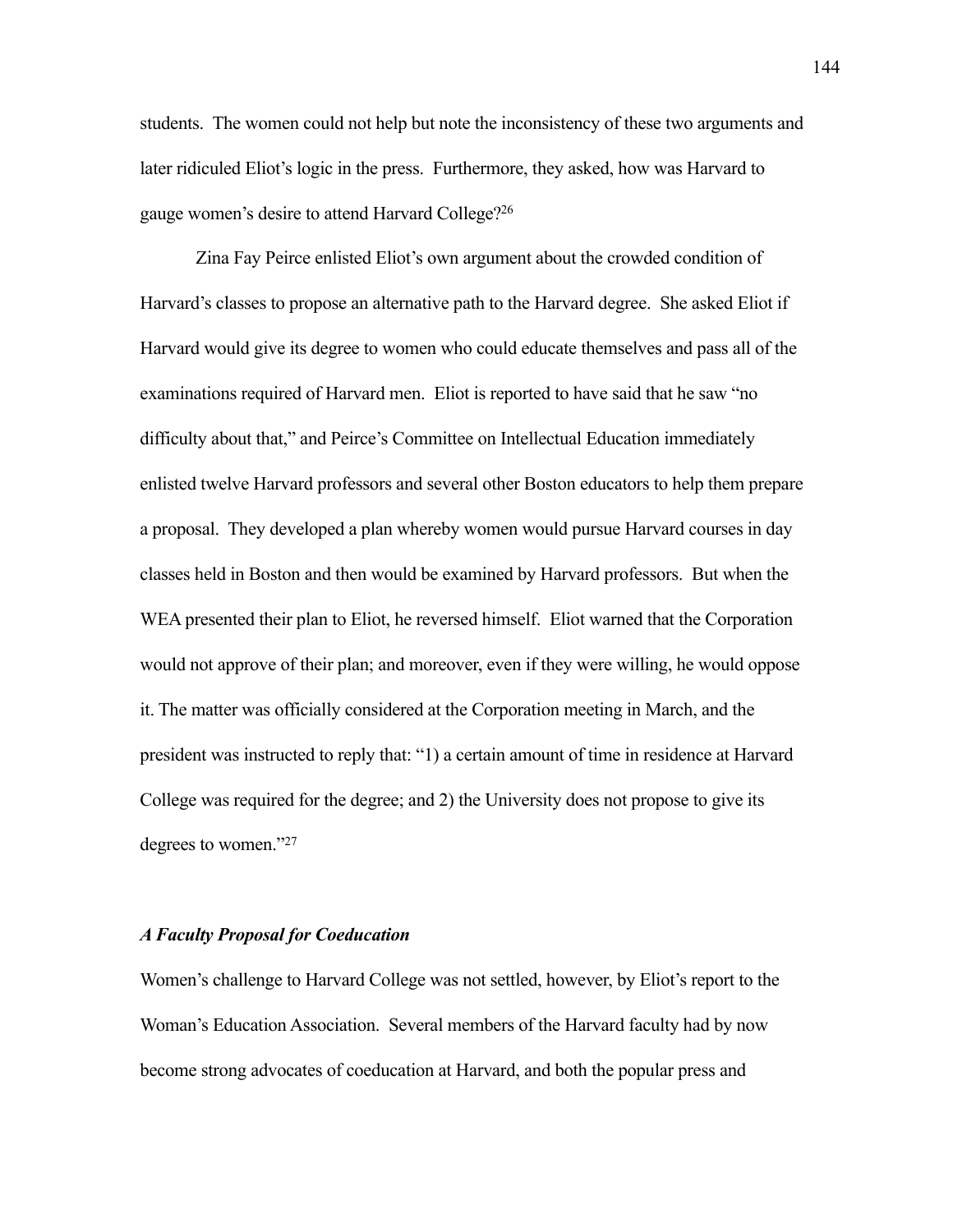professional journals actively promoted the idea. James Freeman Clarke, a prominent Unitarian minister in Boston and a member of the Board of Overseers, took up the cause, and the Woman's Education Association simultaneously launched a campaign to negotiate further with the Corporation. At the April 1872 meeting of the Board, Clarke presented a motion that a committee of the Board of Overseers be appointed "to inquire into the practical operation of the system of the coeducation of the sexes." The motion was passed, and the committee was asked to report its findings and its opinions on the adoption of the system by Harvard.<sup>28</sup>

 Clarke, whose 20-year-old daughter Cora was studying botany with professors at Harvard, and whose wife Anna was a founding member of the WEA, had long supported women's rights and women's higher education. These credentials apparently did not impress the Overseers, as the inquiry soon unraveled. Eliot, in an address to the annual meeting of the Social Science Association in May, argued against the education of women at Harvard on the grounds, among others, that moral injury would be sustained and that religious tenets would be violated. It was reported that nine-tenths of the Board of Overseers and the whole of the College faculty would obstinately resist any effort to bring women to campus or to award them the Harvard degree. Former Harvard president James Walker, on behalf of the investigative committee, reported to the Board of Overseers in September that James Freeman Clarke had "ceased to be a member" and that the remaining members unanimously recommended that no further action on the matter of coeducation be taken. The committee was discharged, and a minority report by Clarke was suppressed.<sup>[29](#page-44-0)</sup>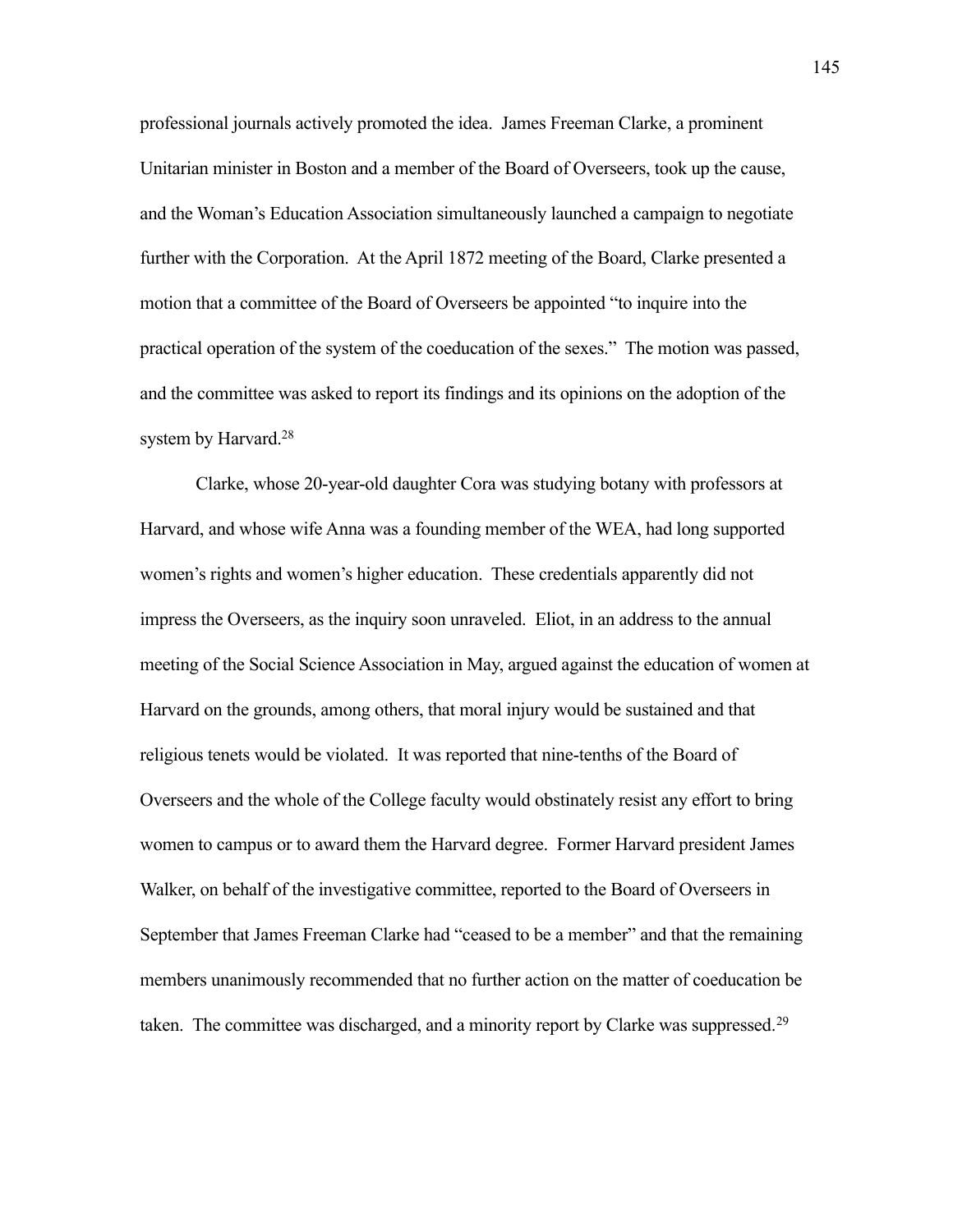Clarke had argued in his report that friends of Harvard had daughters as well as sons to educate; that it was more appropriate for men to work in the company of women than to be isolated and removed from their refining influence; and that Harvard's elective system made the introduction of women into the college particularly suitable, as the course of study could be adapted to particular needs and interests. His arguments, however, failed to influence the Overseers or the president. *The Woman's Journal* reported that Eliot had refused to have a full report of the debate published and claimed that he also was unwilling to publish a paper in favor of coeducation by Thomas Wentworth Higginson. The Boston press vigorously censured Eliot for his extreme views, and Eliot's speech to the Social Science Association led women's rights advocate Julia Ward Howe to inform him that, in her opinion, he was "possessed by the very Satan of human society." In defiance of Eliot's proclamation, suffragist Mary Livermore's daughter applied to Harvard and was promptly rejected on account of her sex. The issue had become of concern to the Boston public, and public opinion was critical of Harvard's intransigence. But popular support wielded little sway over Harvard, and even before Clarke's minority report was issued, the Woman's Education Association had begun to formulate a more feasible interim plan.[30](#page-44-1)

#### *The Harvard Examinations for Women*

Their idea was to provide a series of examinations--but not instruction--that would be sponsored by Harvard for young women of college age. Unlike the WEA's earlier examination proposal that had provided for a Harvard degree, this new plan would simply certify that women had passed exams equivalent to the Harvard entrance exams. The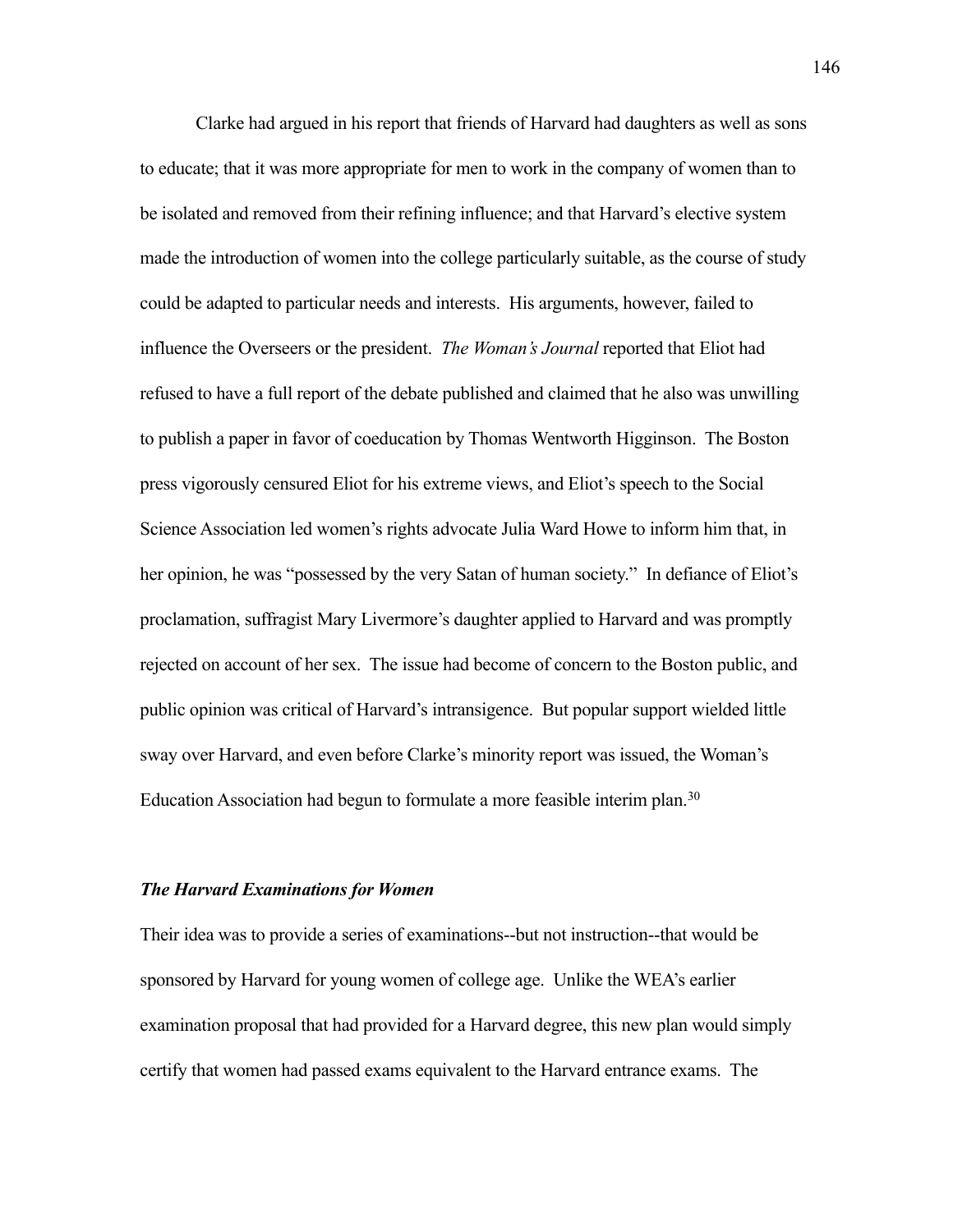concept had been suggested by Samuel Eliot as a result of his research into the University Examinations for Women in England. A similar examination sponsored by Harvard, it was argued, would raise the standard of work at girls' schools, academies, and the public high schools. Moreover, the concept might appeal to the Harvard faculty, who, by preparing and correcting the examinations, would establish a national standard for girls' education.<sup>31</sup>

 Several members of the Woman's Education Association vehemently opposed this compromise, however, and the issue of whether to continue to press for a Harvard degree or to switch to other means for improving the education of women divided the association. Zina Fay Peirce, lamenting the readiness of her associates to compromise, resigned from her post as chairwoman of the Intellectual Committee. Elizabeth Cary Agassiz, who succeeded her, reflected the opinion of the majority who were unwilling to adopt an adversarial stance in relation to the university. Both Peirce and Agassiz were devoted to the cause of women's higher education, but their approaches differed. Mrs. Agassiz and her associates—women like Anna C. Lowell and Mary Parkman who previously had worked with the Sanitary Commission and the Freedmen's schools; Lucretia Crocker, Harriet Caryl, and Margaret Badger, prominent Boston teachers and reformers; and Catherine Ireland, who had taken over and expanded the Agassiz's school—were what historian Karen Blair has called "feminists under the skin." They were intent on advancing women's opportunities, but they avoided ideological labels that might hinder their efforts. Determined not to jeopardize the potential for amicable negotiations with Harvard, the WEA denied membership to Julia Ward Howe, Caroline Dall, Edna Dow Cheney, Abby May, Elizabeth Peabody, and Mary Peabody Mann because they were known suffragists, and thus controversial figures. [32](#page-45-0)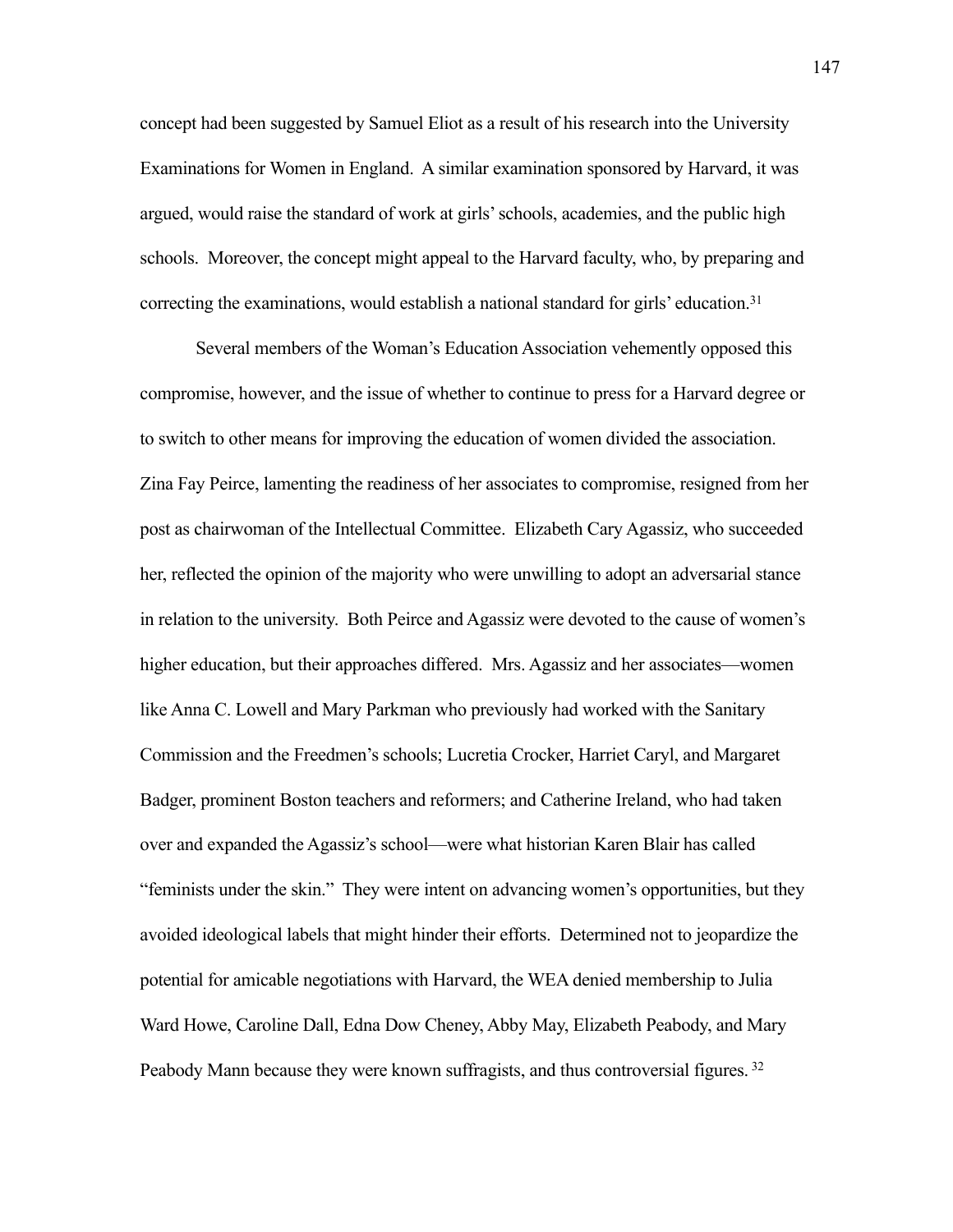The Harvard Corporation, meanwhile, agreed to conduct the examinations--but only on the conditions that Harvard's role be limited to writing the exam questions and that the WEA would cover all expenses. A Harvard faculty committee was put in charge, and the first Harvard Examinations for Women were administered in 1874. President Eliot wrote in his Annual Report that these examinations would provide for girls' schools what entrance examinations had done for boys' preparatory schools: set a standard and prescribe a judicious program of study. "The experiment is an interesting one," he wrote, "which should cause no interference with the work of the University."<sup>33</sup>

 The Harvard Examinations for Women evoked mixed reviews, however. To the women who took the examinations between 1874 and 1883, the experience could mean significant personal or professional advantage. The majority expected to teach upon completion of the exams, and many who already were teachers received better posts as a result of passing the exams. Eugenie Homer and her friend Helen Cabot, after taking the exams in 1874, went on to receive training in chemistry at the Woman's Laboratory at the Massachusetts Institute of Technology, and Homer later continued her studies at the Harvard Annex. Susan Monroe was offered a teaching position at Wellesley College after taking the advanced section of the Harvard Examinations in 1875. Harriet Williams taught Greek and Latin at Smith College after passing the preliminary and advanced exams.<sup>34</sup>

At the same time, women critics of the compromise protested that they aspired to instruction at Harvard, not to examinations in a rented room in Boston. When the second administration of the exams was announced, one writer to *The Woman's Journal* wryly observed, "thus women have, again, the opportunity to show whether they can do as well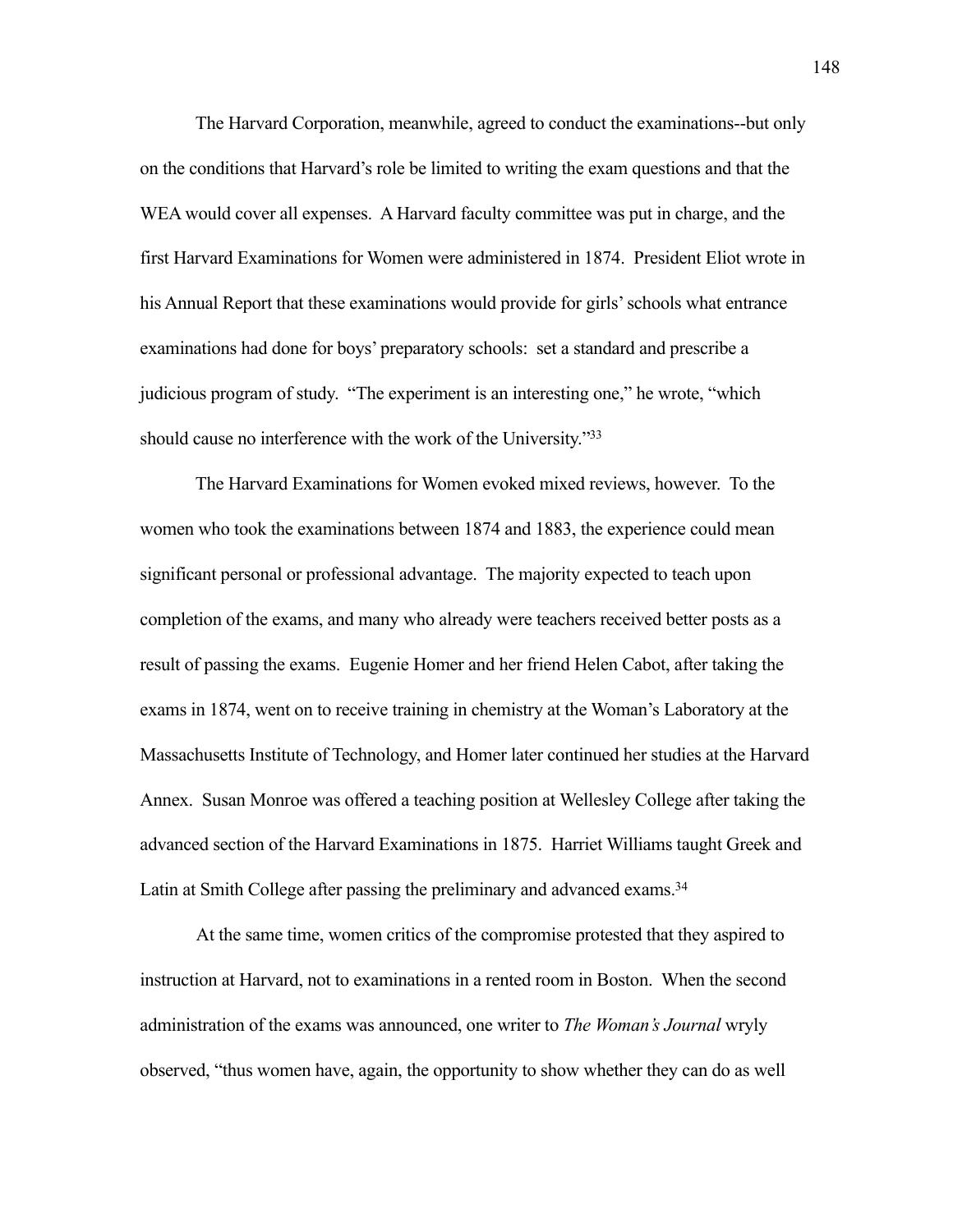without the instruction of Harvard, as the regular students can with it." Attracting candidates, moreover, proved to be difficult. In spite of significant advertising, only seven women took the first examination held in Boston in June 1874; and the Harvard Examinations, which were moved the next year to Cambridge in the hope of attracting more participants, never drew more than eleven candidates in a given year. Hoping to increase their clientele, the WEA proposed a plan to offer women the *actual* Harvard entrance examinations, arguing that the new women's colleges might then adopt the examinations as their standard for admission. President Eliot resisted the idea, however, as he feared that women who passed Harvard's own entrance examinations might then seek admission to the College. In 1879, however, the development of a new program in Cambridge under the leadership of Elizabeth Cary Agassiz promised to avert this danger.<sup>[35](#page-46-0)</sup>

#### *Harvard Women and the Founding of the "Harvard Annex"*

The "Harvard Annex," the program that was established in 1879, was marked by confusion about its relationship to Harvard University from the outset. The very name by which this organization quickly and almost mysteriously came to be known was misleading: the "Harvard Annex" had no official relationship to the university. It was, as its proper name indicated, a program of "Private Collegiate Instruction for Women" in which a small group of Harvard professors agreed to repeat their lectures to groups of private women students. Thirteen members of the faculty were enlisted to teach the first year, and courses were offered in ancient and modern languages, English, philosophy, and political economics. Elizabeth Cary Agassiz led the program with a committee of friends and associates, the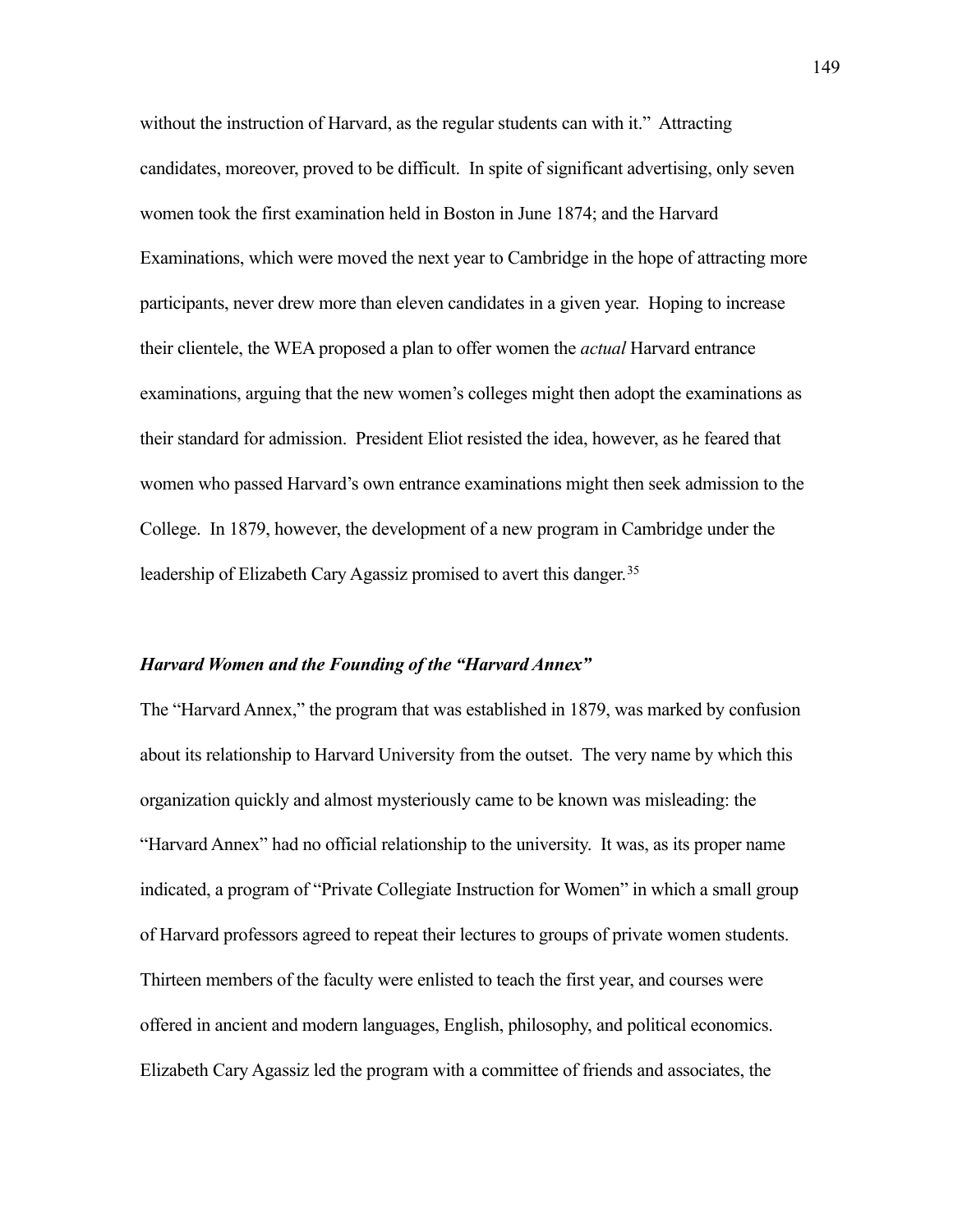majority of whom were wives or daughters of Harvard professors: Ellen Hooper Gurney, wife of Professor Ephraim Gurney; Mary H. Cooke, wife of Professor Josiah Cooke; Mary Greenough, wife of Professor James B. Greenough; Alice Mary Longfellow, daughter of William Wadsworth Longfellow; Lilian Horsford, daughter of former Professor Eban Horsford; and Stella Gilman, wife of Cambridge author and principal of the Gilman School for girls, Arthur Gilman, who had helped to organize the new program and who served as its Secretary.<sup>36</sup>

 The public and the press, however, immediately picked up on its Harvard connections and touted the program as the "Harvard collegiate course for women." When the first announcement was issued in February 1879 under the banner, "Private Collegiate Instruction for Women by Professors and other Instructors of Harvard College," the *New England Journal of Education* lauded it as "the entering wedge of joint-education" at Harvard. This notion was fueled by conversation in Cambridge about a brilliant young woman, Abby Leach, who had arranged that fall to study Latin, Greek, and English Literature with Professors James B. Greenough, William W. Goodwin, and Francis J. Child, respectively. Leach's work was lauded as being equal to the most advanced work in the College, and supporters celebrated her example in comments that were widely quoted in the press. Mary Hughes, a prospective student who had read the about the new program in the *Cambridge Tribune*, wrote to Arthur Gilman inquiring about "the new plan of opening Harvard College to lady students." Even Mrs. Agassiz referred to the program as "Harvard Education for Women.[37](#page-47-0)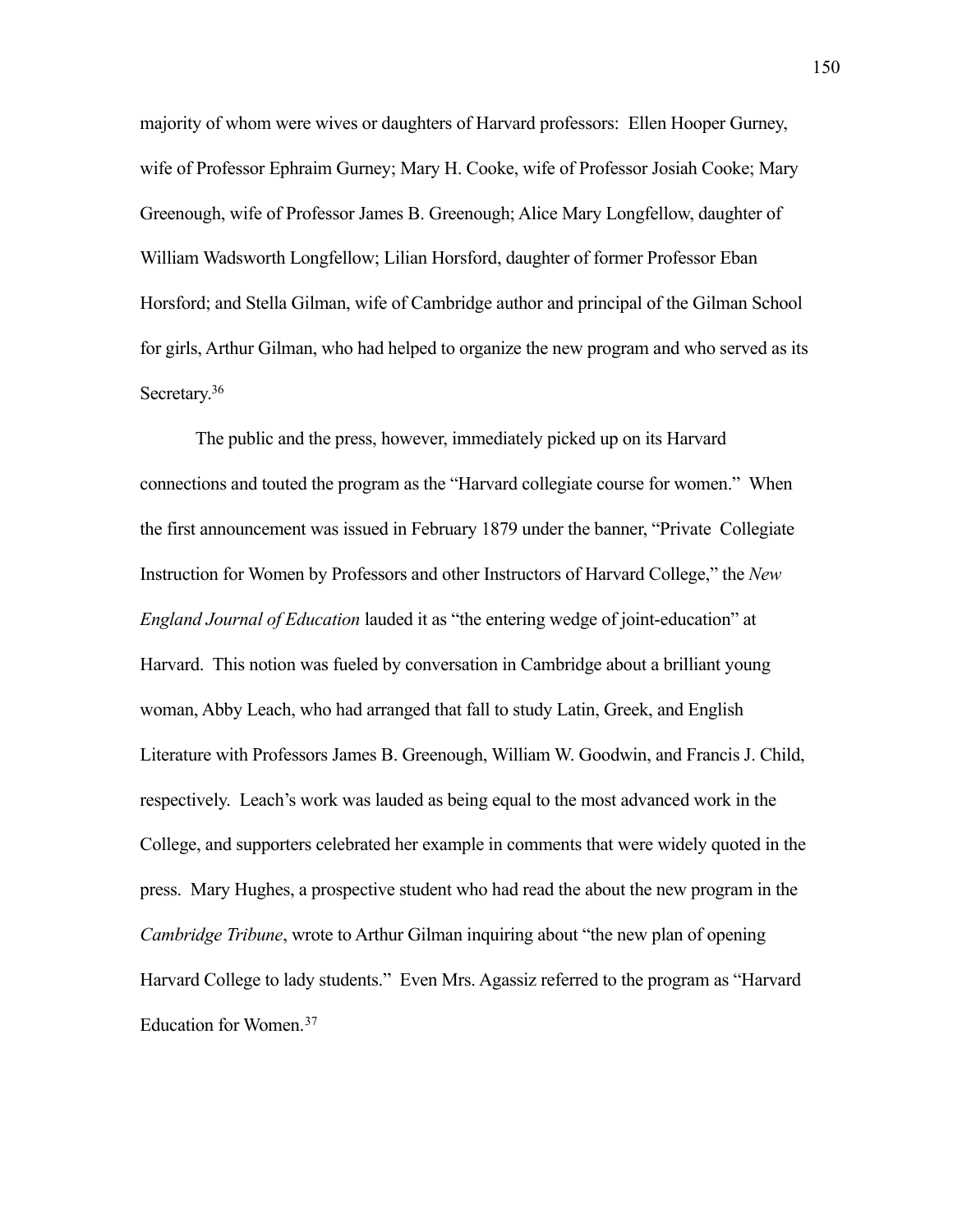President Eliot had expressed concern about the public's predilection to highlight the university's role when he read a draft of the circular announcing the program. He insisted that they change the phrase, "the ladies of the Committee," which he feared might be construed to mean that there also were men on this steering group. Eliot was particularly anxious to avoid confusion about the source of the graduation certificates that were to be awarded to women students. "I think it should be clearly stated that they are to be given by the Committee or its officers," he instructed the committee. "People are incredibly apt to misunderstand such announcements. It is impossible to make them too plain and full."<sup>38</sup>

 The fact that Harvard was *not* more formally associated with the new opportunity for women also was criticized. Many saw this new effort not as a wedge in the door, but as a subterfuge that could impede women from gaining admission to the legitimate Harvard program. A graduate of the University of Illinois wrote that she found it incredible that Annex women would do as much work as young men "without being regarded as students, without a student's use of the library, and with no prospect of a degree." The *Springfield Republican* called the Annex a "postern-gate and back door contrivance to preserve the prestige of 'the superior sex'.["39](#page-47-2)

 Elizabeth Cary Agassiz and her committee, however, were very hopeful about the success—and the significance—of the program. They believed that the Annex program would offer women opportunities for advanced study that were greater in both quality and variety than those available at any other institution in the country. Agassiz refused to allow a "ladies' degree" to be created for the Annex, and she maintained from the beginning that women deserved "the largest liberty of instruction." She was confident that the

151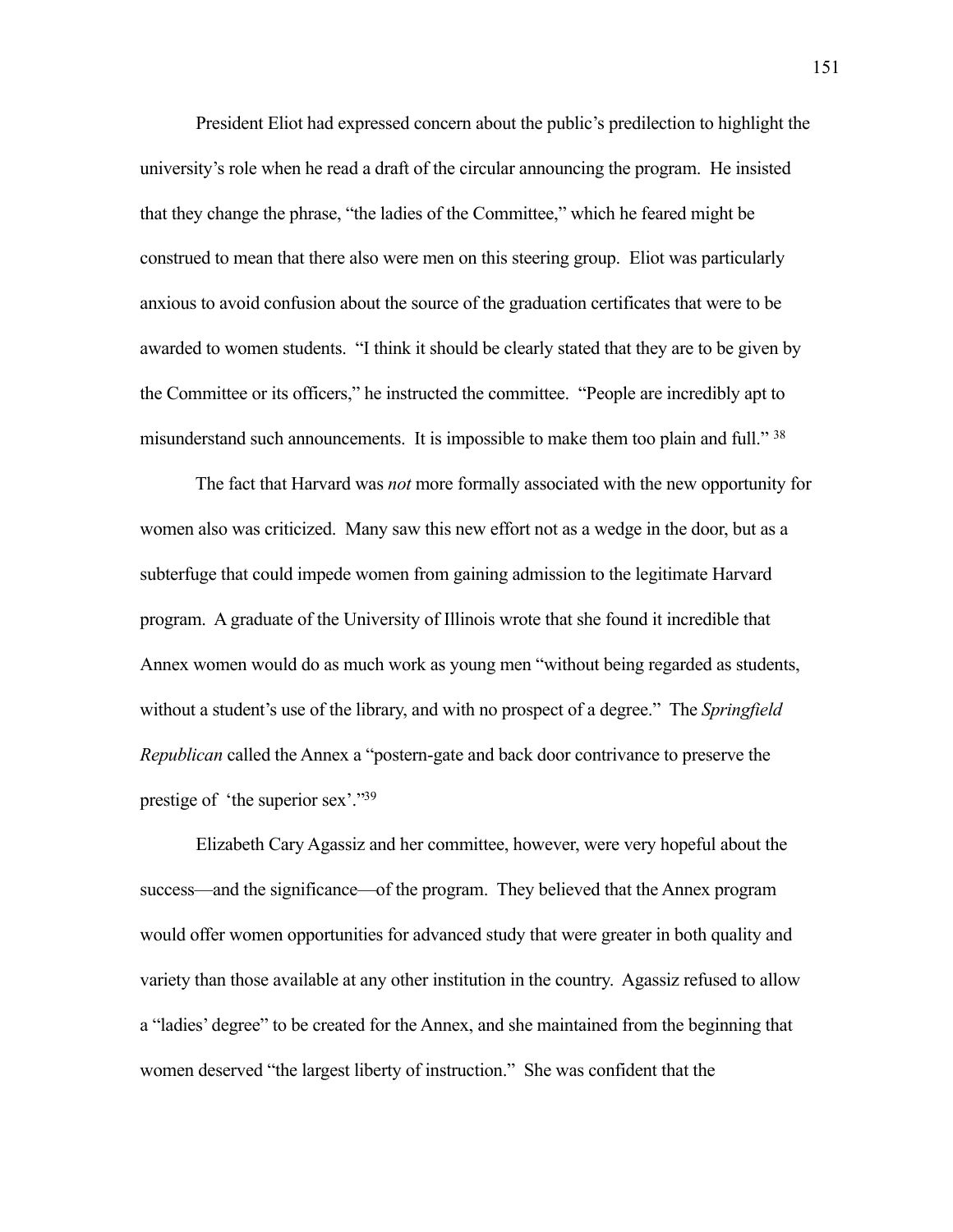opportunities of Harvard, with full equality of academic standards, would finally be made available to women. [40](#page-47-3)

#### *Elizabeth Cary Agassiz and the Agassiz School*

Elizabeth Cary Agassiz was 56 years old when she undertook the leadership of the Annex. She had been working on behalf of improved education for girls since the 1850s, and it was she who ultimately would negotiate the agreement for the founding of Radcliffe College in 1894. At the time of the Annex's founding, she was writing a two-volume biography of her husband, the Swiss-born naturalist Louis Agassiz, who had died in 1873.<sup>41</sup>

 Much of her time during the late 1850s and early 1860s, however, was devoted to running the Agassiz School for girls, which she opened in her Cambridge home in 1855 and directed until 1863. Elizabeth Agassiz directed every aspect of the school, from financial accounting to faculty recruitment; and under her leadership the school was extremely successful, both academically and financially. The school promoted progressive practices and attitudes about the education of girls, and, in fact, its faculty included several of the Harvard professors who later would agree to teach at the Harvard Annex.<sup>[42](#page-48-1)</sup>

 Agassiz's educational ideas undoubtedly were informed by her own early experiences and her family's progressive attitudes regarding education. She had witnessed the teaching of her younger siblings at an experimental school taught by Mary Peabody, sister of the educational reformer Elizabeth Palmer Peabody and protégé of Horace Mann, whom she later married. Elizabeth Cary Agassiz's cousins studied with progressive educator and Transcendentalist Bronson Alcott at his celebrated Temple School. Her sisters,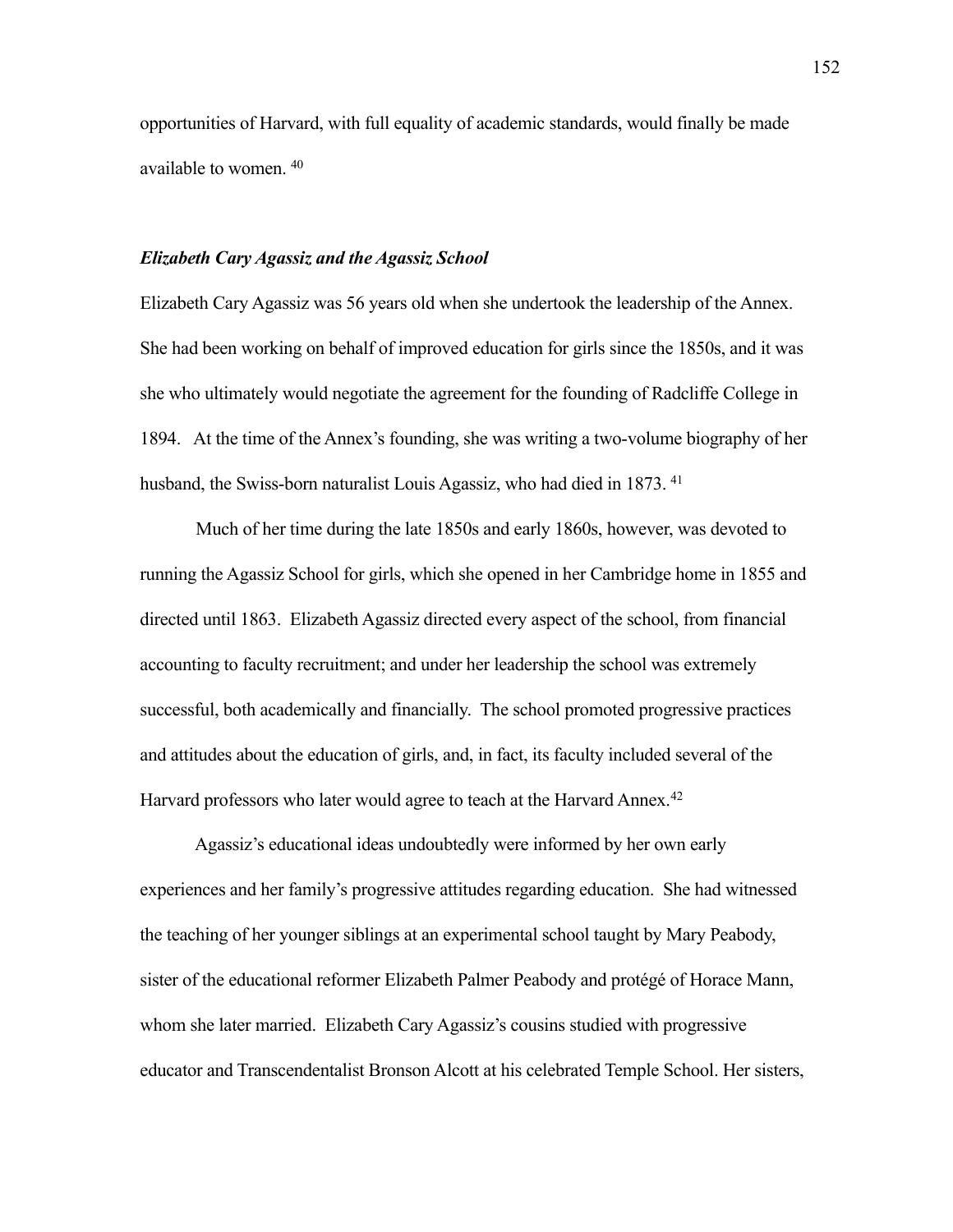Mollie, Sallie, and Emma Cary, were sent to George Emerson's pioneering school for girls. "Lizzie" (the name by which Mrs. Agassiz was known to family and friends throughout her life) was educated at home, and under the tutelage of the family's governess, Miss Lyman, she learned to make studying a habit of life, independent of school. In 1834, she joined her sister and her cousin at Elizabeth Peabody's afternoon "Historical School," where Peabody employed Bronson Alcott's Socratic method to teach her young women students to think critically. A later biographer noted that at Miss Peabody's school, "Lizzie Cary learned to keep her mind awake, to study under her own volition and never to imagine that she had finished her education.["43](#page-48-2)

 This independence and progressive attitude characterized Elizabeth Cary Agassiz's later work at the Harvard Annex and at Radcliffe. She considered her management of the Agassiz School as "training" for her new tasks at the Annex and her collaboration with Harvard professors in this work as the model for Radcliffe College. "But for the school," she wrote, "the college (so far as I am concerned) would never have existed." Moreover, her confidence in the purposefulness, independence, and scholarly abilities of young women was reflected in her design for the new program. "I am as independent as the air," wrote Abby Parsons to her parents in 1879, describing life at the new Annex. Elizabeth Agassiz always referred to Parsons and the other Annex students as her "Harvard girls," for she believed that they were worthy of the highest intellectual advantages and deserved the freedom to order their own lives and learning.[44](#page-49-0)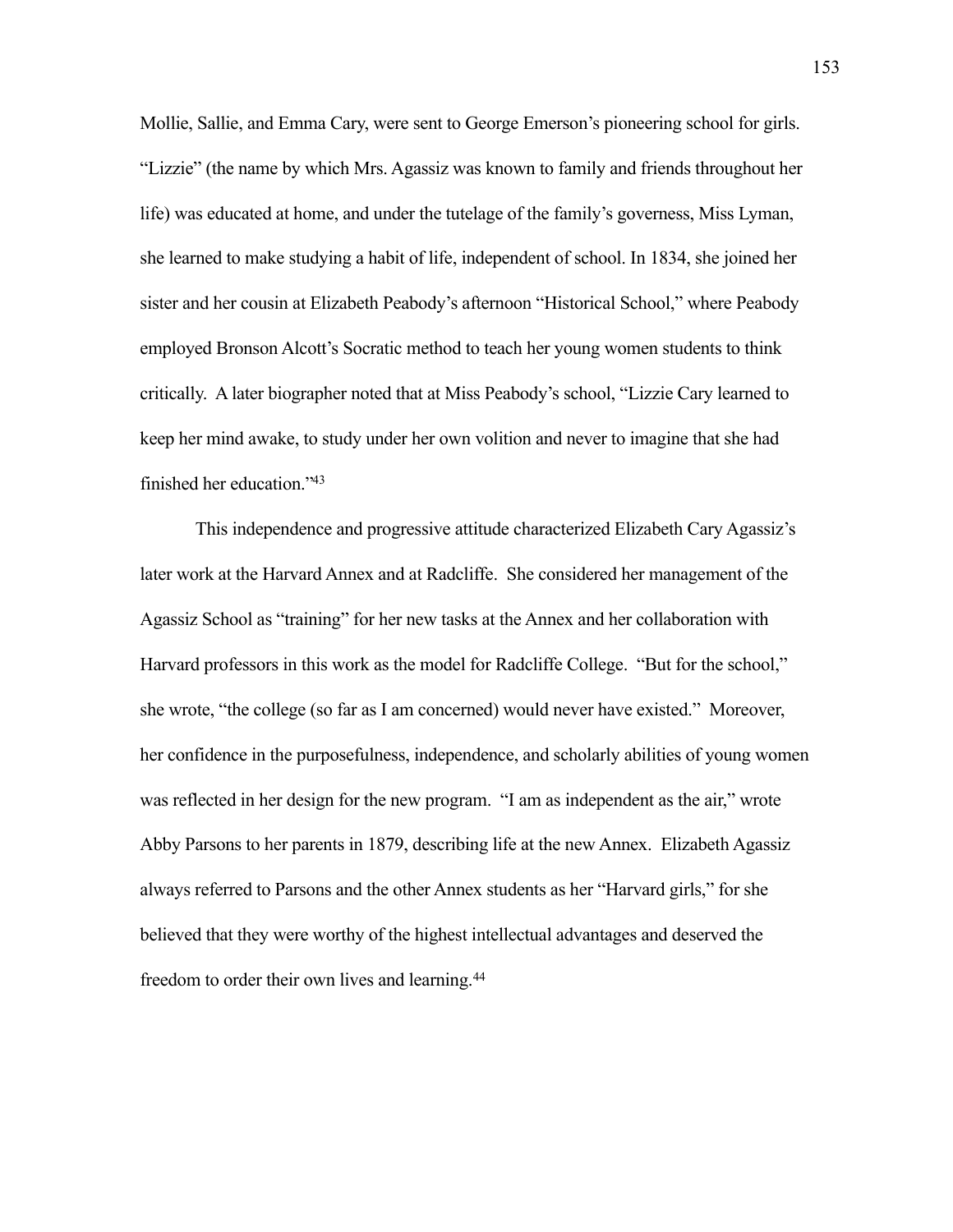#### *The Annex Students*

Abby Parsons' parents undoubtedly were relieved to receive such happy news from their daughter after her first few months at the Annex in 1879. Her father James Parsons, a high school principal, had personally prepared his daughter to meet Harvard's entrance requirements and had written to President Eliot only a year or so earlier to ask if there were any prospect of girls being allowed to study in Harvard College. To his disappointment, Eliot had responded that there was "no such prospect, near or remote." Parsons had thus sent his daughter to the Annex with some hesitation, as he was distressed that not all of the courses available at Harvard were offered to women in the Annex. Mary Byrd, a graduate of the University of Michigan, also was apprehensive about Harvard attitudes toward women. "I wish, if possible, to learn beforehand how much discomfort I shall find in a school where coeducation is regarded as something strange and unnatural," she wrote.<sup>45</sup>

 Mary Byrd, like several other of the college-trained women who applied to the Annex, feared that the atmosphere in Cambridge might be hostile; but the lure of study with Harvard professors was powerful and proved to be advantageous. Byrd came to the Annex as a graduate student in 1882 and studied for a year under the direction of Edward Pickering at the Harvard College Observatory. She left to teach at Carleton College and later became director of the observatory at Smith College. Emily Norcross, who had received her bachelor's degree from Wellesley in 1880, also taught at Smith after pursuing classical studies in the Annex. Two years later, Grace Chester, a biologist who had studied at the Annex, joined the Smith College faculty[.46](#page-49-2)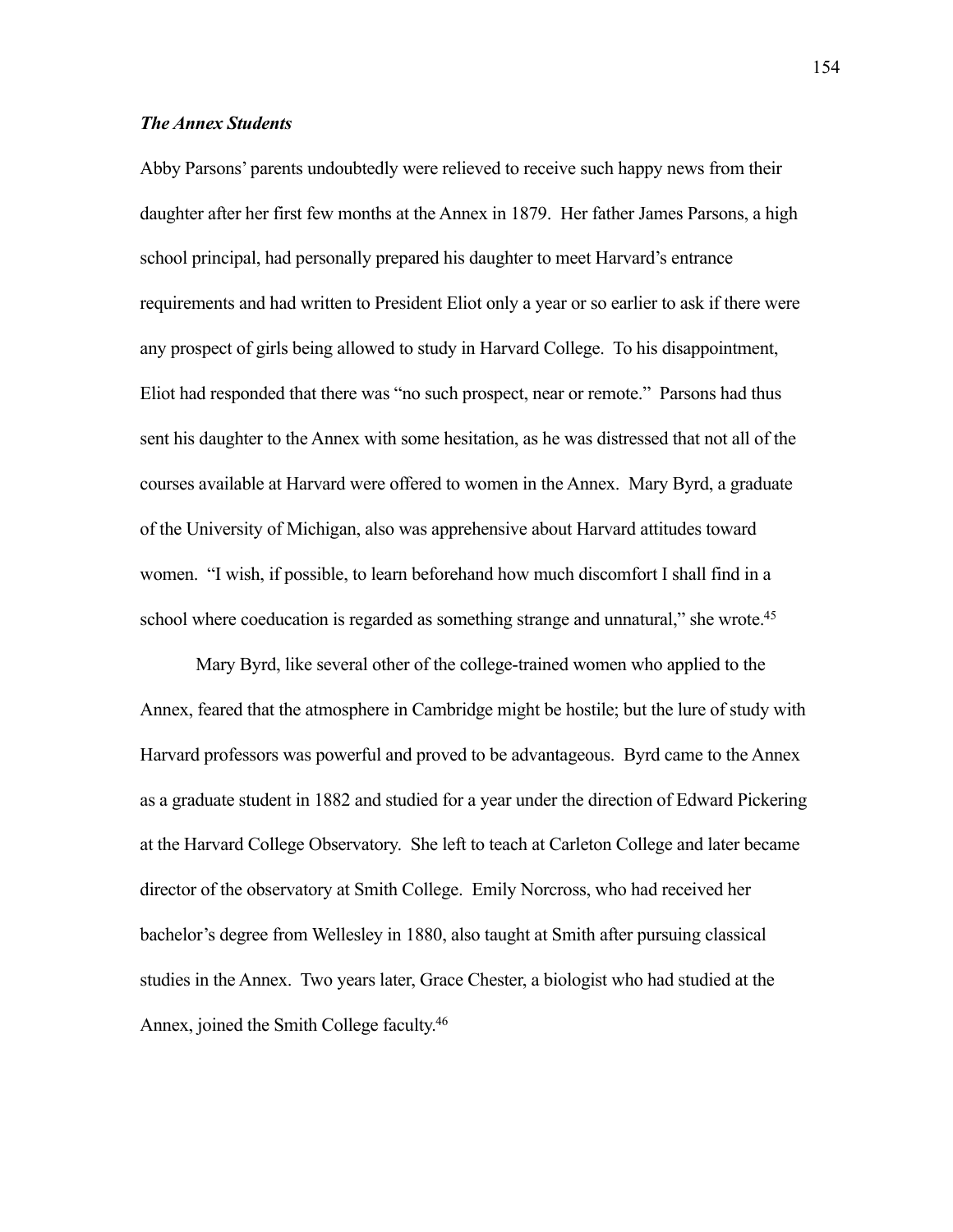In all, 27 students enrolled in 1879, 25 of whom completed the first year. The Annex, like Harvard College, drew its student body from a predominantly local, urban population. But unlike Harvard (and unlike nearby Smith and Wellesley), a significant number of the women who studied at the Annex were older "special students" or "graduatespecials" who came to pursue focused study for a year or two. Among this class of "specials" in the first year of the Annex were Ellen Gurney, Lilian Horsford, and Alice Mary Longfellow, all members of the Executive Committee. Gurney was by far the most advanced of all Annex students in Greek that year, studying along with Abby Leach under Professor William Goodwin. [47](#page-49-3)

 Abby Parsons, Annie Barber, and Annie Ware Winsor were among the younger women who came to the Annex to pursue a regular four-year course of study. They were academically serious students whose families distinctly supported their college ambitions. Annie Barber recalled that her mother invariably had told friends that she would send her daughter to Harvard. "When Annie is ready for Harvard, Harvard will be ready for Annie," she had insisted. Annie Winsor was encouraged in her studies by several generations of women in her family who had attended normal schools and academies and then had served as teachers. Winsor later wrote about this legacy and highlighted the Annex students' shared commitment to serious study--a commitment that distinguished them from the men at Harvard. "A little common-sense and mathematics will show . . . that the Annex girl, coming to the Annex as she does because she chooses to study, is likely to do faithful and good work; while no such presumption can be made about the College man, for he comes to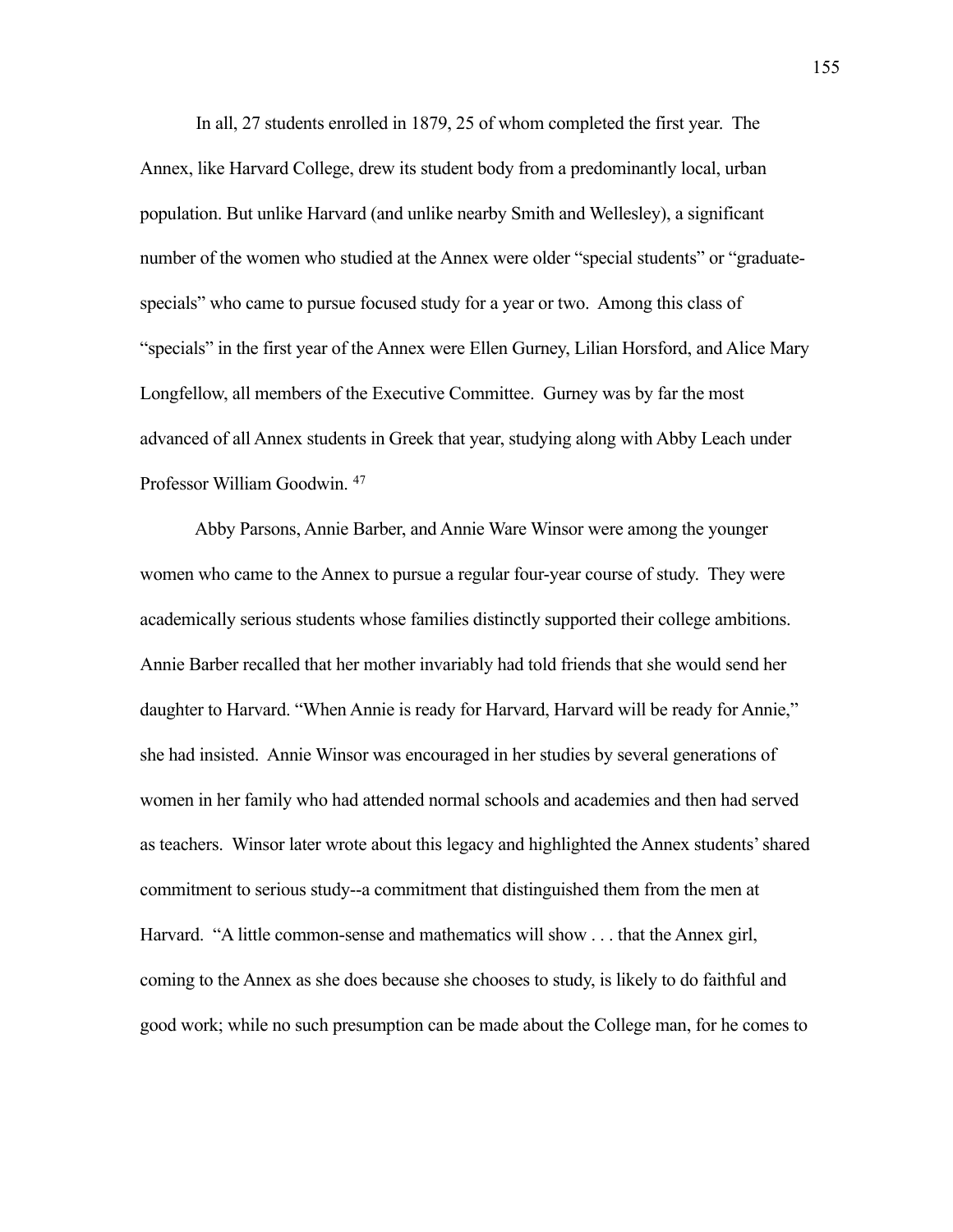College from every variety of reason and mostly not from love of study," she wrote.<sup>[48](#page-50-0)</sup>

 Clearly, these young women felt themselves to be participants in an important undertaking. No other women ever had come so near to being Harvard students; but, ironically, having reached this goal, they experienced new conflicts about their intellectual and professional ambitions and about the roles that they were expected to fulfill as adult women. Annie Winsor sat down with her diary one evening, apparently in a mood of triumph: "And now my plans are pretty well made for my work in life," she wrote. "I have set out to outfit myself to be a professor of English. Bryn Mawr is in my eye." But then she wrote an addendum: "Of course if I am married I shall not be a professor, but my studies will not hurt me for that future." <sup>[49](#page-50-1)</sup>

#### *Challenges at the Annex*

The situation of the Harvard Annex was fraught with uncertainty resulting from the Annex's lack of authority and its dependence on the good will of Harvard professors. The organization of the Annex was intentionally informal in anticipation of the time "when, as was fondly hoped," wrote Arthur Gilman, "the President and Fellows of Harvard College would undertake the work of teaching women." This, of course, had long been the hope of the Woman's Education Association. Within two years, by 1881, the managers had determined that their "experiment" was a success, and Mrs. Agassiz was formally instructed to speak with President Eliot about taking over the Annex. Eliot must have raised the issue of an endowment, for coming out of their meeting, Agassiz recommended that the Annex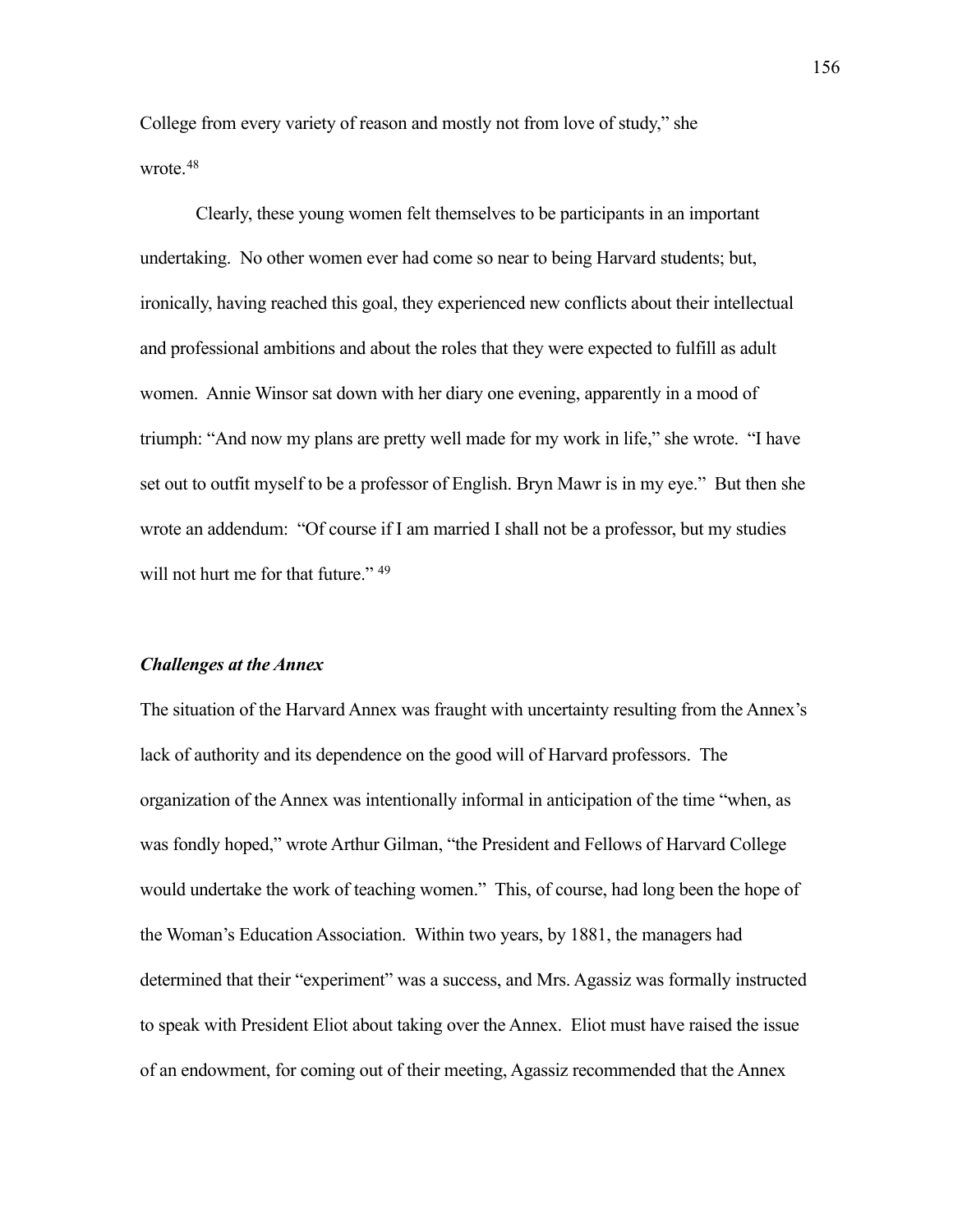ask the Corporation whether it would be willing to take over their work and inquire "how large a sum of money would be required.["50](#page-50-2)

 The Annex managers also advised the Corporation that the program could not continue in its current state: the difficulties of enlisting professors and guaranteeing continuity of the program were insurmountable. Although all 53 members of the Harvard faculty had been invited to teach in the Annex, and 44 had agreed to contribute in some form, only 13 had actually taught in the first term. Most professors taught only one course, and the program grew to include only 20 or 30 courses per year. By comparison, the number of courses in Harvard College was over 120.<sup>51</sup>

Furthermore, professors' attitudes toward the instruction of women varied--even among those who supported the Annex. Barrett Wendell's examination questions were embarrassingly superficial and skewed toward the students' so-called feminine natures. George Martin agreed to teach with the provision that he would have "no examination books to read and no papers to make out." John Williams White decided to abandon his Greek class in the middle of the year. Other professors could offer only one or two hours a week to the program, and as a consequence Annex students spent eight to ten hours a week with their instructors, compared to fifteen or sixteen hours a week in the College. Abby Parsons wrote that it was impossible for the students to "keep up with the yard students in two recitations a week." She also had concluded after only two months at the Annex that her history composition would be badly treated. "You know," she explained to her parents, "that ridicule is the Harvard College theory.["52](#page-51-0)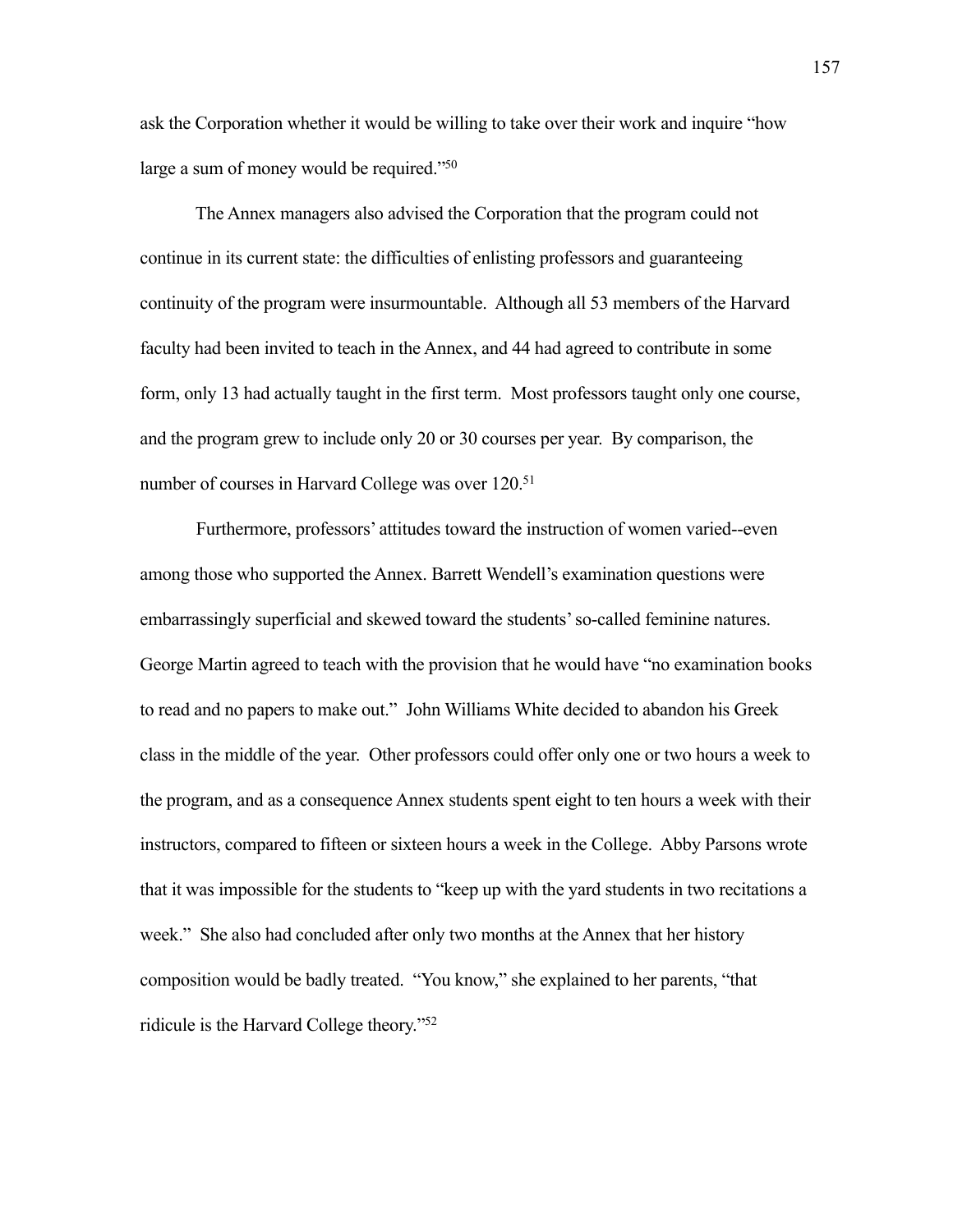The Corporation, meanwhile, declined to take action on the Annex's request, and by March 1882 Elizabeth Agassiz and the other managers were reconciled to the necessity of raising funds to continue their work, as it stood, for several more years. Arthur Gilman proposed an endowment drive to support a more independent women's institution. Elizabeth Cary Agassiz intervened, however, and reiterated her long-held position that the goal of their efforts was to provide a Harvard education to women. She explained to Gilman that although she, too, had at one point considered the idea of running a separate program with a supplementary faculty, she had come to fear such a step. "The more I think of this, the more I fear that we shall drift into the building up of another female college, distinct from the University," she explained. "I believe this would be a great mistake. . . . We must be careful to avoid this rock," she warned.<sup>[53](#page-51-1)</sup>

The Annex, therefore, was reorganized and incorporated in 1882 as the Society for the Collegiate Instruction of Women, with Elizabeth Agassiz elected president, Arthur Gilman secretary, and Lilian Horsford treasurer. The charter placed the Annex in a position to raise an endowment, and they hoped that this would convince Harvard to establish the work on a permanent basis.<sup>[54](#page-51-2)</sup>

The endowment drive was immediately adopted by the Woman's Education Association as a major campaign. Subscriptions of \$5,000 each had already been received from Mary Hemenway, Ellen Mason, Pauline Agassiz Shaw, Thomas Appleton, and the George O. Hovey estate. Supporters of the Annex pointed out that American women had given considerably over one million dollars to colleges for men, including over \$325,000 to Harvard. The WEA beseeched them to turn their attention instead to the Annex, and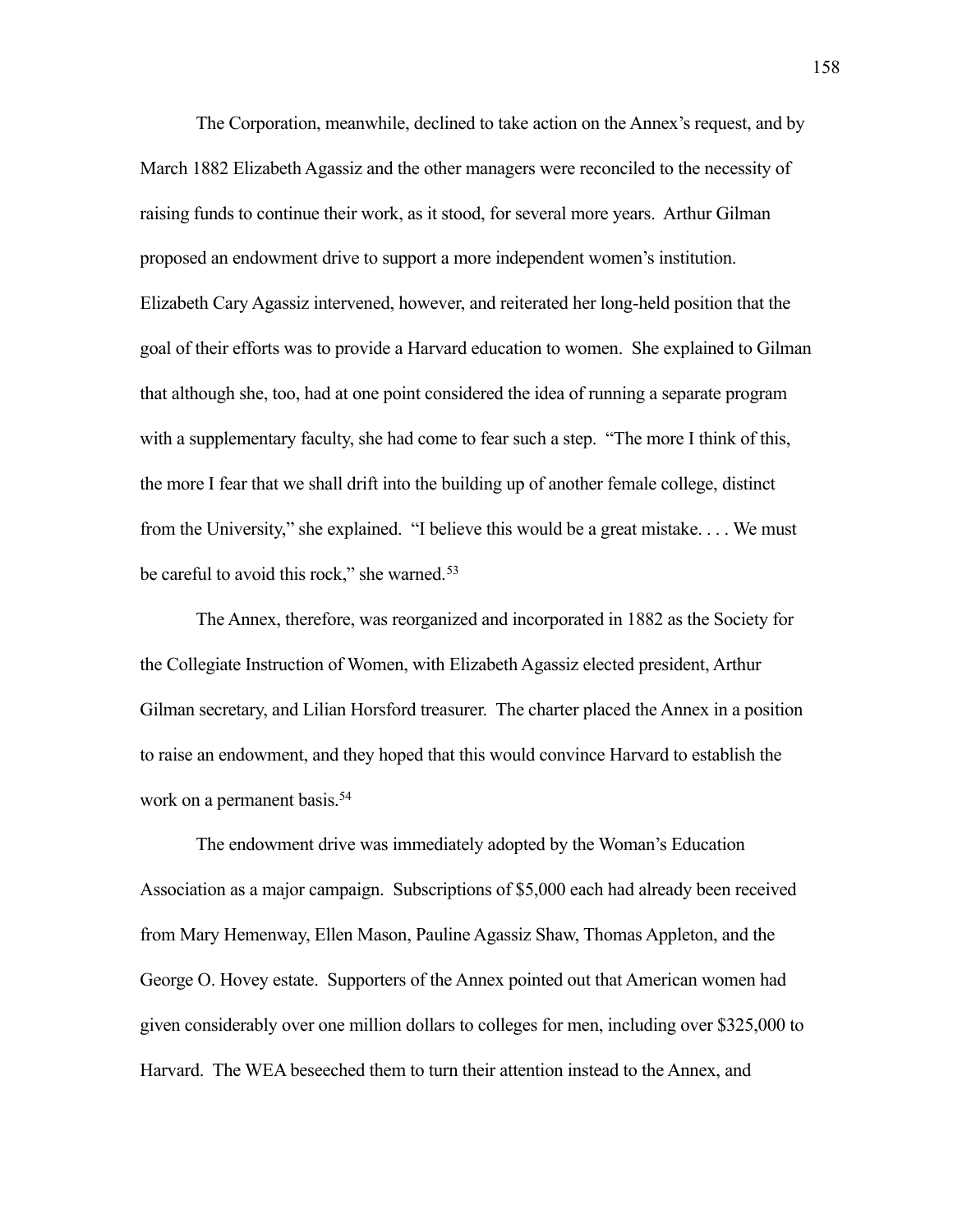Elizabeth Agassiz claimed that this support made her feel "doubly sure of our permanent success."<sup>55</sup>

Such success was not swift in coming, however. Only two-thirds of the required sum had been raised by February 1884 when the executive committee of the Annex met to discuss its future. Thoughts of petitioning Harvard were put aside, and the issue was again tabled at the annual meeting in 1885. Fearing that the Corporation would not accept their proposals unless a larger endowment were attached, they discussed instead the use of the endowment income to offset current expenses, and a committee was established to determine what might be salvaged. The next major negotiations with Harvard would not take place until 1893, when the topic of discussion would not be the education of women in Harvard College, but rather the establishment of a new women's institution--Radcliffe College[.56](#page-51-4)

#### *The Radcliffe Compromise*

By 1890 it had become clear to the Annex managers that the program could not survive. The Annex had grown into a school of over two hundred students; it owned land, a large building (Fay House), and had an endowment of approximately \$75,000. Elizabeth Agassiz explained that in spite of such success, the Annex program was untenable. The managers could not guarantee stable instruction, they could not afford to offer postgraduate courses, and the Annex certificate was considered by most to be a poor substitute for a college degree.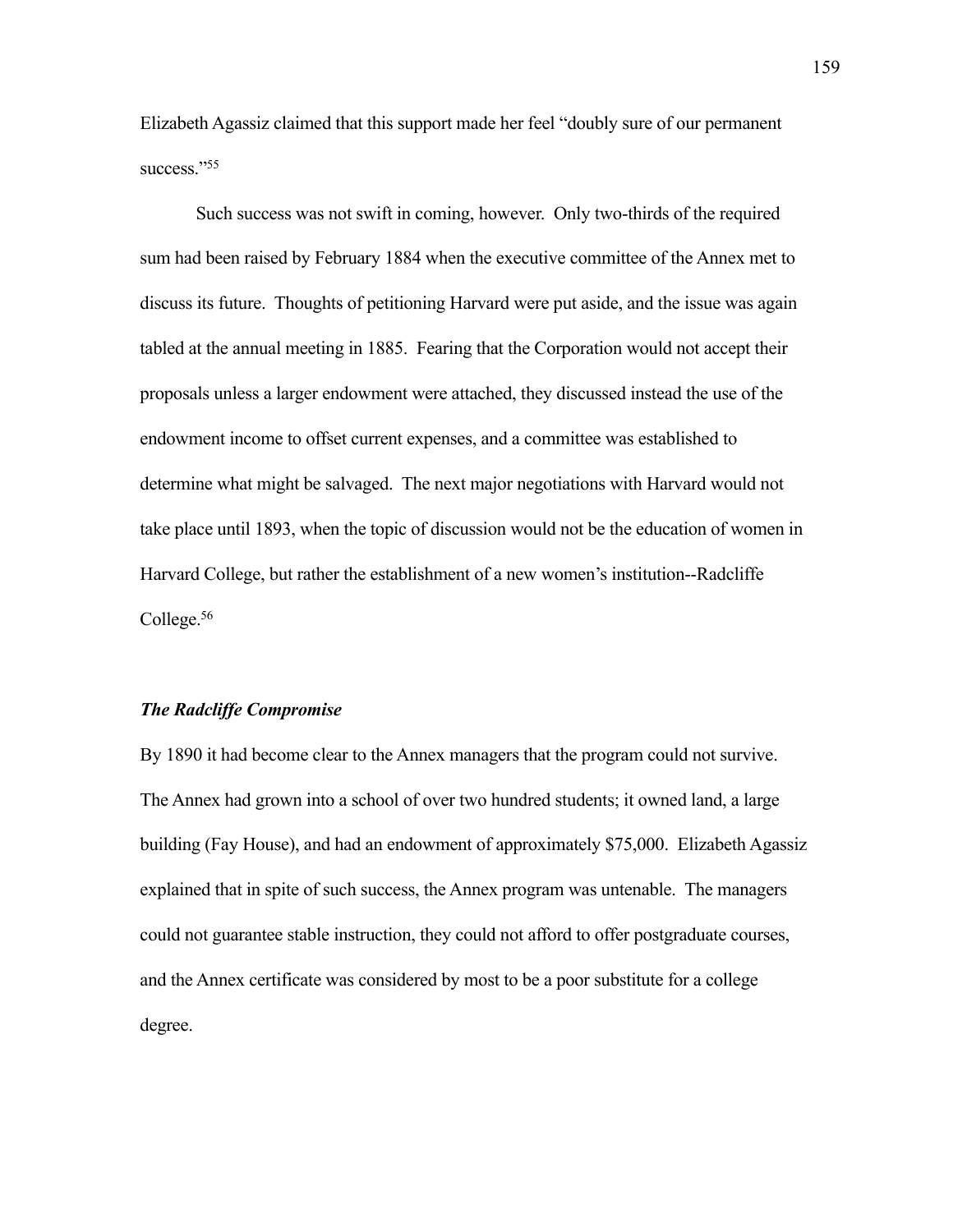Elizabeth Agassiz initiated a series of conversations with President Eliot, and the Woman's Education Association, which was hopeful that their goal might finally be within reach, launched a new fund-raising effort to raise an additional endowment of \$250,000. Eliot's response to their effort, however, was equivocal. On the one hand, he suggested that the university might take over the Annex if it could be made self-supporting; on the other hand, he explicitly stated that he had no authority concerning the possibility of uniting the Annex with the University and claimed that he did not know the Corporation and Overseers' positions on the matter. The Woman's Education Association nevertheless continued its efforts, and in March 1893, the Annex offered the Corporation all of its present property—an invested capital of \$150,000 with real estate. They promised, further, that they would continue to raise funds for ongoing support and future development.<sup>57</sup>

 The immediate approval of the Corporation was not to be won, however, by this promise or by the property of the Annex, which was so insignificant that it could not possibly have been considered as the basis of bargaining power. As Le Baron Russell Briggs later wrote, the Annex "had nothing to offer Harvard but girls, whom Harvard did not want."[58](#page-52-1)

 Instead, after a series of negotiations the Corporation agreed to consider the establishment of a new institution, "X. College," which would be self-governing in all respects and which would offer its own diplomas, to be countersigned by the president of Harvard. The president and fellows of Harvard College would serve as "Visitors" of the college and would approve all faculty appointments. This organizational interdependence, it was argued, would give the women's institution all of the security and status it might require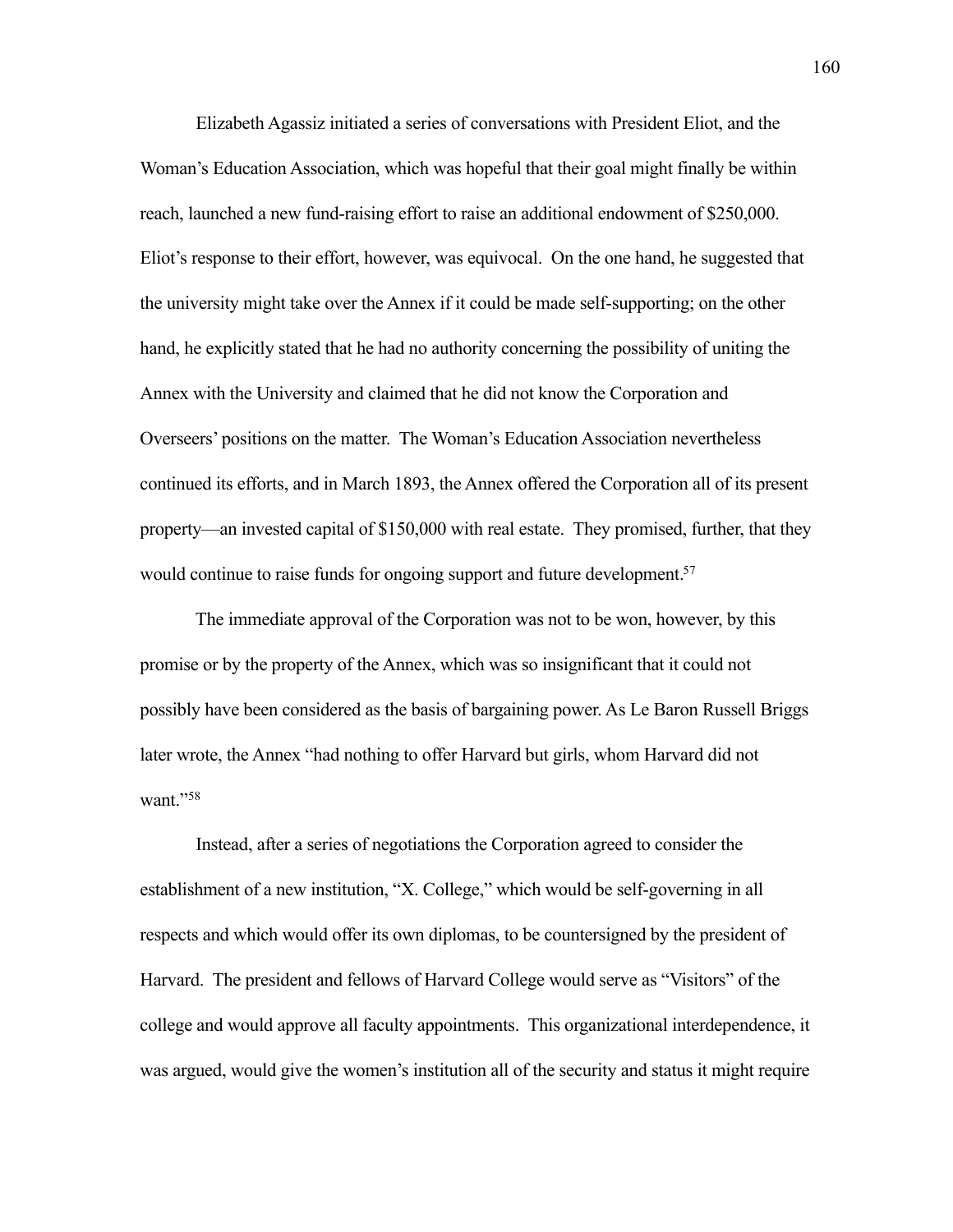for practical purposes, and yet it still would maintain the independence of the Harvard Corporation from the enterprise of educating women--a condition that was not subject to negotiation[.59](#page-52-2)

 This plan was not, of course, the plan that had been promoted by the WEA, nor was it the plan that the Annex had set out to secure. The idea that the Annex grant academic degrees to its graduates had been proposed earlier, in 1886, but was defeated because of the desire on the part of Elizabeth Agassiz and other board members to secure the Harvard degree for women. Agassiz repeatedly had insisted that she saw no purpose in establishing another women's college, but now it appeared that the Annex had no choice in the matter. The Annex committee voted on October 31, 1893, to accept the Corporation proposal, and the new college for women was christened "Radcliffe College." The proposal was approved by the Overseers on December 6, 1893, and, in spite of protests by the WEA, a committee of Annex Alumnae, and the Association of Collegiate Alumnae, the charter for Radcliffe College was signed by the governor of Massachusetts on March 23, 1894.<sup>[60](#page-52-3)</sup>

 On May 25, 1894, two months after the approval of Radcliffe College by the commonwealth, the Harvard Board of Overseers adopted a resolution that the degree of Bachelor of Arts should not be given to women by the university under any circumstances. They also rejected a proposal that a separate degree be developed by the Faculty of Arts and Sciences that might entitle women to earn a Harvard degree for postgraduate work. The Overseers did, however, allow a provision that Radcliffe graduate students might, under certain conditions, study in graduate courses at Harvard. One of the conditions was that the new privilege could be revoked at any time.<sup>61</sup>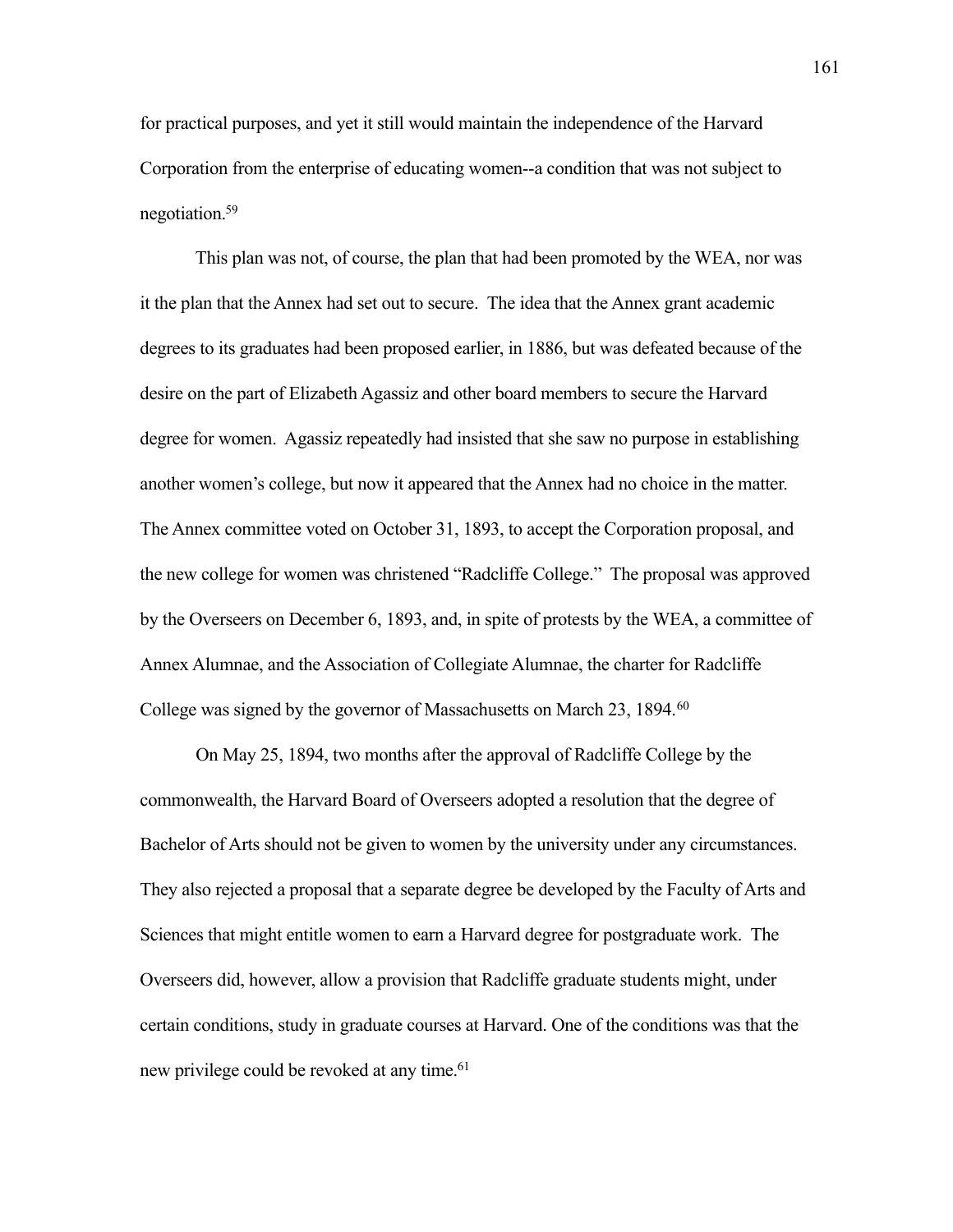#### *In Retrospect*

As it was conceived, Radcliffe College by its very status as an "affiliate" rather than an integral part of Harvard, by its financial uncertainty, and by its lack of privileges and political rights within the university reflected the precariousness of women's role in the intellectual life of the nineteenth century. It was not clear to the women who had sought admission to Harvard University in the 1870s, 1880s, and 1890s what their ultimate relationship to the university would be in the next century. The terms under which women might receive postgraduate training at Harvard still were unclear, alumnae continued to press for the Harvard Ph.D., and women students did not know what new roles might be available to them as college graduates.

 Moreover, the odd arrangement between Harvard and Radcliffe served to reinforce the larger social debate pertaining to women's intellectual abilities and social roles. Charles William Eliot claimed that the establishment of Radcliffe College did not deny women greater opportunities. Rather, he argued, the separate women's college would serve to enhance and stimulate women's own distinctive intellectual natures. He argued that the movement of nineteenth-century women to gain access to programs designed for the education of men, and the concomitant efforts of women's colleges to imitate the curricula and purposes of the men's colleges, would prove eventually to have been a misguided endeavor. "The prime motive of the higher education of women," Eliot argued, "should be recognized as the development in women of the capacities and powers which will fit them to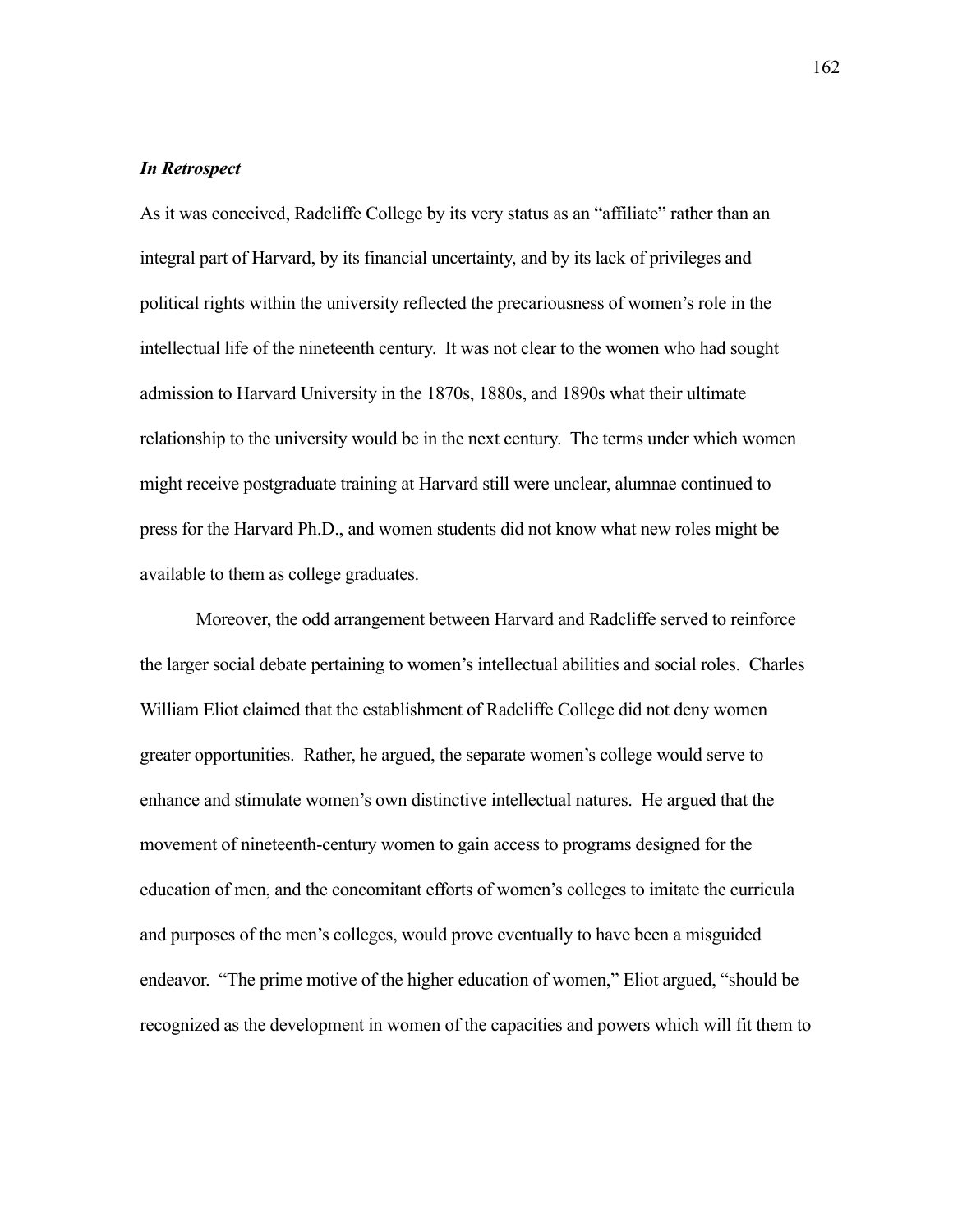make family life and social life more intelligent, more enjoyable, happier, and more productive.["62](#page-52-5)

 Such arguments concerning woman's special needs and accolades regarding her domestic virtues had changed little from the emergence of women's collegiate education in the years before the Civil War to the consummation of the agreement between Harvard and Radcliffe at the close of the nineteenth century. The purpose of educating women according to President Eliot, and according to dean Le Baron R. Briggs, who succeeded Elizabeth Agassiz as president of Radcliffe College, was to enhance women's ability to serve in their traditional roles as wives, mothers, and teachers of the young. The status and relation of men to women, and the distinctive purposes proposed for women's education throughout the nineteenth century, were more constant and more enduring than any other aspect of the college curriculum or university structure. The purpose of educating women continued to be cast in terms of women's relationship to men and women's responsibilities to others. "Can any greater gift be made to man than to keep him in the presence of a highly trained and spiritual woman?" asked President Eliot of the Radcliffe graduating class in 1898. Can any responsibility or occupation bring educated women more happiness and influence, asked Briggs in 1904, than their work "as sisters, as wives, as mothers, as friends, as helpers to all that is noble?["63](#page-53-0)

Still, these first college women looked back on the century they were leaving as one that had been generous to them. It had granted them new opportunities, a larger share in the culture's learning and intellectual life, and a somewhat wider choice of occupations that could lead to personal independence. Elizabeth Agassiz beheld these new possibilities as

163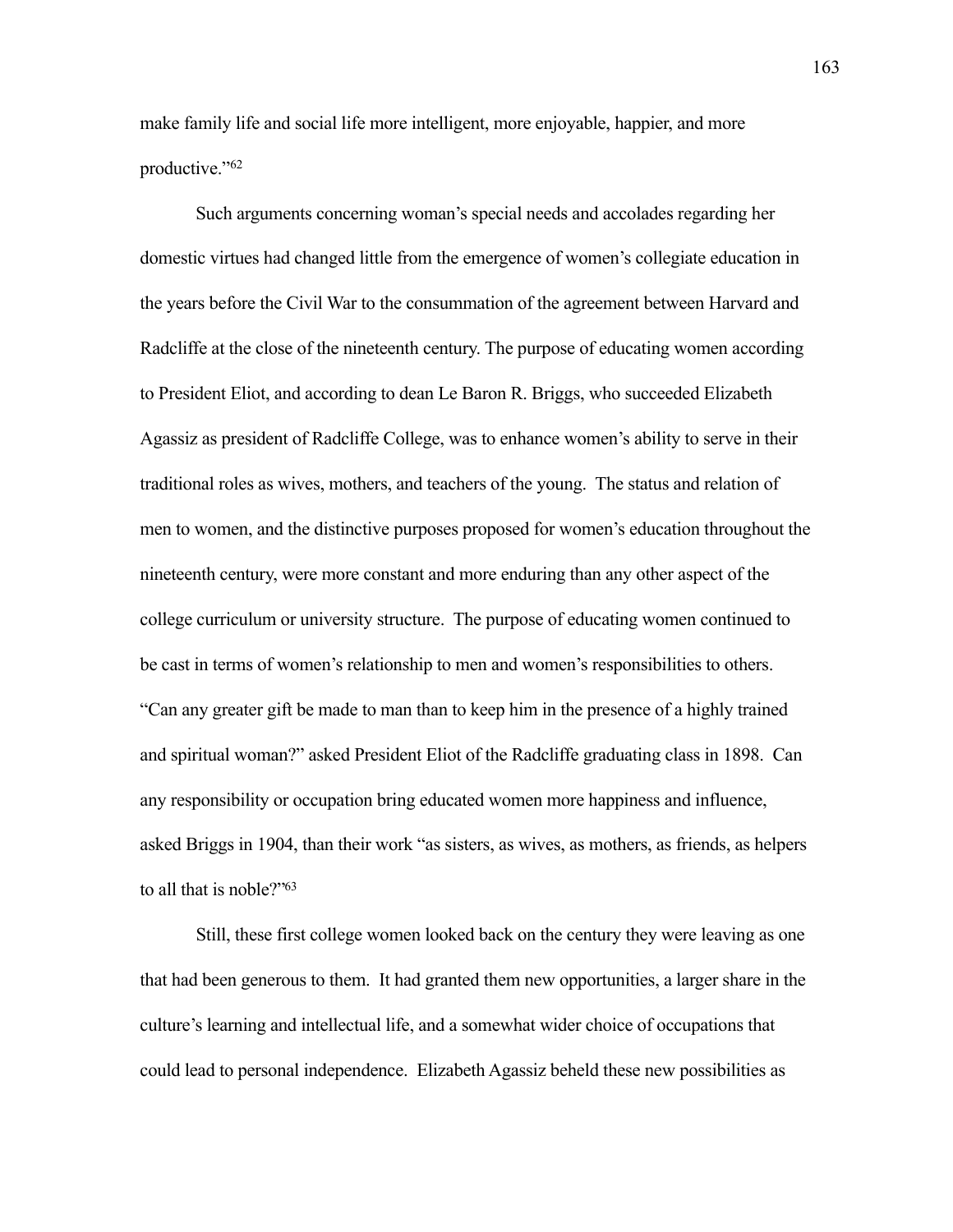"great gifts which the nineteenth century has given women," and she celebrated the gains that the establishment of Radcliffe represented. "I am very happy about Radcliffe College," she wrote to a former Annex student. "In my own youth," she later elaborated, "the path which you . . . tread without let or hindrance, almost without comment or criticism, would have been absolutely beyond the reach of girls of average acquirements and positions.<sup>764</sup>

In the context of the tremendous changes that she had known in her own lifetime, Elizabeth Agassiz did not doubt that Radcliffe would soon be absorbed by Harvard. She had assured the Annex alumnae when Radcliffe was established that she felt the arrangement to be only a temporary solution--the best that was within their immediate reach. To Agassiz and to the other Harvard women, the founding of the Harvard Annex and the establishment of Radcliffe were part of the brilliant and ongoing success story of the nineteenth century. Their work on behalf of women's education was rooted in a personal faith and confidence in the capacities of women, in the strength of education as a moral force, and in the progress of the age in which they lived.

 When President Agassiz framed her parting words to the last Radcliffe class to graduate in the nineteenth century, she reiterated this hope and trust: "Among the numerous and startling changes that have marked this century," she remarked, "the progress in the education of women has been singularly striking and novel. For one whose life has kept pace with that of the century, beginning with its earlier years and sharing now in its decline, the retrospect as regards women is simply amazing.["65](#page-53-2)

Harvard, however, was hardly progressive in its attitude toward the higher education of women. The advances it did promote invariably served the university's own institutional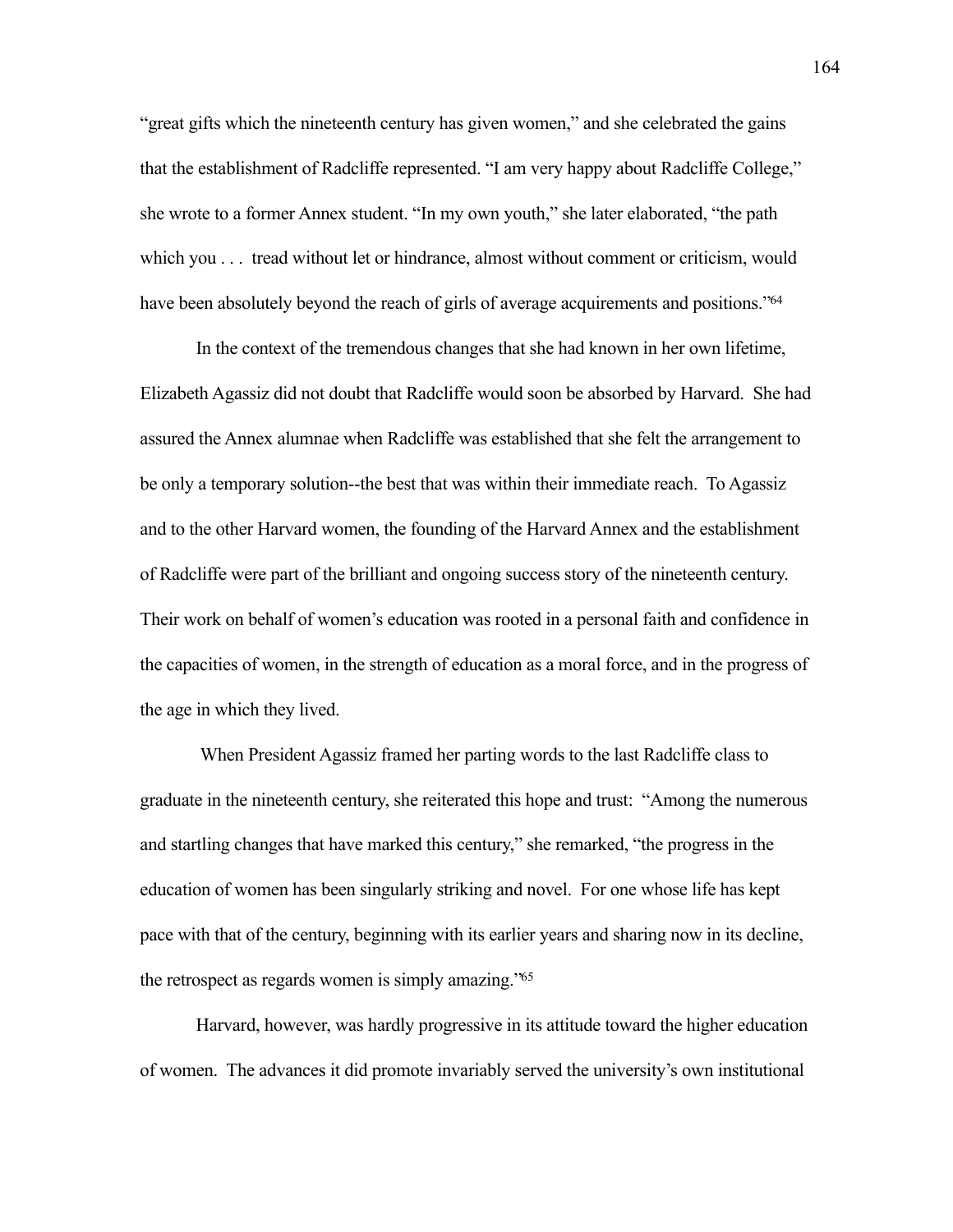interests, and the obstacles it installed led to uncertainties that would continue to condition women's education at Harvard and at Radcliffe for another hundred years. The Eliot era, which generally has been acclaimed as a period of unprecedented reform, and one that was critical in the shaping of American higher education, takes on a new aspect when examined from this vantage. The challenges of the nineteenth-century Harvard women bring into question the extent of reform-mindedness at Harvard.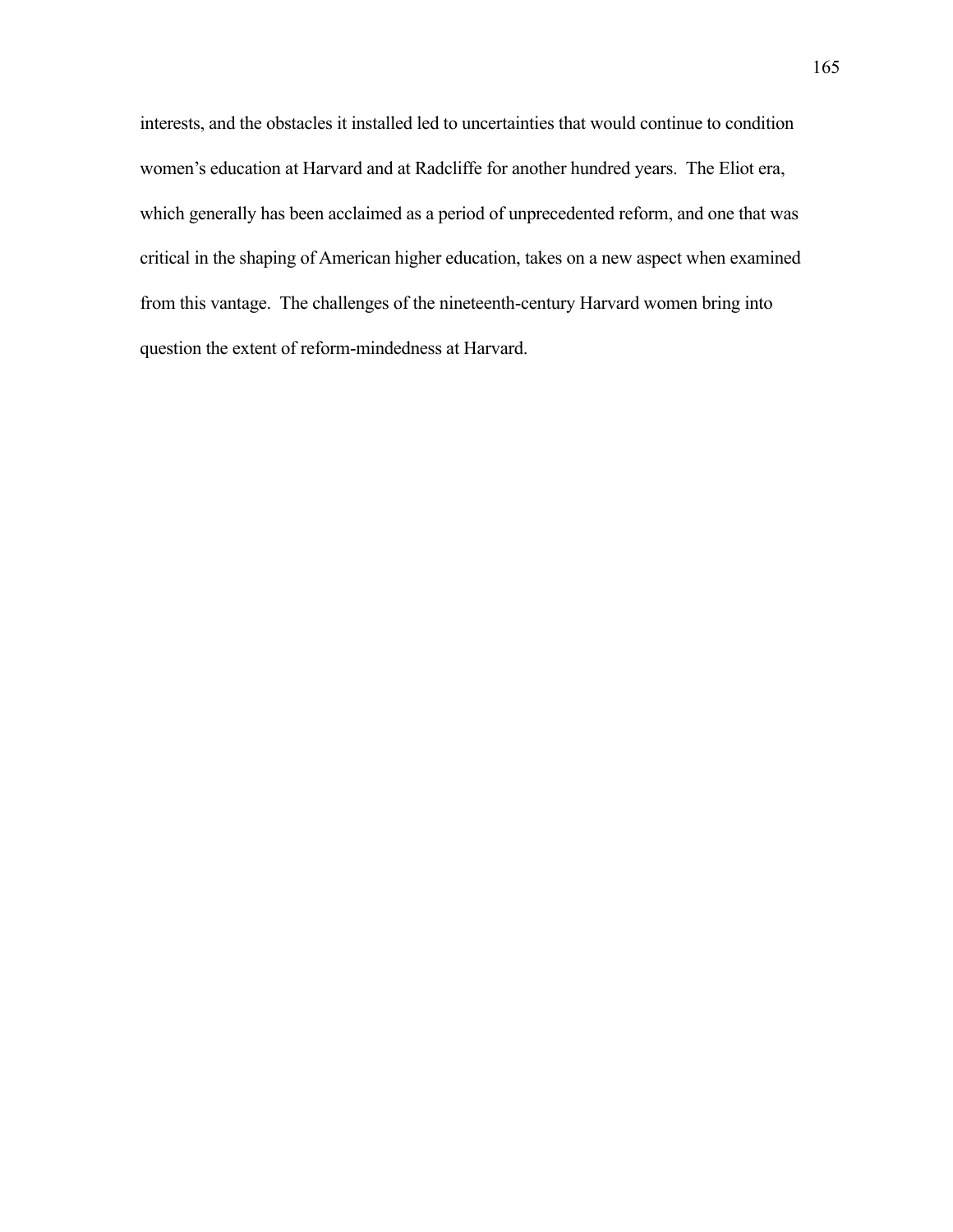Notes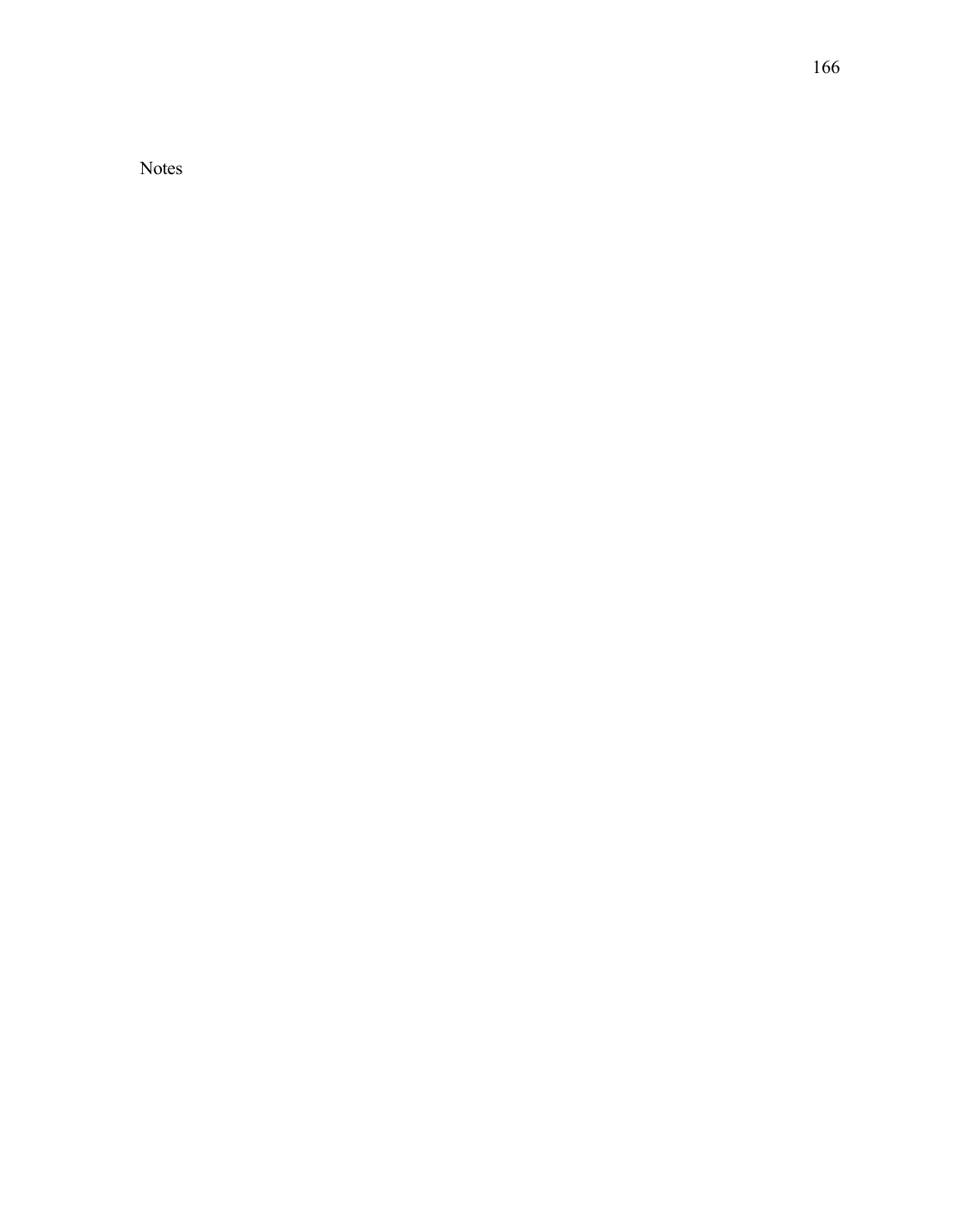<span id="page-34-0"></span>1. Paul Buck, "Harvard Attitudes Toward Radcliffe in the Early Years," paper read before the Massachusetts Historical Society at the May 1962 meeting, *Proceedings of the Massachusetts Historical Society* (1962), 34. The provisions of the 1963 agreement included the granting of Harvard degrees to Radcliffe seniors, a merger of the Radcliffe Graduate School and the Harvard Graduate School of Arts and Sciences, and the opening of all programs of the Harvard Business School to women. See Agreements Between the President and Fellows of Harvard College and the Trustees of Radcliffe College, Radcliffe College Archives [hereafter, RCA]. The 1963 agreement is discussed in Dorothy Elia Howells, *A Century to Celebrate: Radcliffe College, 1879-1979* (Cambridge, Mass.: Radcliffe College, 1978), 33. For an extended discussion of the controversy surrounding the 1894 agreement and the establishment of Radcliffe College, see Sally Schwager, " 'Harvard Women': A History of the Founding of Radcliffe College" (Ed.D. diss., Harvard University, 1982), 326-68.

<span id="page-34-1"></span>2. Buck, "Harvard Attitudes Toward Radcliffe," 49.

<span id="page-34-2"></span>3. Schwager, " 'Harvard Women'," 80-98. For action on petitions to the Medical School, see Channing to Harvard Corporation, July 19, 1847 and vote of the Corporation, misc. series, Harvard University Overseers' Records [hereafter, OR], 63; Holmes to Corporation, Dec. 11, 1847, misc. series OR, 239; Hunt to Corporation, Dec. 17, 1847, misc. series, 240. For Divinity School, see Corporation Report dated Aug. 14, 1869, Harvard University Corporation Records [hereafter, CR], 136; *Annual Report of the President of Harvard University* (1870), 29-30; and Corporation Report dated June 24, 1872, CR, 389, all in Harvard University Archives [Hereafter HUA].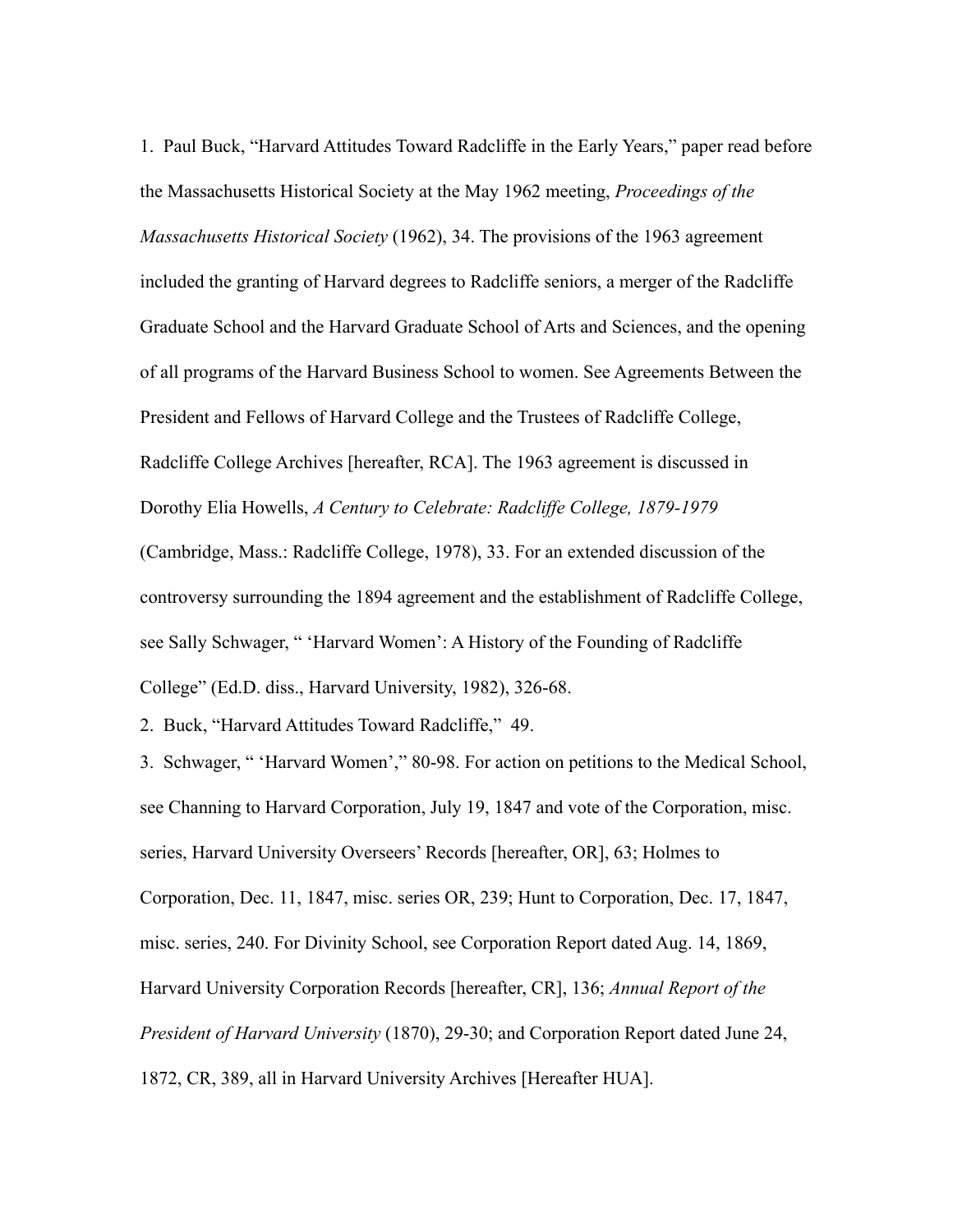<span id="page-35-0"></span>4. For discussion of coeducation proposals, see Schwager, " 'Harvard Women'," 98-105. For official responses to the 1872 proposal for coeducation, see CR, vol. 11: 364-67, and OR, vol. 11: 69-70.

<span id="page-35-1"></span>5. The WEA proposal was considered by the Corporation in 1872. See CR, March 25, 1872, vol. 11: 364. For Eliot's response, see *Boston Daily Advertiser* article by Zina Fay Pierce, reprinted in *The Woman's Journal*, April 17, 1875. Eliot held to this belief that men and women should be educated differently throughout his career. For statements of his opinion, see Charles W. Eliot, address delivered at Smith College, June 16, 1879, quoted in L. Clark Seeyle, *The Early History of Smith College, 1871-1910* (Boston: Houghton Mifflin, 1923), 47-49; and "Higher Education for Women," in William Allan Neilson, ed., *Charles W. Eliot: The Man and His Beliefs,* vol. 1 (New York: Harper & Bros., 1926), 160-67 (originally published in *Harper's Bazaar,* 1908). On the scientific ideas that underlay Eliot's position, see Cynthia Eagle Russett, *Sexual Science: The Victorian Construction of Womanhood* (Cambridge, Mass.: Harvard University Press, 1989). A number of men and women educators challenged Eliot on this point, most eloquently president M. Carey Thomas of Bryn Mawr. For her response to Eliot, see Thomas's 1900 address, reprinted as "Should the Higher Education of Women Differ from That of Men?" *Educational Review* 21 (1901): 1-10. The best discussion of Thomas's criticism of Eliot is Helen Lefkowitz Horowitz, *The Power and Passion of M. Carey Thomas* (New York: Alfred A. Knopf, 1994), 317 and 321-22.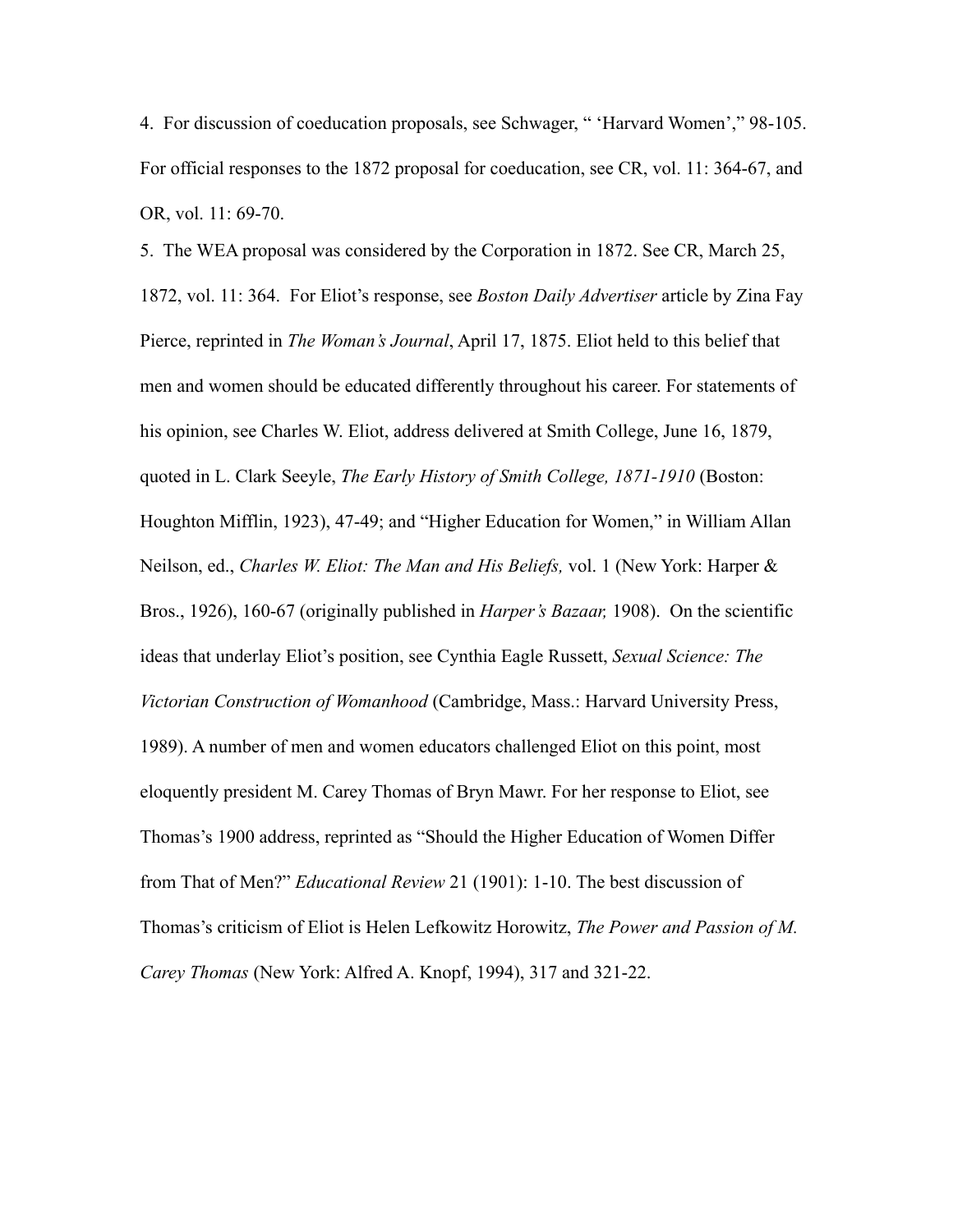<span id="page-36-0"></span>6. Charles W. Eliot to Edward Cummings, Jan. 19, 1891; Eliot to William Ashley, May 12, 1892; Eliot to Fred Norris Robinson, March 25, 1896; Eliot to George James Peirce, Feb. 4, 1897; Eliot to Thomas N. Carver, May 15, 1900, letter press volume, Eliot Papers, Harvard University Archives. Sociologist Lawrence Nichols notes that the practice of recruiting faculty with the promise of added compensation from Radcliffe continued under President Lowell. See Lawrence T. Nichols, "Sociology in the Women's Annex: Inequality and Integration at Harvard and Radcliffe, 1879-1947," *American Sociologist* (Fall 1997): 8. I am grateful to Margaret Rossiter for this reference.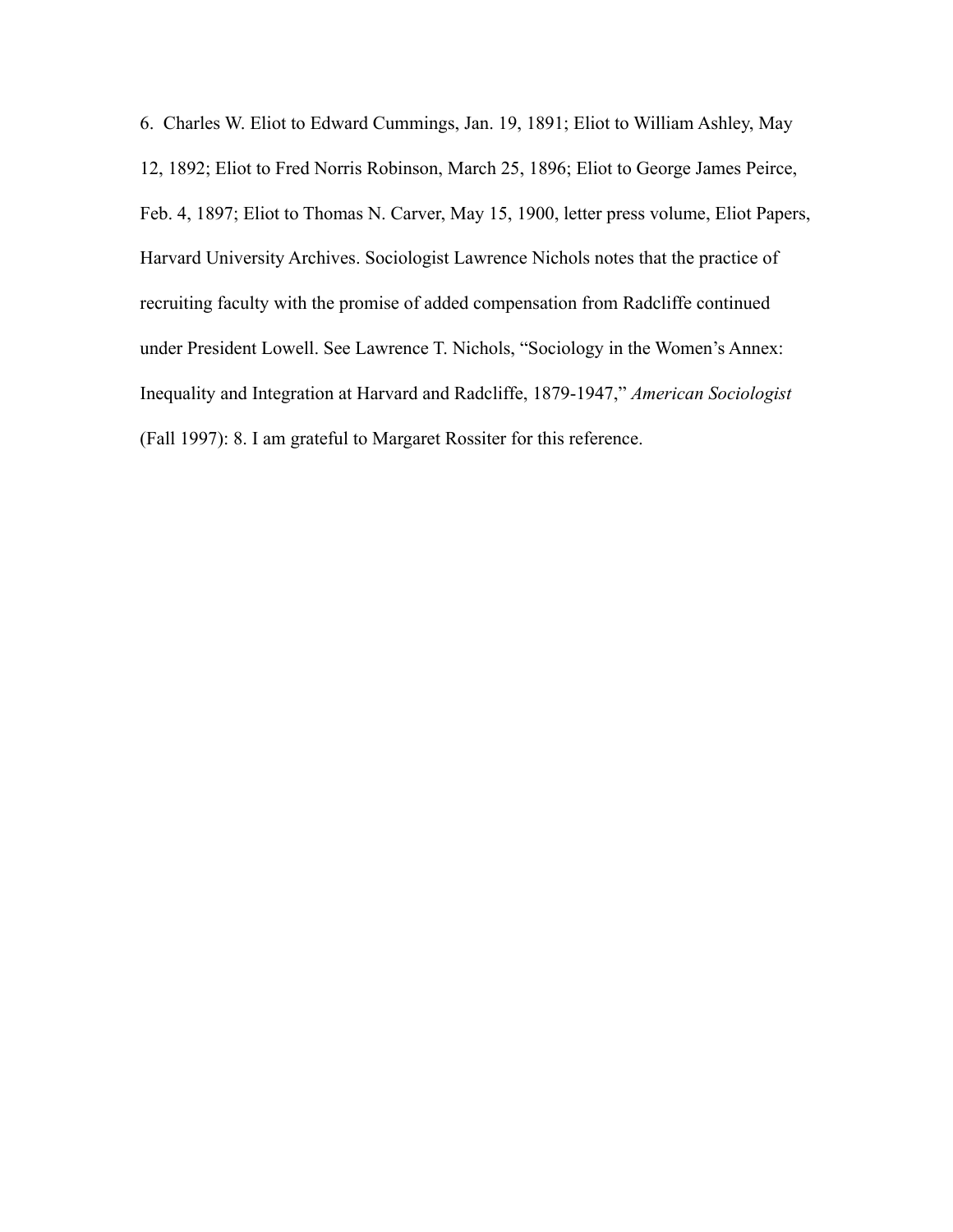<span id="page-37-0"></span>7. *Letters of Ann Gillam Storrow to Jared Sparks,* ed. Frances Bradshaw Blanchard, Smith College Studies in History, vol. 6, no. 3 (Northampton, Mass.: Smith College, 1921), 210, as cited in David B. Tyack, *George Ticknor and the Boston Brahmins*  (Cambridge, Mass.: Harvard University Press, 1967), 91. Ticknor's openness reflected his larger reform agenda. See Tyack, *George Ticknor,* chap. 3, and Julie A. Reuben, *The Making of the Modern University* (Chicago: University of Chicago Press, 1996), 24-25. On Crocker, see Ednah D. Cheney, "The Women of Boston," in *The Memorial History of Boston including Suffolk County, Massachusetts 1630-1880,* vol. 4, ed. Justin Winsor (Boston: James R. Osgood & Co., 1881), 345; and Norma Kidd Green, "Lucretia Crocker," in *Notable American Women, 1607-1950*, ed. Edward T. James and Janet Wilson James (Cambridge, Mass.: Harvard University Press, 1971), 407-9. On Mary Mann's appeal, see Edward Lurie, *Louis Agassiz: A Life in Science* (Baltimore, Md.: Johns Hopkins University Press, 1988), 200-201. Crocker later became a founding member of the WEA and one of the first women elected to the Boston School Committee. See Ednah Dow Cheney, *Memoirs of Lucretia Crocker and Abby W. May* (Boston: Massachusetts School Suffrage Association, 1893), and Polly Welts Kaufman, *Boston Women and City School Politics, 1872-1905* (New York: Garland Publishing, 1994).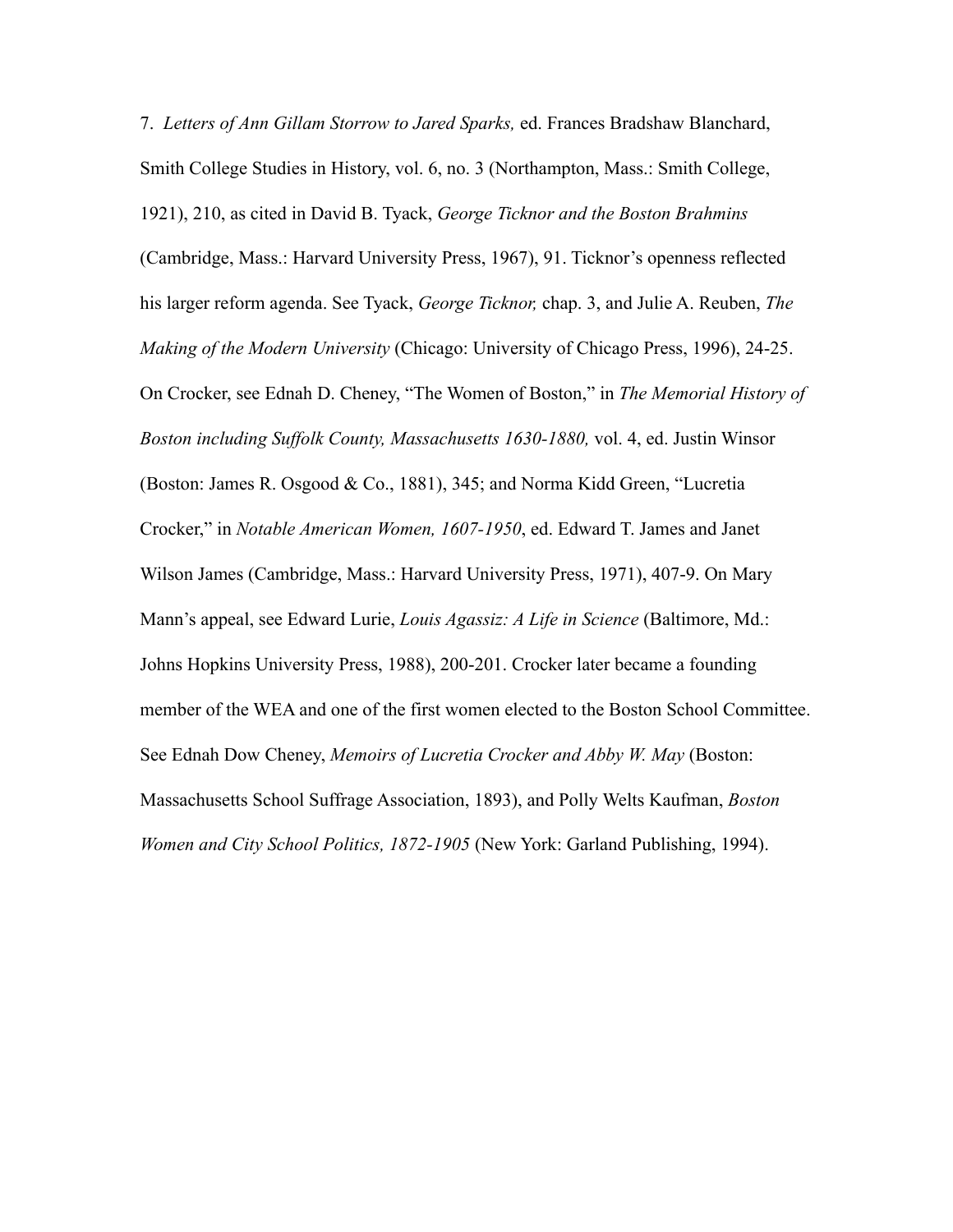<span id="page-38-0"></span>8. Samuel Eliot Morison, ed., *The Development of Harvard University Since the Inauguration of President Eliot, 1869-1929* (Cambridge, Mass.: Harvard University Press, 1930), 453; and *Annual Report of the President of Harvard University* (1870), 18, Harvard University Archives. See also Mary Hume Maguire, "The Curtain-Raiser to the Founding of Radcliffe College: The Search for a 'Safe, Promising, and Instructive Experiment'," *Proceedings of the Cambridge Historical Society* 36 (1957): 29. I have benefited from Maguire's careful documentation of women's participation in this and several other university programs that I discuss herein; I disagree, however, with her overall conclusion that Harvard was a liberal benefactor of women's higher education. 9. Sally Gregory Kohlstedt, "In from the Periphery: American Women in Science, 1830-1880," *Signs: Journal of Women in Culture and Society* 4, no. 1 (Autumn 1978): 81-96. See also Margaret W. Rossiter, "'Women's Work' in Science, 1880-1910," *Isis* 71 (1980), reprinted in *History of Women in the Sciences: Readings from* Isis*,* ed. Sally Gregory Kohlstedt (Chicago: University of Chicago Press, 1999), 287-304; and Mary R. S. Creese, *Ladies in the Laboratory? American and British Women in Science, 1800-1900* (London: Scarecrow Press, 1998).

<span id="page-38-2"></span><span id="page-38-1"></span>10. The term was used by Eliot and others. See Francis G. Peabody, "The Germ of the Graduate School," *Harvard Graduates' Magazine* (Dec. 1918), 176-81. For an excellent discussion of this program in the context of university reform and the development of the graduate department at Harvard, see Hugh Hawkins, *Between Harvard and America: The Educational Leadership of Charles W. Eliot* (New York: Oxford University Press, 1972), 38.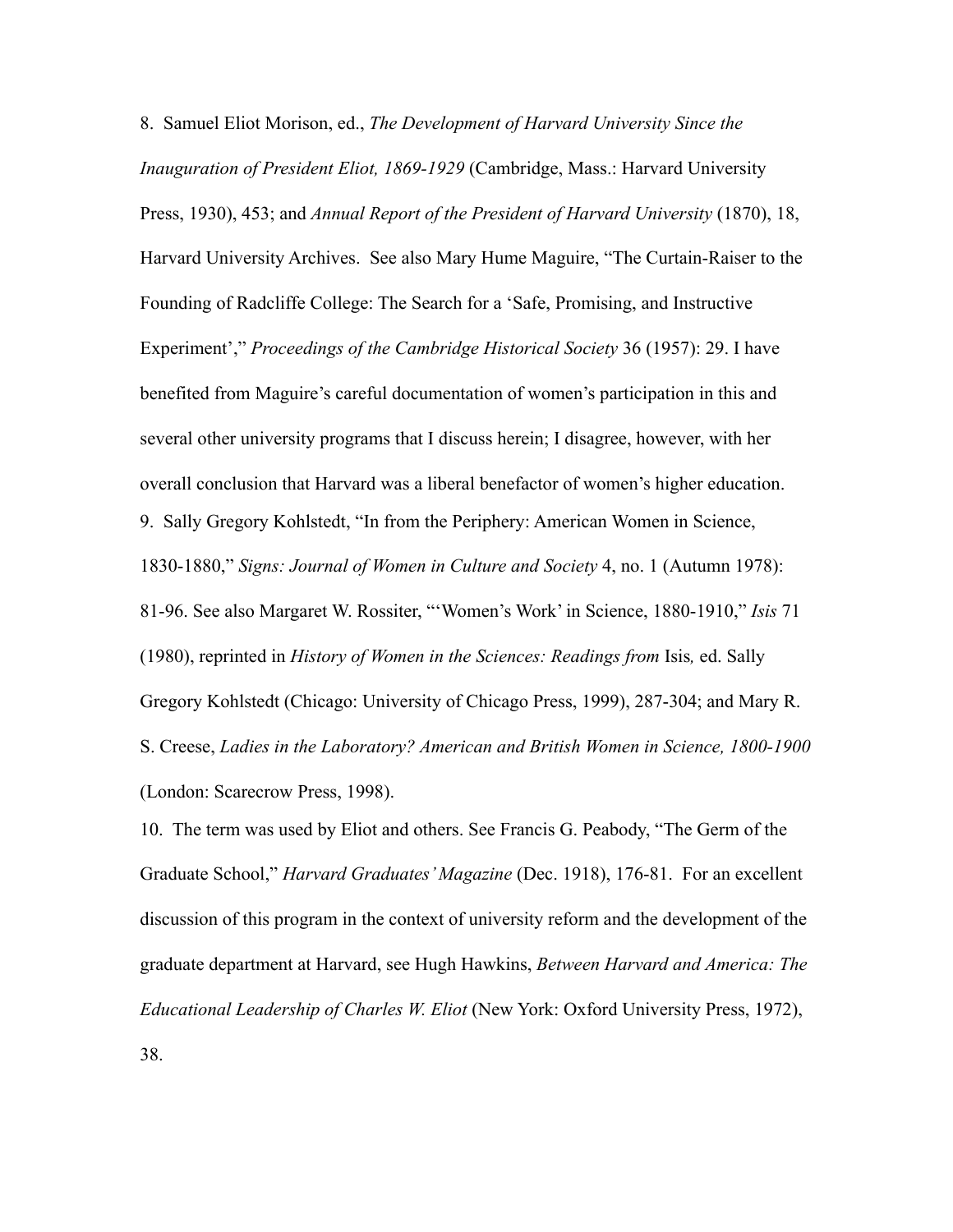<span id="page-39-0"></span>11. *Annual Report of the President of Harvard University* (1868), 8; and Hawkins, *Between Harvard and America,* 38.

<span id="page-39-1"></span>12. *Annual Report of the President of Harvard University* (1870), 19-30; and *Annual* 

*Report* (1872), 13. See also Morison, *Development of Harvard University,* 453.

<span id="page-39-2"></span>13. Charles William Eliot, "Inaugural Address," reprinted as *A Turning Point in Higher Education: The Inaugural Address of Charles William Eliot as President of Harvard* 

*College, October 19, 1869,* ed. Nathan Pusey (Cambridge, Mass.: Harvard University

Press, 1969), 17-18. The *Boston Post* epithet is cited in Samuel Eliot Morison, *Three* 

*Centuries of Harvard, 1636-1936* (Cambridge, Mass.: Harvard University Press, 1946), 328.

<span id="page-39-3"></span>14. For a reprint of Higginson's remarks and discussion, see *The Schoolmaster: A Journal of Educational Literature and News* 3, no. 20 (Jan. 15, 1870): 5-6.

<span id="page-39-4"></span>15. *The Woman's Journal* (Nov. 27, 1875); for other critics' responses to Eliot, see *The Schoolmaster* 3, no. 20 (Jan. 15, 1870): 5-7; and *The American Educational Monthly* 10 (Nov. 1873): 509-13.

<span id="page-39-5"></span>16. Eliot, "Inaugural Address," 18.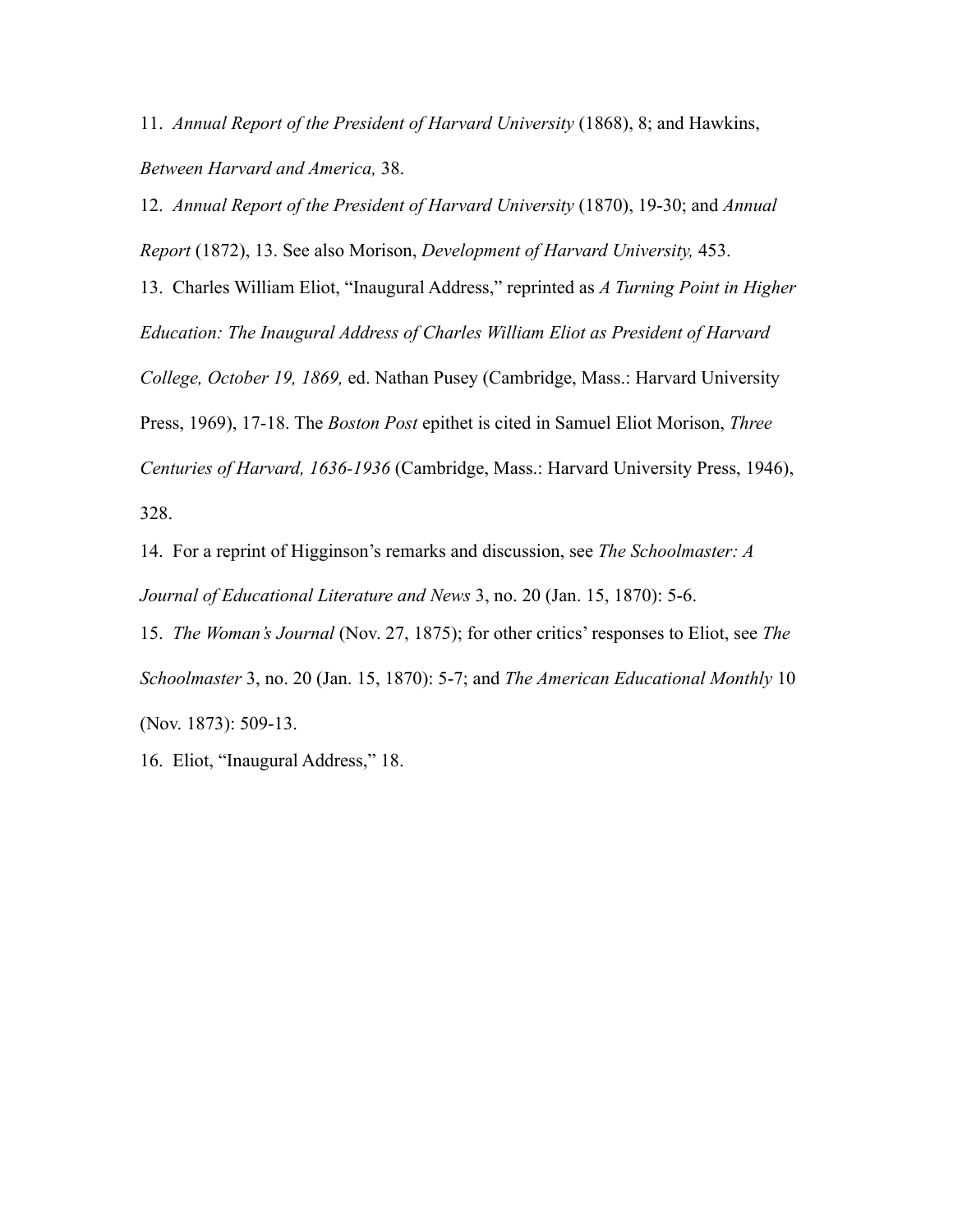<span id="page-40-0"></span>17. The *Harvard University Catalogue* (1870), 102-3, lists the University Courses of Instruction and the students enrolled in both courses. Maguire, "The Curtain-Raiser to the Founding of Radcliffe College," 28, reports her conversation with Allen's daughter, Mary Faben Boles (Radcliffe, '03) regarding Allen's teaching in Charleston. On Allen's enrollment in the program see also Mary Chandler Faben Boles' report in "Class Notes--1903," *Radcliffe Quarterly* 51, no. 4 (Nov.-Dec. 1967): 29, and Faben alumna folder, RCA. On Pitman, see receipt for tuition of \$50 made out to Miss Harriet Minot Pitman for the second term of courses in modern literature, Pitman alumna folder, RCA. For evidence of her work with the Society to Encourage Studies at Home, see *Society to Encourage Studies at Home Founded in 1873 by Anna Eliot Ticknor (Cambridge, Mass.:* Riverside Press, 1897), 186. On the Society's work, see Schwager, " 'Harvard Women'," chap. 2. Charlotte Brooks (Mrs. B. F. Brooks) hosted the "Committee on Better Education of Women" in December 1871. The committee was reorganized as the WEA in January 1872. See WEA, Minutes of Committees, quoted in Elizabeth Briggs' notes under heading, "Massachusetts Historical Society, Minutes of Committees," Elizabeth Briggs Papers, RCA.

<span id="page-40-1"></span>18. Morison, *Development of Harvard University,* 454. For discussion of faculty opposition to Eliot's plan and the subsequent growth of the Graduate School, see also Morison, *Three Centuries of Harvard,* 334-36; and Hawkins, *Between Harvard and America,* 54-58.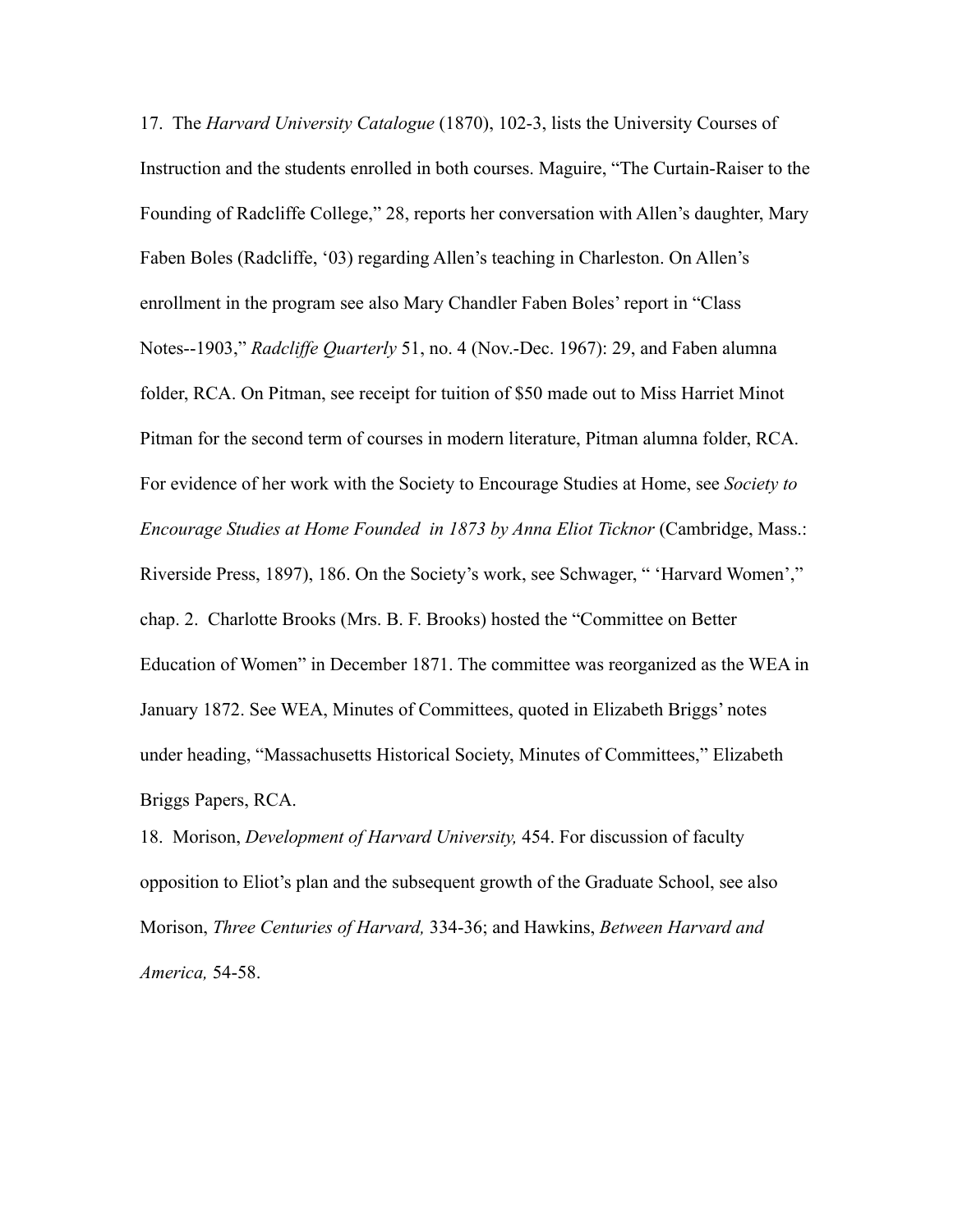<span id="page-41-0"></span>19. On summer courses, see Morison, *Three Centuries of Harvard,* 390, and *The Woman's Journal* (Dec. 11, 1875). In 1875, eleven women studied chemistry and thirty studied botany. See *Harvard University Catalogue (1874-75)*, 147-48, HUA. President Eliot advocated botany as an avocation for young ladies and encouraged women's organizations to contribute funds to the Bussey Institution, whose financial condition was precarious. Women were admitted, however, only to three courses held in the summer, and, unlike their male classmates, they received no Harvard credit. See Morison, *Development of Harvard University,* 508-17; *Annual Report of the President of Harvard University* for 1870, 1871, and 1872; and vote to admit women to the three courses in CR, April 28, 1871, 288, HUA. In 1875 women were invited to attend a new evening readings series on "masterpieces of literature." Eliot introduced the program to provide extra teaching and earnings for some faculty. It also served, like earlier initiatives, as a gesture of Harvard's accommodation of women. See *Annual Report of the President* (1875), and *Harvard University Catalogue* (1875-76, 1876-77, 1878-79), HUA. The pattern of declining access for women at Harvard confirms what Patricia Graham has observed more generally regarding the differential impact on men and women of changes in the structure of higher education. See Patricia Albjerg Graham, "Expansion and Exclusion: A History of Women in American Higher Education," *Signs* 3, no. 4 (Summer 1978): 759-73. Eliot's wholesale exclusion of women from Harvard's mandate contrasts sharply with his meritocratic ideals as applied to men. For an interesting discussion, see Kim Townsend, *Manhood at Harvard: William James and Others* (Cambridge, Mass.: Harvard University Press, 1996), 83-97. On patterns of exclusion earlier in the century,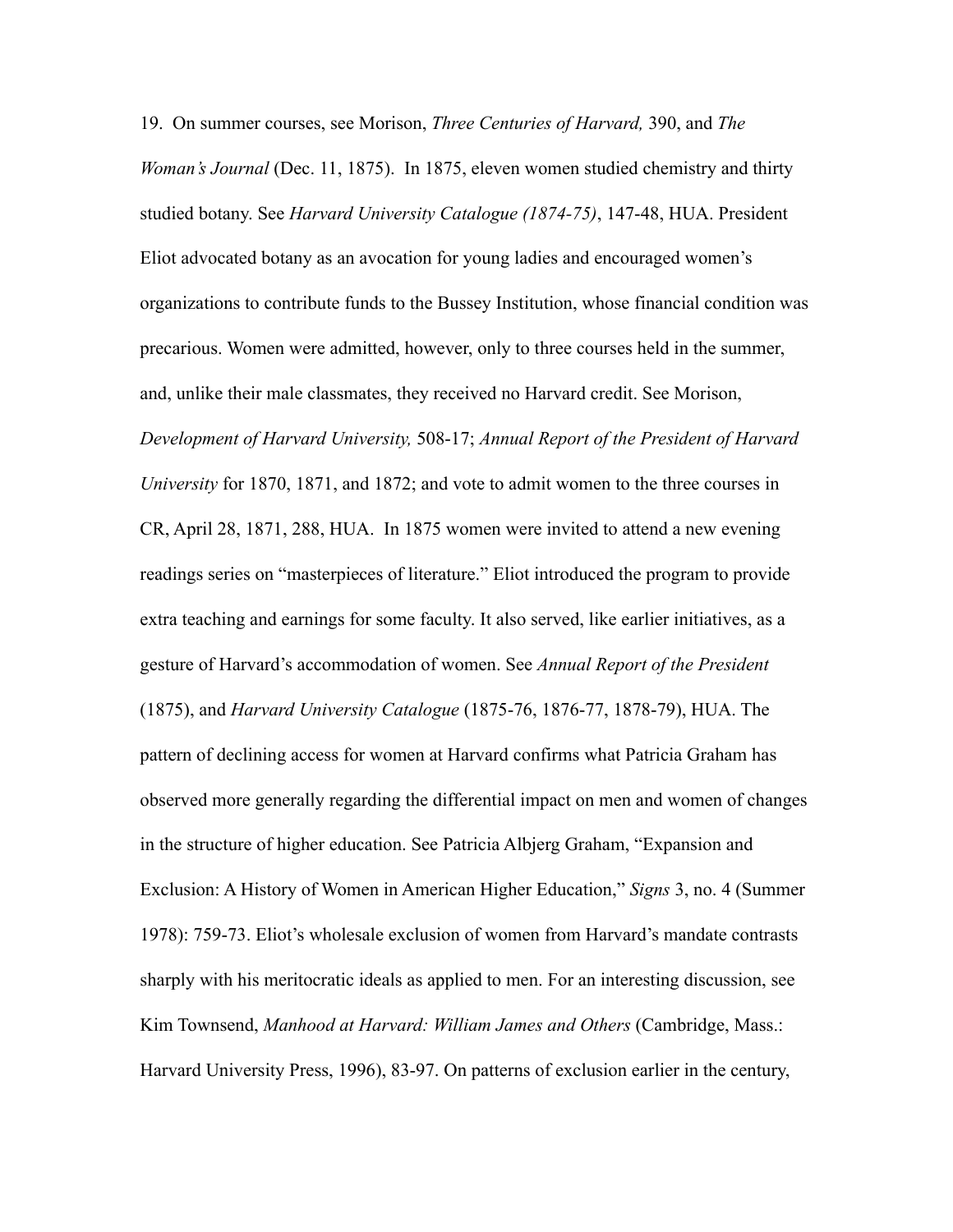<span id="page-42-0"></span>20. Woman's Education Association, *First Annual Report, for the year ending January 16, 1873* (Boston: W. L. Deland, 1873), 5.

<span id="page-42-1"></span>21. For evidence of the tradition of learned women in Boston, see Ednah D. Cheney, "The Women of Boston," and Schwager, " 'Harvard Women'," chap. 1. On New England women more generally, see Catherine E. Kelly, *In the New England Fashion: Reshaping Women's Lives in the Nineteenth Century* (Ithaca, N.Y.: Cornell University Press, 1999). For a discussion of the liberal educational reforms of Harvard men, see for example, Daniel Walker Howe, *The Unitarian Conscience: Harvard Moral Philosophy, 1805-1861* (Cambridge, Mass.: Harvard University Press), chap. 9. On family connections and the pattern of Harvard professors who married prominent (and wealthy) Boston women, see Story, *Harvard and the Boston Upper Class,* 86-87. Peter Dobkin Hall discusses this pattern as an aspect of the changing social order: see *The Organization of American Culture, 1700-1900: Private Institutions, Elites, and the Origins of American Nationality* (New York: New York University Press, 1984), 198-206. On kinship networks among Boston's aristocracy, see Betty G. Farrell, *Elite Families: Class and Power in Nineteenth-Century Boston* (Albany, N.Y.: SUNY Press, 1993), chap. 4. I have chosen to call these women "Harvard Women" to emphasize both their close association to the university and, in many cases, their study under Harvard professors. They did not use the term to describe themselves, though Elizabeth Cary Agassiz referred to the Annex students as "the Harvard girls." See Elizabeth Cary Agassiz (hereafter cited as ECA), diary entry for Sept. 24, 1879, Elizabeth Cary Agassiz Papers, Schlesinger Library, Radcliffe College [hereafter, SL].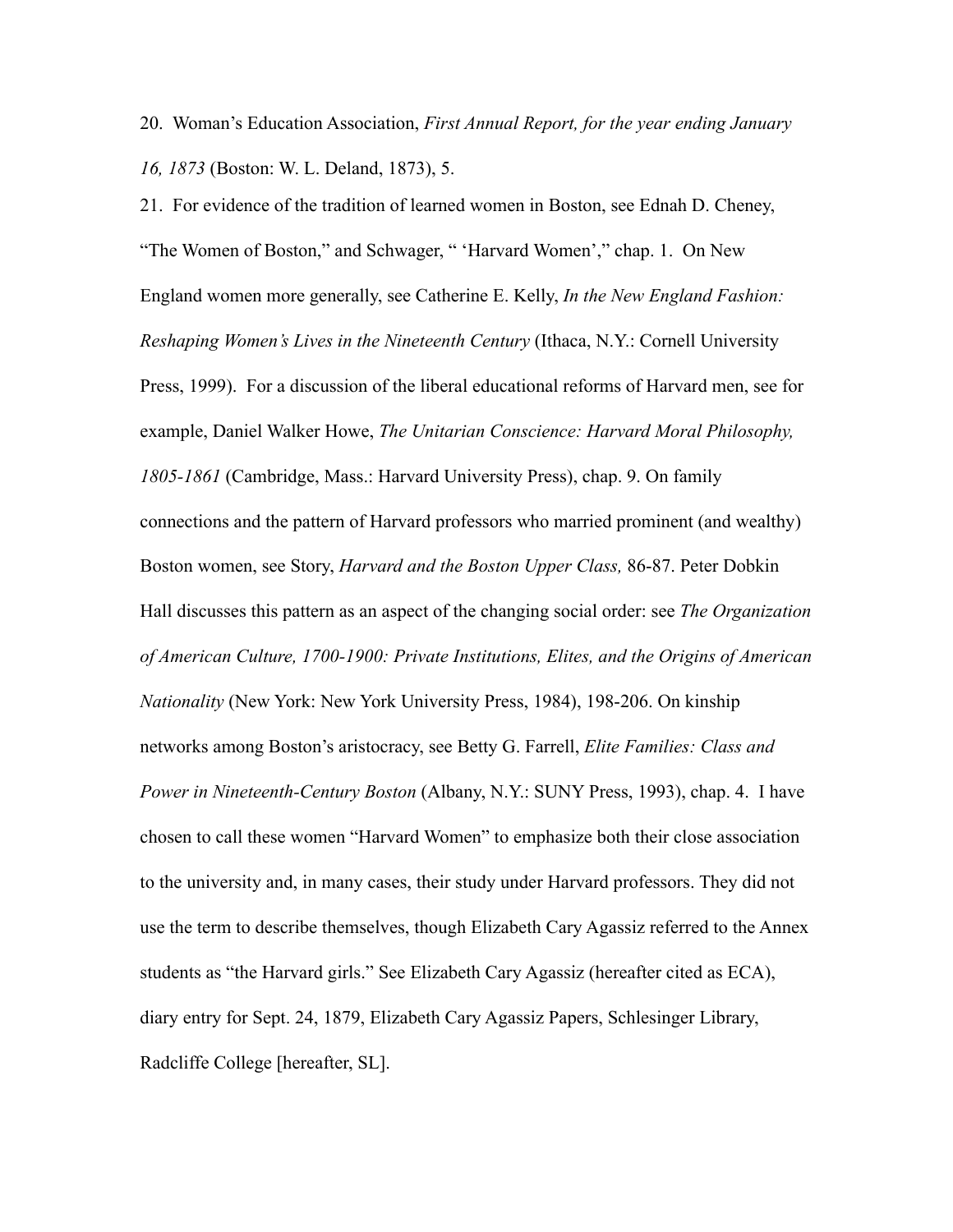<span id="page-43-0"></span>22. WEA, Minutes of Committees, Elizabeth Briggs papers, RCA. For officers and charter members, see WEA, *First Annual Report*, 16-17.

<span id="page-43-1"></span>23. On the Agassiz School and its students see Georgina Schuyler, typescript of speech given at memorial meeting, Dec. 8, 1907, Rosamond Lamb Papers, SL; Ellen Emerson to ECA , Sept. 26, 1905, Elizabeth Cary Agassiz Papers, SL; Elizabeth Cary Agassiz, ed., *Louis Agassiz: His Life and Correspondence,* 2 vols. (Boston: Houghton Mifflin, 1885), 526-30; and Louise Hall Tharp, *Adventurous Alliance: The Story of the Agassiz Family of Boston* (Boston: Little, Brown, & Co., 1959), 139-44. Elizabeth Agassiz later wrote of how important Felton's tutelage had been to her life and education: ECA to Mary Perkins Cary, Feb. 11, 1868, box 2, folder 17, Elizabeth Cary Agassiz Papers, SL. Felton served as Harvard's president from 1860 until his death in 1862.

<span id="page-43-2"></span>24. WEA, Minutes of Committees, Elizabeth Briggs Papers, RCA.

<span id="page-43-3"></span>25. Ibid. See also newspaper report, "The Woman's Education Association," dated Jan.

16, 1873, and signed by J. Marcou, H. L. Cabot, and A. C. Lowell, Harvard Examinations for Women folder, RCA; WEA, *First Annual Report*, 8.

<span id="page-43-4"></span>26. This meeting was not officially reported by the WEA. The only source regarding its details is an article by Peirce published in the *Boston Daily Advertiser* and reprinted in *The Woman's Journal*, April 17, 1875. Eliot appears not to have denied the substance of Peirce's article. Within the year, the WEA grew to a membership of 107 women. See List of Members, WEA, *First Annual Report,* 16-17.

<span id="page-43-5"></span>27. On the development of the plan, see Peirce's article in *The Woman's Journal*, April 17, 1875; and WEA, *First Annual Report,* 9. On Harvard's action, see CR, 11: 364.

<span id="page-43-6"></span>28. OR, 11: 39-40; see also *Reports to the Overseers,* 3: 75-76.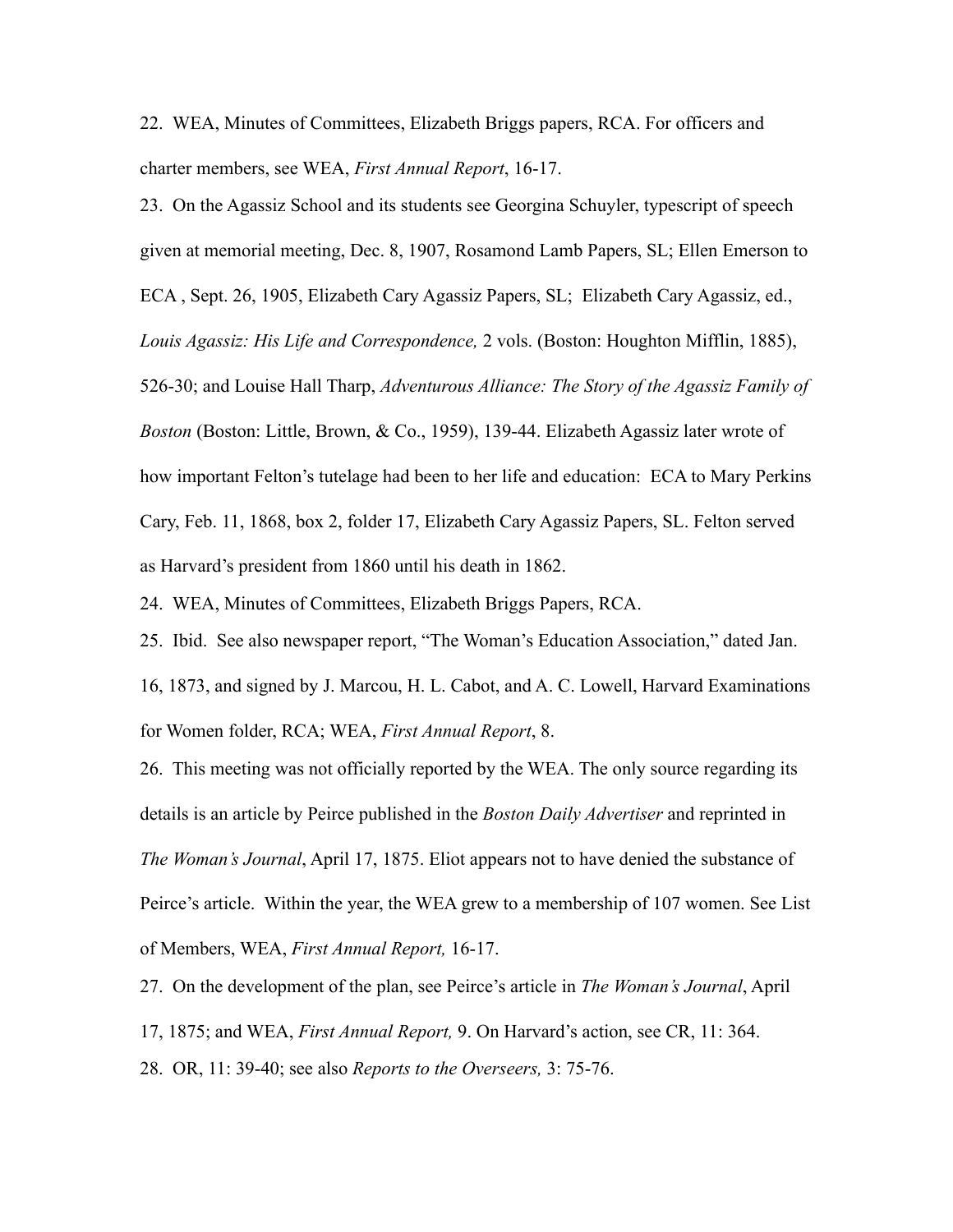<span id="page-44-0"></span>29. The women in Clarke's family may have encouraged his commitment to women's education. Cora H. Clarke was a well-regarded botanist and entomologist and in 1884 was named a fellow of the AAAS. Anna Huidekoper Clarke was a founding member of the WEA. See Margaret W. Rossiter, *Women Scientists in America: Struggles and Strategies to 1940* (Baltimore, Md.: Johns Hopkins University Press, 1982), 77; and WEA, *First Annual Report,* 16. For report of Eliot's address, see *The Woman's Journal,* July 26, 1873. On action by the Board, see OR, 11: 69-70.

<span id="page-44-1"></span>30. On suppression of Clarke's report, see *American Educational Monthly* 10 (Nov. 1873): 509-12; and references in obituaries, *Boston Herald,* June 9, 1888, and *Boston Transcript,* June 9, 1888. No reference to the report exists in the Corporation Records or in the Minutes of the Board of Overseers. On Eliot's speech, see also *Boston Daily Advertiser,* May 16, 1873.

<span id="page-44-2"></span>31. The most comprehensive description of the Harvard Examinations is an unsigned manuscript (probably written by Katharine P. Loring), dated Jan. 1, 1884, Harvard Examinations for Women folder, RCA. See also *Annual Reports* of the Woman's Education Association for the years 1873-1884; Elizabeth Briggs notes, RCA; and Maguire, "The Curtain-Raiser," 32-38. *Reports of the President of Harvard University* for the years 1872-1878 also include some information. Samuel Eliot, first cousin of Charles W. Eliot, was a lecturer in history at Harvard from 1869 to 1873. Earlier he had served as professor of history and then president of Trinity College, president of the Perkins' Institution and Massachusetts School for the Blind, and Harvard Overseer. In 1873 he became Master of Girls' High School in Boston. See Walter Graeme Eliot, *Eliot Family*  (New York: Livingston, Middleditch, 1887), 90-91.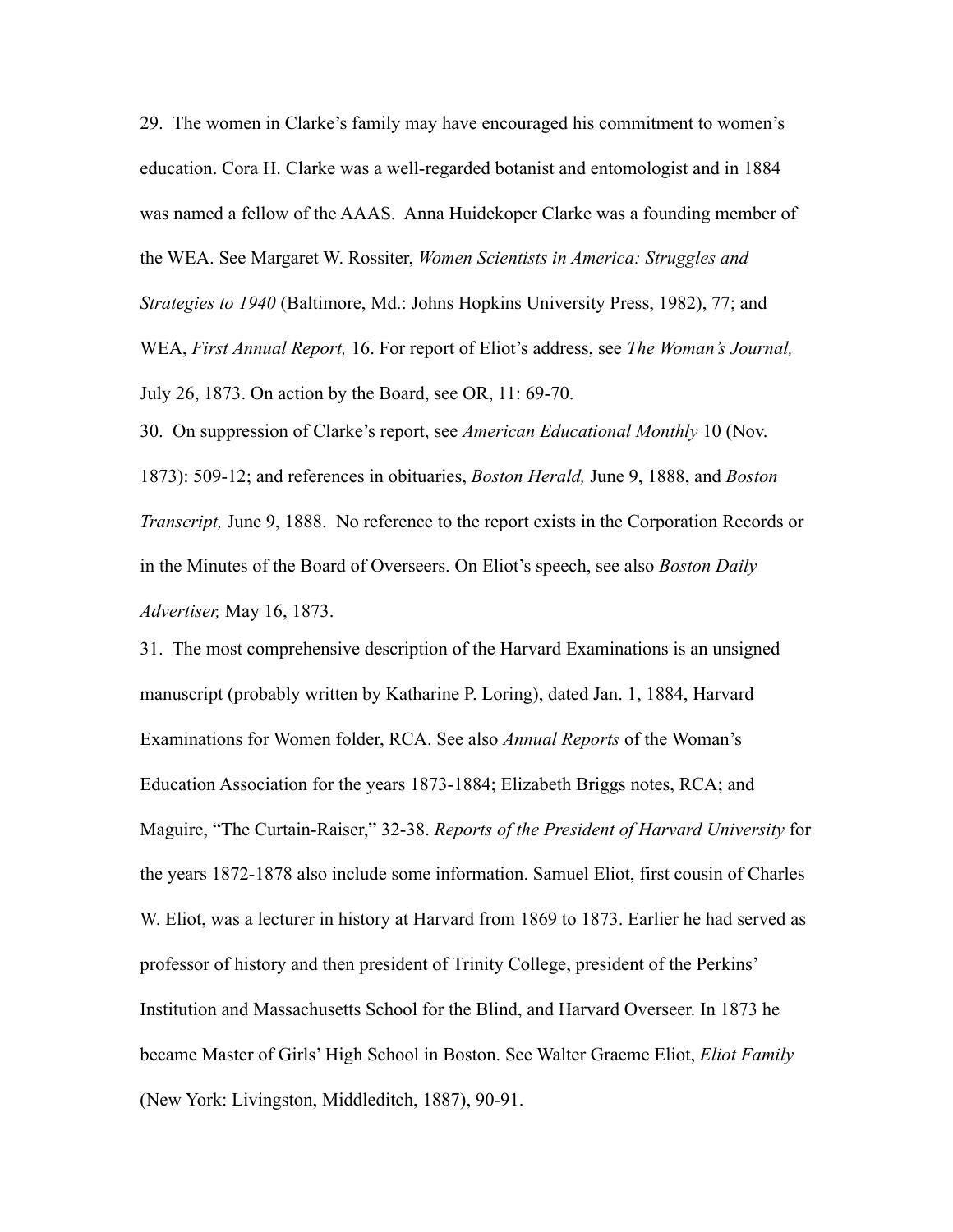<span id="page-45-0"></span>32. On controversy within the WEA see *The Woman's Journal,* July 26, 1873, Sept. 20, 1873, and April 17, 1875. On the women on Agassiz's committee, see: Ednah D. Cheney, "The Women of Boston," 344-45 and 353; Harriet Dix et al., eds., *A Memorial of Harriet Elizabeth Caryl, 1834-1918* (Boston: privately printed, 1919); Olive White, *Centennial History of the Girls' High School of Boston* (Boston: Paul Blanchard, 1952); and Emily Greene Balch, ed., *Catherine Ireland, 1838-1925* (Boston: privately printed, 1929). Elizabeth Cary Agassiz repeatedly hailed women whose reform activities were conducted with "quiet unobtrusiveness." See, for example, her memorial to Anna Eliot Ticknor in *The Society to Encourage Studies at Home,* 6. For quotation, see Karen Blair, *The Clubwoman as Feminist: True Womanhood Redefined, 1868-1914* (New York: Holmes & Meier, 1980), 1. Peirce resigned from the WEA in protest when Howe and the others were rejected. See *The Woman's Journal,* April 17, 1875. 33. Corporation Minutes for Aug. 7, 1872, CR, 11: 402-3; OR, vol. 22: 64-65; *Annual* 

<span id="page-45-2"></span><span id="page-45-1"></span>*Report of the President* (1872), 26-28, HUA. See also Maguire, "The Curtain-Raiser," 32. 34. Minutes of the Committee on Harvard Examinations, Jan. 14, 1884, and "Report on the Committee on Harvard Examinations for Women," Harvard Examinations for Women folder, RCA.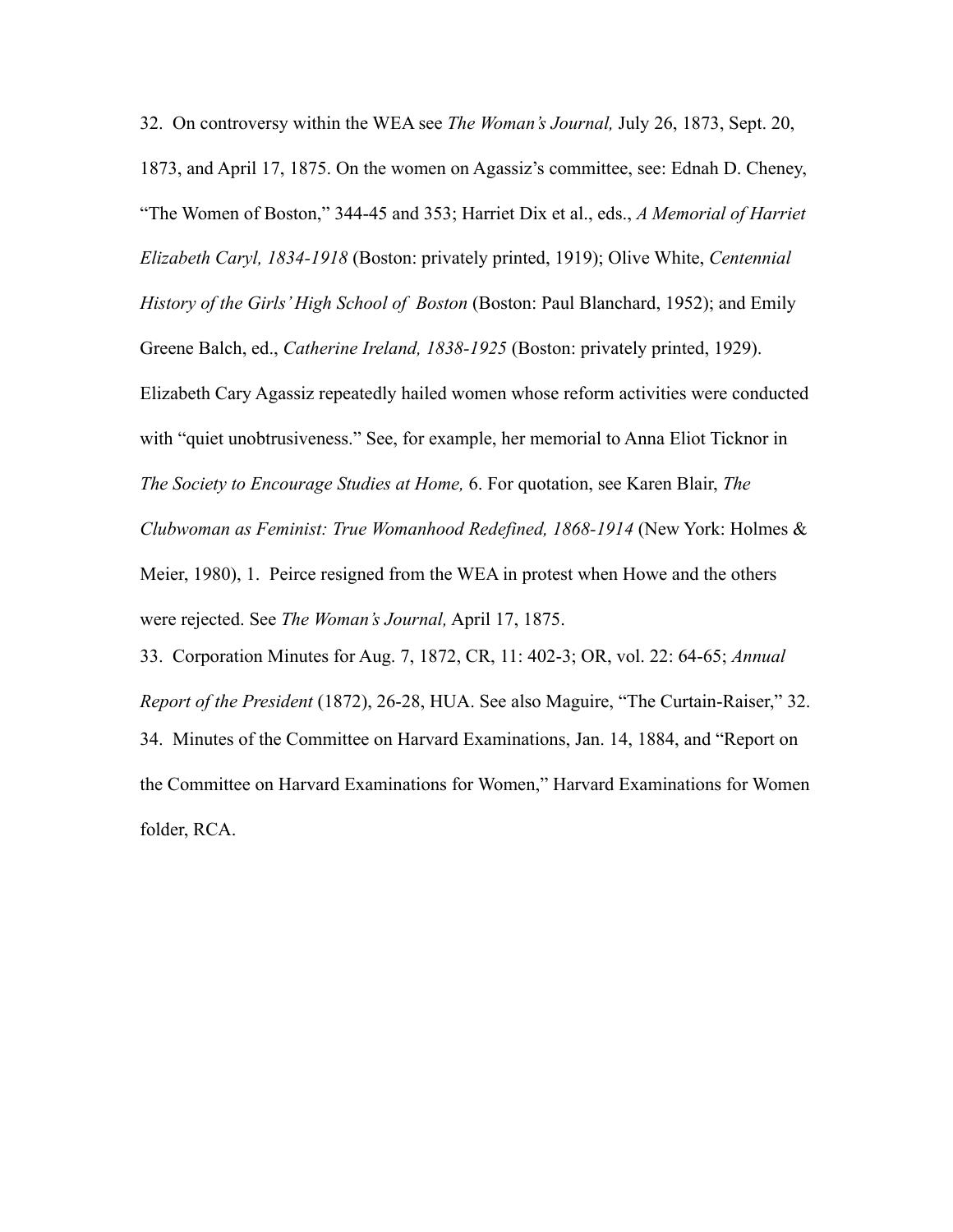<span id="page-46-0"></span>35. For critics' arguments, see *The Woman's Journal,* July 26, 1873; July 5, 1873; and June 5, 1875; and Thomas Wentworth Higginson, in *New England Journal of Education* 1, no. 2 (Jan. 9, 1875): 21. On the history of the exams and the decision to end them in 1883, see "Report of the Committee on Harvard Examinations for Women," June 1, 1884; Minutes of the Harvard Examinations Committee for Dec. 1, 1882; Eugenie Homer to Elizabeth Briggs, April 25, 1932, Briggs' notes on the Harvard Examinations, Elizabeth Briggs Papers, RCA. On Williams' tenure at Smith, see "Officers of Instruction and Administration," *Smith College Alumnae Association Biographical Register,* series 30, no. 1 (Nov. 1935), Smith College Archives, Northampton, Mass. For a detailed discussion of the Harvard Examinations and their relation to the Annex, see Schwager, " 'Harvard Women'," 108-26.

<span id="page-46-1"></span>36. The origin of the sobriquet is unknown; one version attributes it to an unknown Harvard student: Lucy Paton, *Elizabeth Cary Agassiz: A Biography* (Boston: Houghton Mifflin, 1919), 203-4; and Mary E. Howard, "It Happened Seventy-Five Years Ago," *Radcliffe Quarterly* (Nov. 1954), 9. Details of the program and names of the managing committee appear in the first circular, dated Feb. 22, 1879, RCA. For WEA membership, see *Annual Report of the Woman's Education Association for the Year Ending January 13, 1881* (Boston: Cochrane & Sampson, Printers, 1881), 27-29. Arthur Gilman, in his own histories of the Annex, claimed a more central and exclusive role in its founding than probably is deserved. For an extensive discussion of the Gilmans' role and the historiography, see Schwager, " 'Harvard Women'," chap. 4.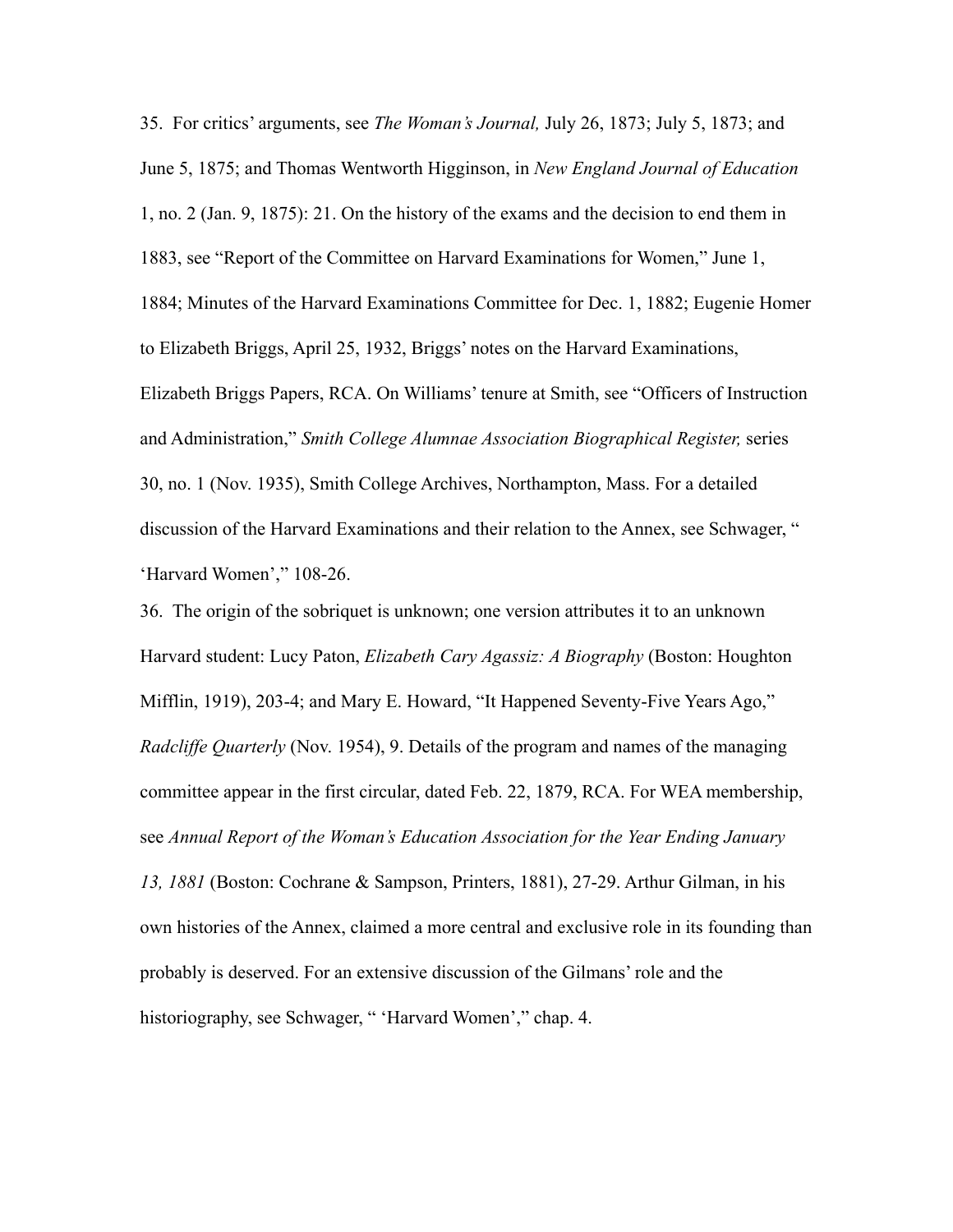<span id="page-47-0"></span>37. *New England Journal of Education* 9, no. 24 (June 12, 1879). Thomas Wentworth Higginson, in *The Woman's Journal* 10, no. 9 (March 1, 1879): 1. On Leach see also Maguire, "The Uniqueness of Radcliffe," 2-3. Leach had a long and distinguished career as head of the Greek Department at Vassar College. See Ann Townsend Zwart, "Abby Leach," in *Notable American Women, 1607-1950*, vol. 2, ed. Edward T. James and Janet Wilson James (Cambridge: Harvard University Press, 1971), 379-80. Mary E. Hughes to Arthur Gilman, March 13, 1879, box 1, Arthur Gilman Papers, Massachusetts Historical Society [hereafter, MHS]. ECA, diary entry, Feb. 11, 1879, Elizabeth Cary Agassiz Papers.

<span id="page-47-3"></span><span id="page-47-2"></span><span id="page-47-1"></span>38. Charles W. Eliot to Arthur Gilman, Feb. 7, and Feb. 18, 1879, box 1, Gilman Papers. 39. Mrs. R.A. Reynolds, *The Woman's Journal* (May 10, 1879), 147; *Springfield Republican* article reprinted in *The Woman's Journal* (March 15, 1879), 84. 40. Mary Gilpin Armstrong, "Alice Longfellow's 'Adopted Child': Her Last Interview-- On Radcliffe," *Boston Sunday Globe,* Dec. 16, 1928, RCA. Hugh Hawkins, "Elizabeth Cary Agassiz," in *Notable American Women,* 1: 24. The "ladies' degree" was introduced with coeducation in the antebellum colleges. The degree typically substituted French for Greek and Latin. See Roger Geiger, "The 'Superior Instruction of Women' 1836-1890," in *The American College in the Nineteenth Century,* ed. Roger Geiger (Nashville, Tenn.: Vanderbilt University Press, 2000), 185-92. For an important discussion of regional differences, see Christie Anne Farnham, *The Education of the Southern Belle: Higher Education and Student Socialization in the Antebellum South* (New York: New York University Press, 1994), chap. 1.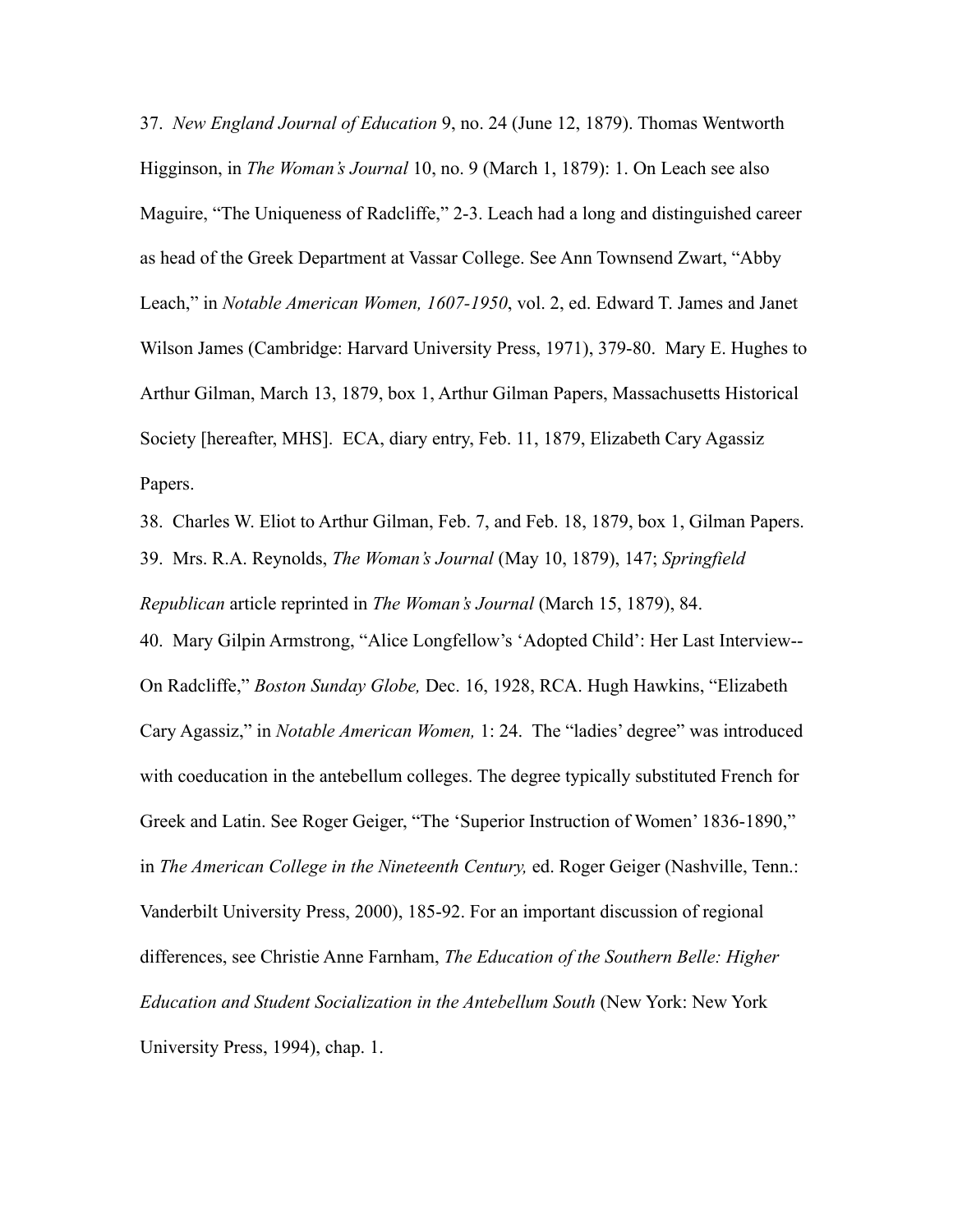<span id="page-48-0"></span>41. The only full-length study of Elizabeth Cary Agassiz is Paton, *Elizabeth Cary Agassiz.* This work was the result of a commission formed by Radcliffe College in 1917, and it has served since then as the major source of information on Agassiz's life and her work at Radcliffe. It is not, however, a critical biography. Several popular biographical accounts and family reflections contain useful information as well. See, for example, Emma Forbes Cary, "A Sketch of Mrs. Louis Agassiz," in Caroline Gardiner Curtis, *Memories of Fifty Years in the Last Century* (Boston: privately printed, 1947), 116-17; Louise Hall Tharp, *Adventurous Alliance: The Story of the Agassiz Family of Boston*  (Boston: Little, Brown & Co, 1959); and Mary Caroline Crawford, *Famous Families of Massachusetts*, 2 vols. (Boston: Little, Brown, & Co., 1930), 1: 214-32. The best biographical essay is Hawkins, "Elizabeth Cary Agassiz," in *Notable American Women,*  1: 22-25.

<span id="page-48-1"></span>42. Elizabeth Cary Agassiz, *Louis Agassiz: His Life and Correspondence,* 2 vols. (Boston: Houghton, Mifflin and Company, 1885), 1: 526-27; Edward Lurie, *Louis Agassiz: A Life in Science* (Baltimore, Md.: Johns Hopkins University Press, 1988), 201. On students at the Agassiz School, see Nellie to Mother, Sept. 29, 1856, Sarah Ellen Browne Papers, SL; Charlotte Whiton, quoted in Tharp, *Adventurous Alliance,* 143. Faculty who taught in the school included Professors Felton, Schmidt, Monti, Gurney, Lowell, and Child. Other faculty members were Helen Clapp, Katherine Howard, Emily Howard, Augusta Curtis, Catherine Ireland, Ida Agassiz Higginson, Mlle. Le Clère, and William J. Stillman: see Paton, *Elizabeth Cary Agassiz,* 396-97.

<span id="page-48-2"></span>43. Tharp, *Adventurous Alliance*, 28-30.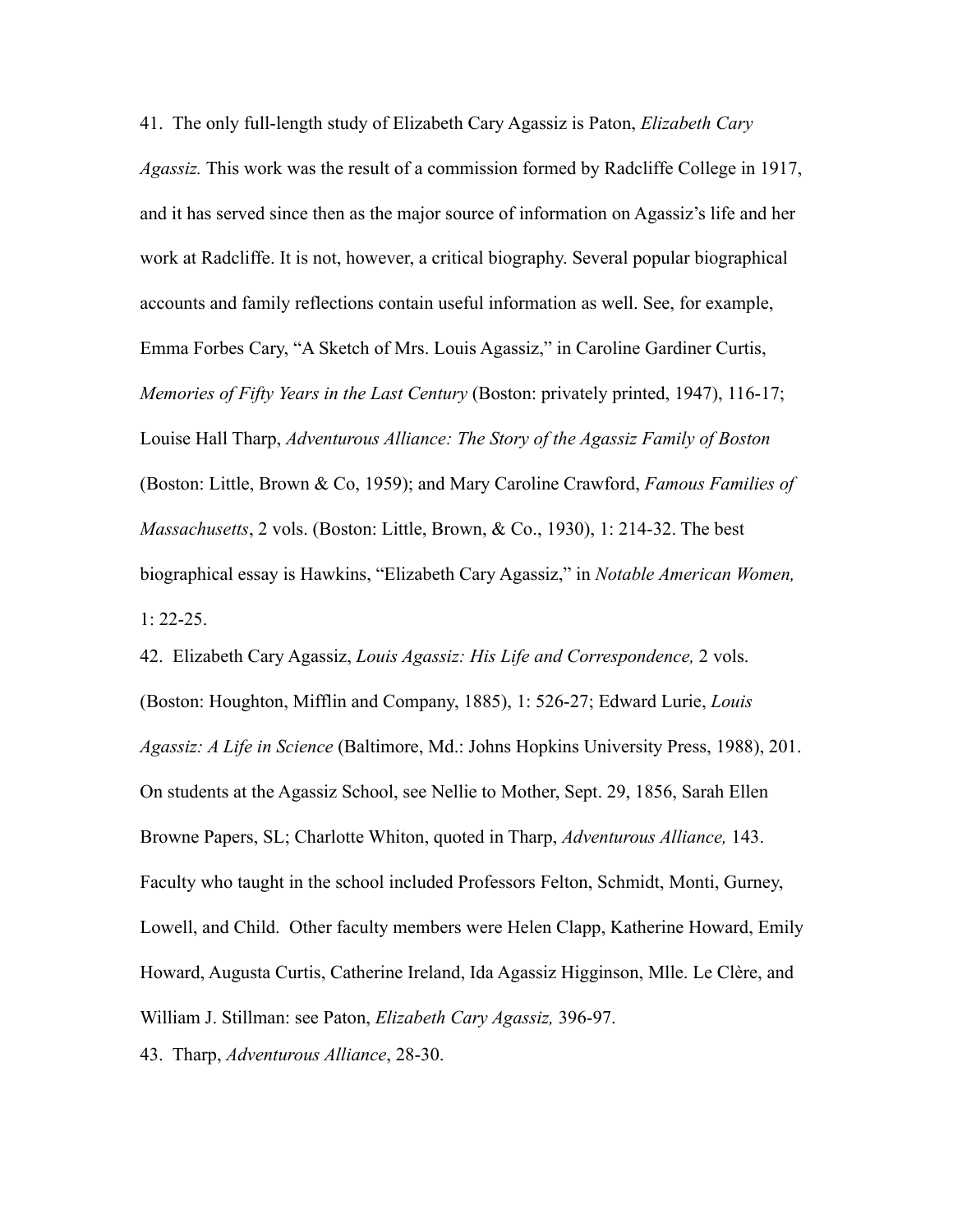<span id="page-49-0"></span>44. Elizabeth Cary Agassiz to Emma F. Cary and Louisa Fulton [June 26, 1903], quoted in Paton, *Elizabeth Cary Agassiz,* 350-51. The identification of the Annex with the Agassiz School also is noted by ECA's sister, Emma Forbes Cary, in her "Sketch of Mrs. Louis Agassiz," 124. For student quotes, see Abby Parsons MacDuffie, *The Little Pilgrim* (New York: privately printed, 1938), 27; and Cora Burr Hardon, student memoir dated May 1939, RCA. For a student description of the Annex, see Eleanor Pearson, "Harvard Annex Letter," *The Wellesley Prelude,* 1, no 7 (Oct. 17, 1889): 99-101. 45. MacDuffie, *The Little Pilgrim,* 9; and James C. Parsons to Arthur Gilman, March 4, April 3, and April 26, 1879; Mary Byrd to Arthur Gilman, March 14, and June 19, 1882,

<span id="page-49-1"></span>all in box 1, Arthur Gilman Papers.

<span id="page-49-2"></span>46. On Byrd, see Bessie Zaban Jones and Lyle Gifford Boyd, *The Harvard College Observatory, 1839-1919* (Cambridge, Mass.: Harvard University Press, 1971), 414. On careers of graduate students see alumnae surveys dated 1928, 1931, 1934, 1937, and 1940; and Memorial Biographies, alumnae folders, RCA.

<span id="page-49-3"></span>47. Number of students calculated from Class Lists, first and second terms, 1879-1880. Registrar's Records, RCA. For statistics on special students at the Annex, see annual reports by year, RCA. In 1912, a committee headed by William Byerly investigated "the Special Student question" at Radcliffe. The report indicated that "Specials" still were numerous at Radcliffe: for the fifteen previous years they had formed about 25 percent of the student body. See Byerly Report (1913), RCA.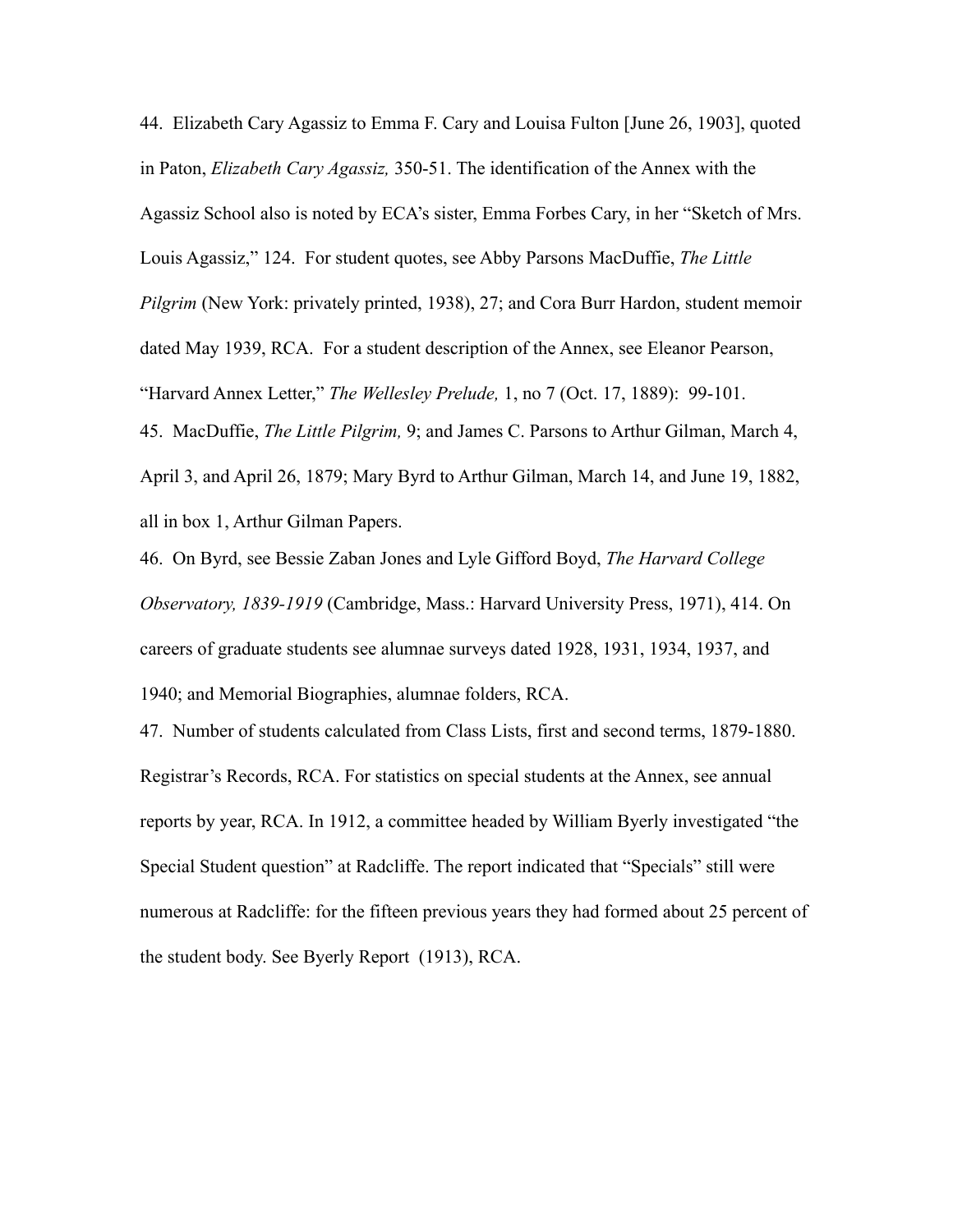<span id="page-50-0"></span>48. Annie Barber Clarke, "A Member of Radcliffe's First Class Speaks for Herself," *Radcliffe Quarterly* (Nov. 1954), 16; see also undated letter in Annie Barber student diary, following entry for Jan. 3, 1880, RCA. Annie Winsor, "Annex vs. College," student theme dated Nov. 17, 1886, box 1, folder 2, Annie Ware Winsor Allen Papers, RCA. The role of educated mothers in promoting the careers of their daughters warrants further study. The Annex and Radcliffe data suggest that mothers who were educated in the nineteenth-century female academies, seminaries, and normal schools--and those who had served as teachers--provided important impetus to their daughters' decisions to attend college. For discussion see Sally Schwager, " 'Harvard Women'," chap. 5. 49. Annie Winsor, entry for Jan. 9, 1885, Annie Ware Winsor Allen diary, SL. See also, Annie Winsor, sophomore theme dated Dec. 1, 1884, box 1, folder 1, Annie Ware Winsor Allen Papers, RCA.

<span id="page-50-2"></span><span id="page-50-1"></span>50. Arthur Gilman, "In the Beginning," *Radcliffe Magazine* 7 (June 1905): 80-81; and Arthur Gilman Private Records, entry for May 30, 1881, Radcliffe College Documents, RCA.

<span id="page-50-3"></span>51. Arthur Gilman Private Records, entry for June 4, 1881; Arthur Gilman to President Eliot, June 14, 1881, and enclosure addressed to the President and Fellows of Harvard College, copies in Arthur Gilman Private Records, pp. 50-52, Radcliffe College Documents, RCA. Arthur Gilman to Joseph B. Warner, Dec. 11, 1893, Radcliffe College Documents; "Report of the Work of the First Year," dated Nov. 10, 1880, RCA. The number of Harvard courses is approximated from my count of those listed in the *Harvard University Catalogue* (1879-80), 77-90.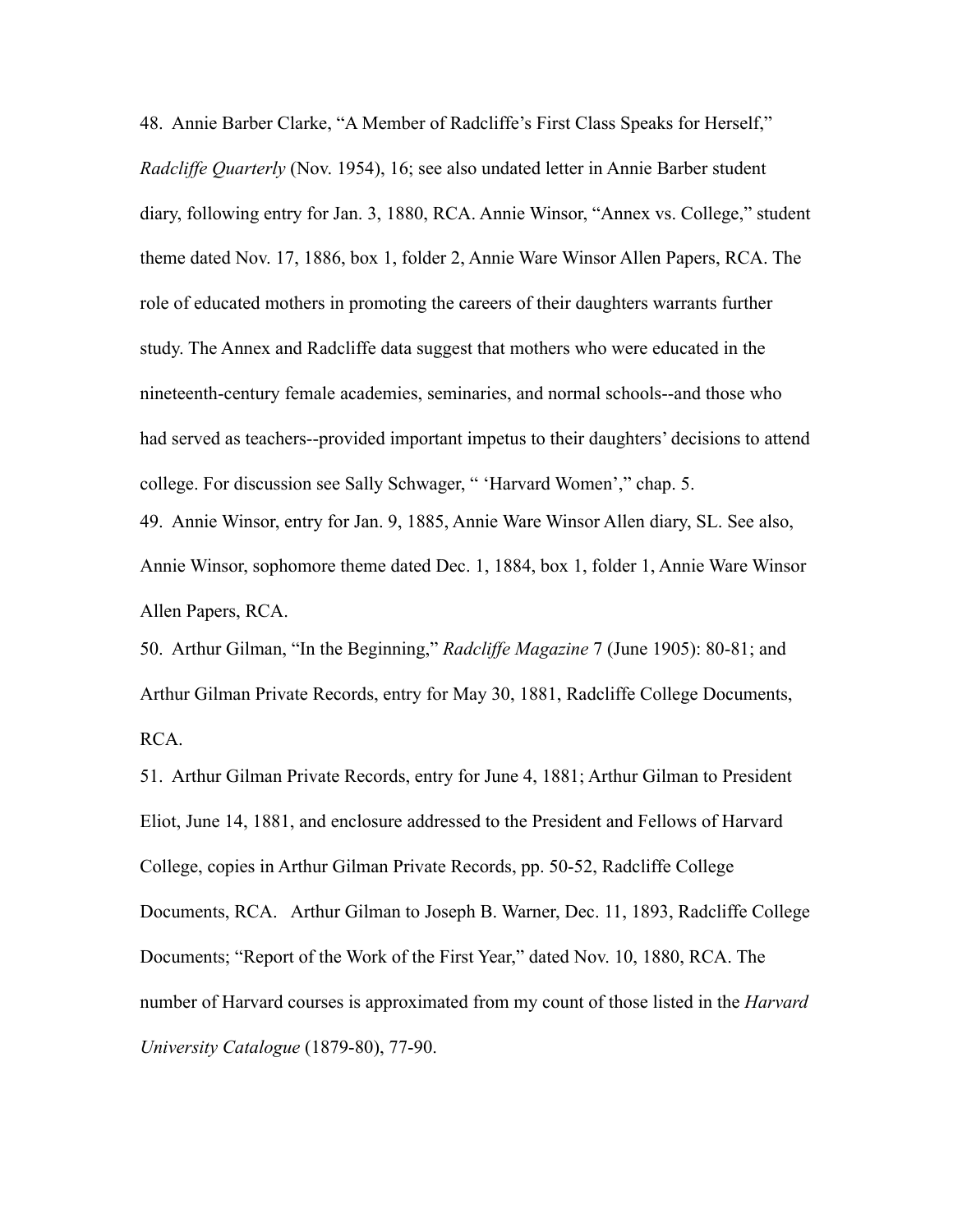<span id="page-51-0"></span>52. Barrett Wendell's comments date to 1884. See comments written on first sophomore theme, dated Dec. 1, 1884, box 1, folder 1, Annie Ware Winsor Allen Papers, RCA. George Martin Lane to Arthur Gilman, n.d. [received March 19, 1879], Radcliffe College Documents, RCA. On Williams, see William E. Byerly to Arthur Gilman, Dec. 21, 1883, box 2 Arthur Gilman Papers. John Tetlow, "The Eastern Colleges for Women: Their Aims, Means, and Methods," Part I, *Education* 1 (May-June 1881): 483-84, describes scheduling in the Annex and compares the work of the Annex to that of Vassar, Smith, Wellesley, and the College of Liberal Arts of Boston University. Abby Parsons to her parents, Oct. 26, 1879, quoted in MacDuffie, *The Little Pilgrim,* 18-20.

<span id="page-51-1"></span>53. Arthur Gilman, "Report of the Secretary," in *Private Collegiate Instruction for Women Second Year Reports,* 11, RCA. Elizabeth Cary Agassiz to Arthur Gilman, March 24, 1882, as quoted in Paton, *Elizabeth Cary Agassiz,* 205-6.

<span id="page-51-3"></span><span id="page-51-2"></span>54. See notes on meeting of Managers and Advisory Board, Arthur Gilman Private Records; and Academic Board Meeting Minutes, Radcliffe College Documents, RCA. 55. On endowment drive, see minutes of the Executive President's Office, Council Records, vol. 1; and circular dated Feb. 22, 1883, RCA. On WEA's campaign and ECA's response, see Woman's Education Association, *Annual Report for the Year Ending January 8, 1885,* p. 5.

<span id="page-51-4"></span>56. Society for the Collegiate Instruction of Women, "Subscription List," dated Feb. 22, 1884, RCA; minutes of the Executive Committee, Feb. 4, 1884, Council Records*,* vol. 1; minutes of the annual meeting, 1885, Minutes of the Trustees, RCA.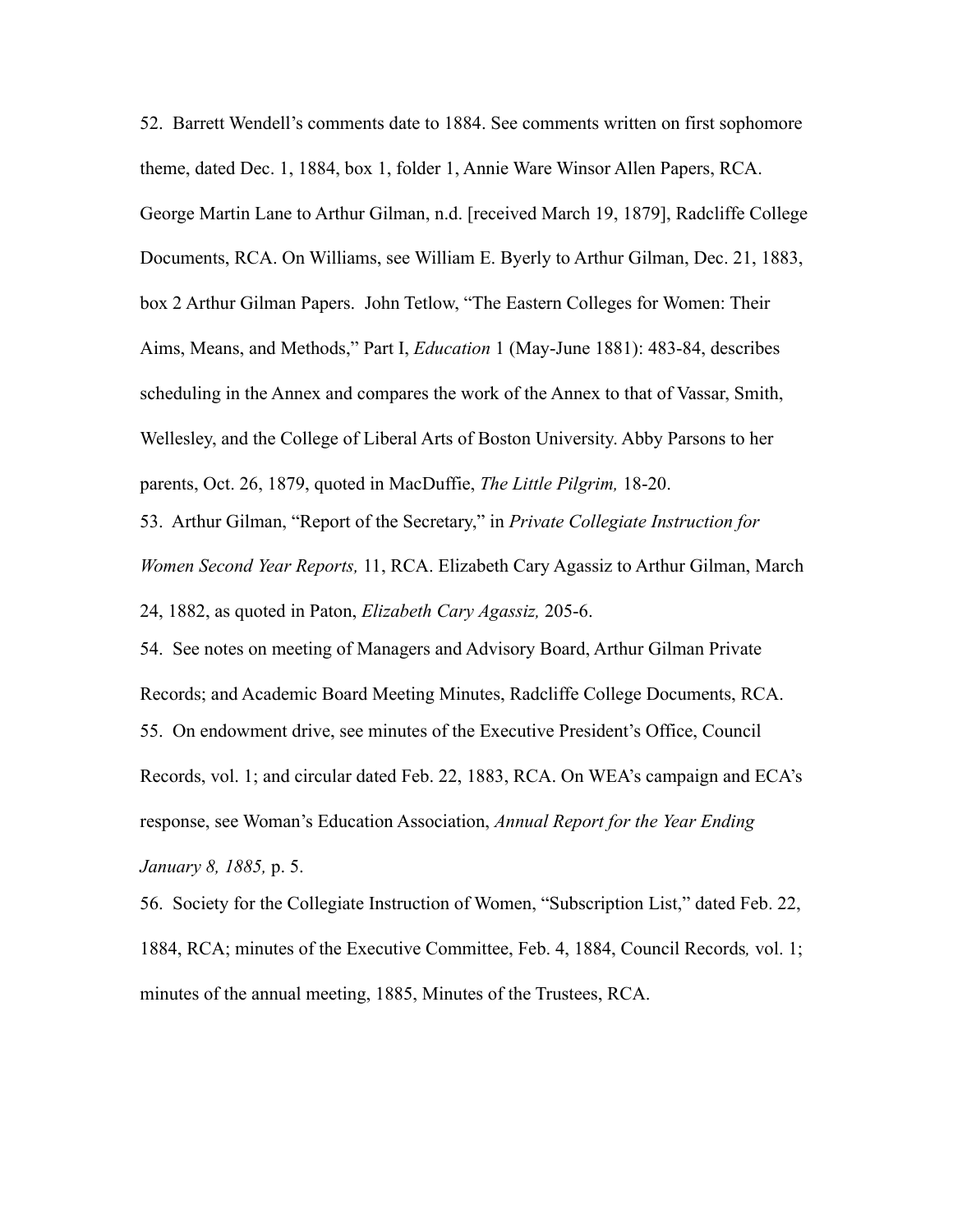<span id="page-52-0"></span>57. Charles W. Eliot to Annie Barber, Jan. 24, 1893, letter press volume, Eliot Papers, HUA (copy of this letter also in folder 3, Elizabeth Briggs Papers, RCA). Elizabeth Agassiz to C. W. Eliot, March 25, [1893], letter press volume, Eliot Papers, HUA. For detailed discussion of the negotiations, see Schwager, " 'Harvard Women'," chap. 6. 58. Le Baron Russell Briggs, "Not Always to the Swift," *Radcliffe Quarterly* 11, no. 2 (April 1927): 20.

<span id="page-52-2"></span><span id="page-52-1"></span>59. C. W. Eliot to Mrs. Louis Agassiz, May 29, 2893, letter press volume, Eliot Papers, **HUA** 

<span id="page-52-3"></span>60. For vote by the Annex, see Minutes of the (Associates) Trustees, October 31, 1893; also Arthur Gilman to Charles W. Eliot, Nov. 1893 (copy), Arthur Gilman scrapbook, RCA; and WEA, *Annual Report* for the year ending Jan. 18, 1894, pp. 15-16. In 1640, Lady Mowlson (neé Radcliffe) had contributed one hundred pounds sterling to Harvard for a scholarship fund and hence was considered the first woman benefactor of Harvard College. For Overseers' vote, see OR, Dec. 6, 1893, 13: 138, HUA. For a detailed discussion of alumnae and other protests, see Schwager, " 'Harvard Women'," 347-66. For accounts of the hearings regarding the charter and actions by the Commonwealth, see Mary Coes, "Radcliffe College," *Harvard Graduates Magazine* 2, no. 8 (June 1894): 551-52; Arthur Gilman, "Incorporation of Radcliffe College," dated July 31, 1909, Radcliffe College Documents, RCA; and Paton, *Elizabeth Cary Agassiz,* 249-56. 61. OR, May 25, 1894, vol. 13: 154-55.

<span id="page-52-5"></span><span id="page-52-4"></span>62. Charles W. Eliot, Radcliffe Commencement Address, 1894, reprinted in *Harvard Graduates' Magazine* 3, no. 9 (Sept. 1894): 105; and "The Higher Education for Women," in *Charles W. Eliot the Man and His Beliefs,* 166-67.